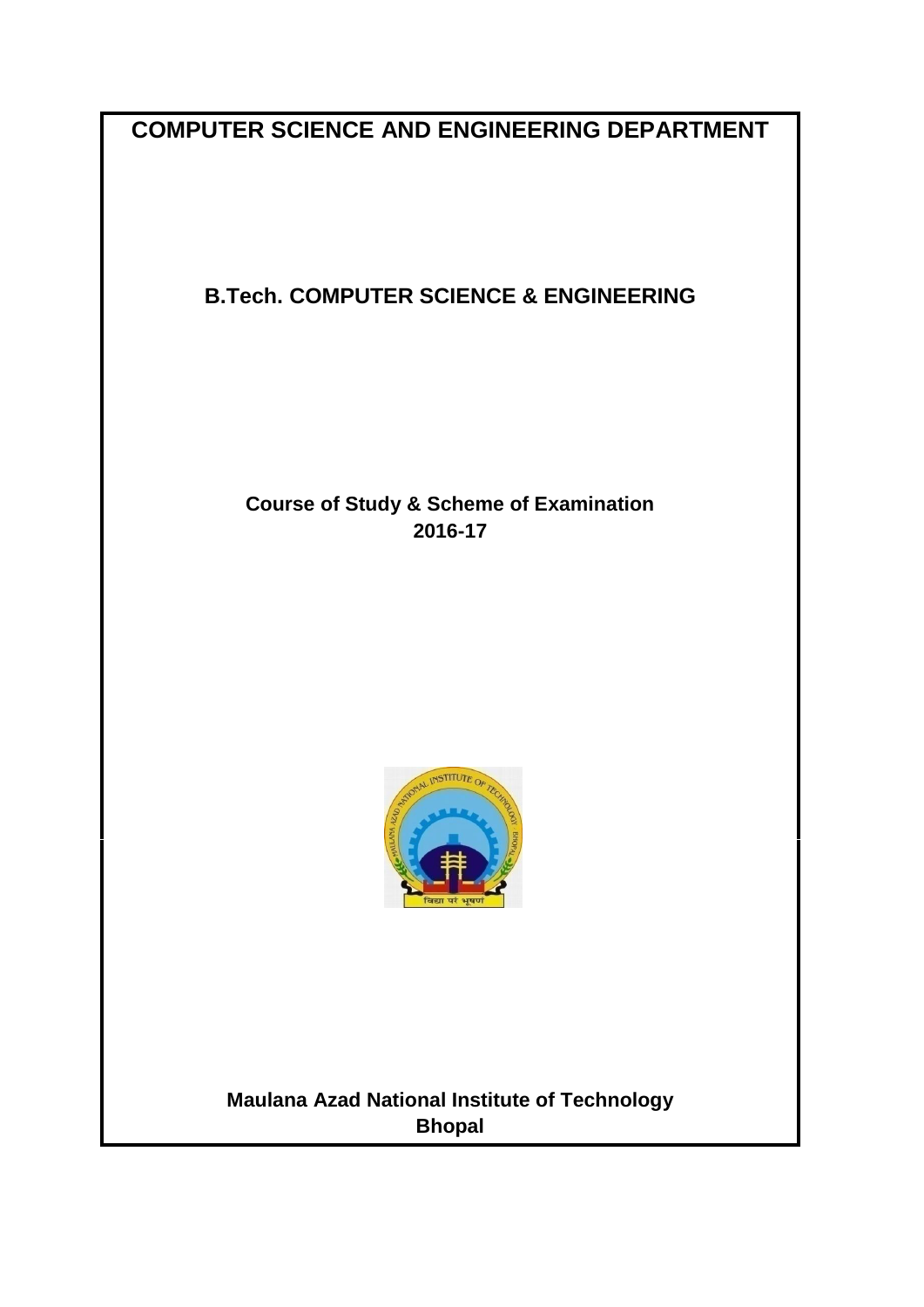| Course<br><b>Number</b> | <b>Subject</b>                               | <b>Scheme of Studies</b><br>Periods per week |   |                | <b>Credits</b>         |
|-------------------------|----------------------------------------------|----------------------------------------------|---|----------------|------------------------|
|                         |                                              | L                                            | Т | P              |                        |
| <b>CSE211</b>           | <b>Discrete Structure</b>                    | 3                                            | 1 |                | 3                      |
| <b>CSE212</b>           | Data Structure                               | 3                                            | 1 |                | 3                      |
| <b>CSE 213</b>          | <b>Digital Electronics</b>                   | 3                                            | 1 |                | 3                      |
| <b>CSE 214</b>          | <b>Digital Communication</b>                 | 3                                            | 1 |                | 3                      |
| <b>CSE 215</b>          | <b>Computer Graphics</b>                     | 3                                            | 1 | ۰              | 3                      |
| <b>CSE 216</b>          | Linear Algebra & Numerical<br><b>Methods</b> | 3                                            | 1 |                | 3                      |
| <b>CSE 217</b>          | <b>DS</b> Lab                                |                                              |   | $\mathbf{2}$   | 1                      |
| <b>CSE 218</b>          | <b>Digital Electronics Lab</b>               |                                              |   | $\mathbf{2}$   | 1                      |
| <b>CSE 219</b>          | <b>CG</b> Lab                                |                                              |   | $\mathbf{2}$   | 1                      |
| <b>CSE 220</b>          | Lab-I (Python/VHDL)                          |                                              |   | $\overline{2}$ | 1                      |
|                         |                                              |                                              |   |                | <b>Total Credit 22</b> |

# **SCHEME III Semester**

# **IV Semester**

| Course<br><b>Number</b> | <b>Subject</b><br><b>Scheme of Studies</b><br>Periods per week |   |              | <b>Credits</b> |                        |
|-------------------------|----------------------------------------------------------------|---|--------------|----------------|------------------------|
|                         |                                                                | L | T            | P              |                        |
| <b>CSE 221</b>          | <b>Probability and Queuing</b><br><b>Theory</b>                | 3 | $\mathbf{1}$ |                | 3                      |
| <b>CSE 222</b>          | <b>Computer Architecture</b>                                   | 3 | $\mathbf{1}$ |                | 3                      |
| <b>CSE 223</b>          | <b>Theory of Computation</b>                                   | 3 | 1            |                | 3                      |
| <b>CSE 224</b>          | Database Management System                                     | 3 | $\mathbf{1}$ |                | 3                      |
| <b>CSE 225</b>          | <b>Analysis and Design of</b><br><b>Algorithm</b>              | 3 | $\mathbf{1}$ |                | 3                      |
| <b>CSE 226</b>          | <b>Software Engineering</b>                                    | 3 | $\mathbf{1}$ |                | 3                      |
| <b>CSE 227</b>          | <b>DBMS</b> Lab                                                |   |              | $\mathbf{2}$   | 1                      |
| <b>CSE 228</b>          | <b>ADA Lab</b>                                                 |   |              | $\mathbf{2}$   | $\mathbf{1}$           |
| <b>CSE 229</b>          | <b>SELab</b>                                                   |   |              | $\mathbf{2}$   | $\mathbf{1}$           |
| <b>CSE 230</b>          | Lab-II (JAVA/PHP)                                              |   |              | $\mathbf{2}$   | 1                      |
|                         |                                                                |   |              |                | <b>Total Credit 22</b> |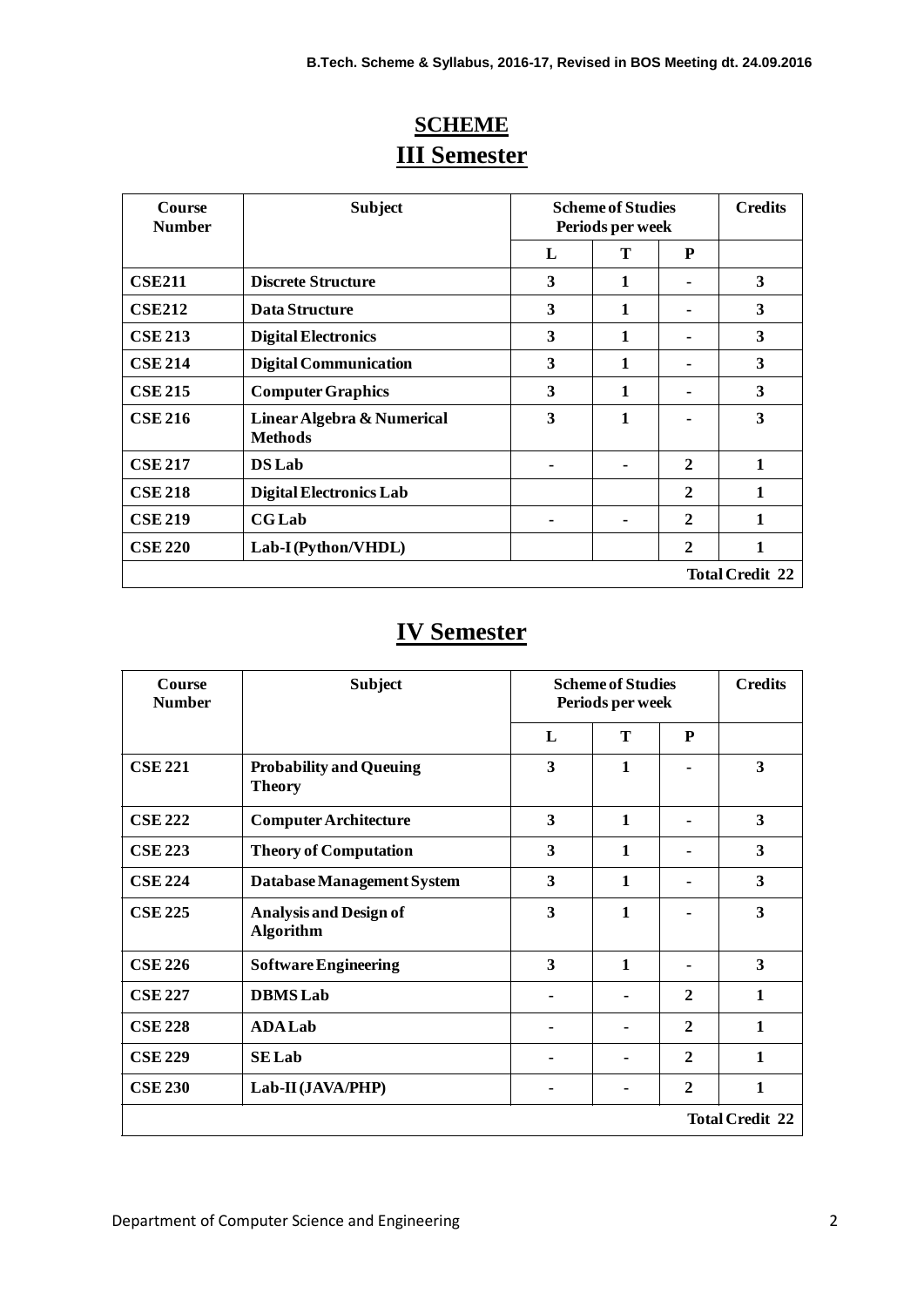| Course<br><b>Number</b> | <b>Subject</b>                 |   | <b>Scheme of Studies</b><br>Periods per week |                          |                        |
|-------------------------|--------------------------------|---|----------------------------------------------|--------------------------|------------------------|
|                         |                                | L | T                                            | P                        |                        |
| <b>CSE 311</b>          | <b>Compiler Design</b>         | 3 | $\mathbf{1}$                                 | $\overline{\phantom{0}}$ | 3                      |
| <b>CSE 312</b>          | <b>Operating System</b>        | 3 | $\mathbf{1}$                                 |                          | 3                      |
| <b>CSE 313</b>          | Microprocessor                 | 3 | 1                                            |                          | 3                      |
|                         | <b>Departmental Elective 1</b> | 3 | 1                                            |                          | 3                      |
|                         | <b>Departmental Elective 2</b> | 3 | 1                                            |                          | 3                      |
|                         | <b>Open Elective 1</b>         | 3 | $\mathbf{1}$                                 |                          | 3                      |
| <b>CSE 315</b>          | <b>CD</b> Lab                  |   | ۰                                            | $\mathbf{2}$             | 1                      |
| <b>CSE 316</b>          | <b>MPLab-</b>                  |   |                                              | $\mathbf{2}$             | $\mathbf{1}$           |
| <b>CSE317</b>           | <b>OS Lab</b>                  |   | ۰                                            | $\mathbf{2}$             | 1                      |
| <b>CSE 318</b>          | Lab-III (Android/MATLAB)       |   |                                              | $\mathbf{2}$             | $\mathbf{1}$           |
| <b>CSE 319</b>          | <b>Minor Project</b>           |   |                                              |                          | $\mathbf{1}$           |
|                         |                                |   |                                              |                          | <b>Total Credit 23</b> |
|                         |                                |   |                                              |                          |                        |

# **V Semester**

# **VI Semester**

| Course<br><b>Number</b> | <b>Subject</b>                   | <b>Scheme of Studies</b><br>Periods per week |              | <b>Credits</b> |                        |
|-------------------------|----------------------------------|----------------------------------------------|--------------|----------------|------------------------|
|                         |                                  | L                                            | T            | P              |                        |
| <b>CSE 321</b>          | Computer networks                | 3                                            | $\mathbf{1}$ |                | 3                      |
| <b>CSE 322</b>          | Data ware housing and mining     | $\overline{\mathbf{3}}$                      | $\mathbf{1}$ |                | 3                      |
| <b>CSE 323</b>          | Artificial intelligence          | 3                                            | 1            |                | 3                      |
|                         | Departmental Elective 3          | 3                                            | 1            |                | 3                      |
|                         | <b>Departmental Elective 4</b>   | $\overline{\mathbf{3}}$                      | $\mathbf{1}$ |                | 3                      |
|                         | <b>Open Elective 2</b>           | 3                                            | $\mathbf{1}$ |                | 3                      |
| <b>CSE 325</b>          | <b>Network Lab</b>               |                                              |              | $\mathbf{2}$   | $\mathbf{1}$           |
| <b>CSE 326</b>          | Data ware housing and mining Lab |                                              |              | $\mathbf{2}$   | $\mathbf{1}$           |
| <b>CSE 328</b>          | Lab-IV (Hadoop/CUDA)             |                                              |              | $\mathbf{2}$   | 1                      |
| <b>CSE329</b>           | <b>Minor Project</b>             |                                              |              |                | $\mathbf{2}$           |
|                         |                                  |                                              |              |                | <b>Total Credit 23</b> |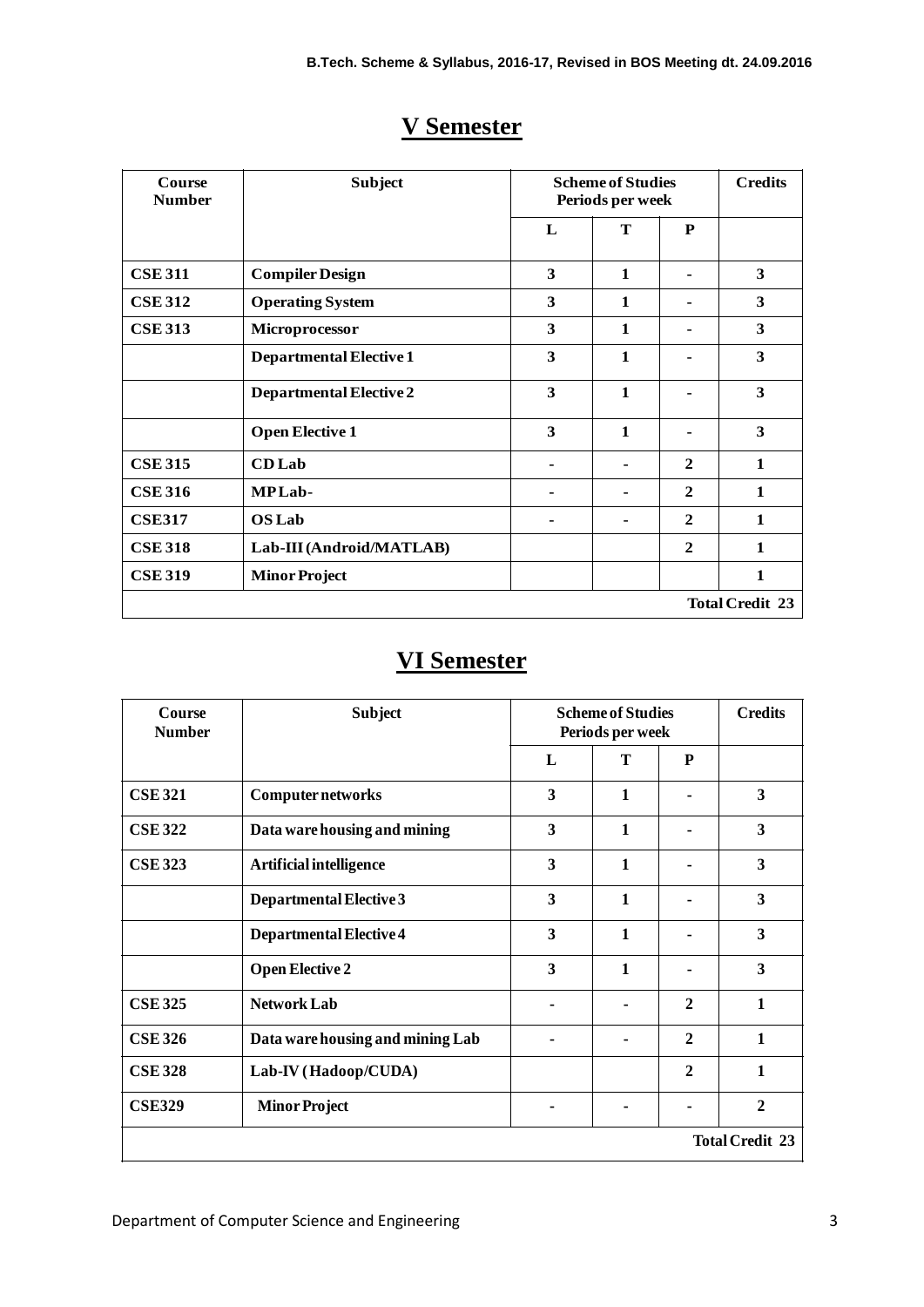| <b>CSE 331</b> | <b>Advance Computer Architecture</b>       |
|----------------|--------------------------------------------|
| <b>CSE 332</b> | <b>Software Reusability</b>                |
| <b>CSE 333</b> | <b>CAD of Digital Systems</b>              |
| <b>CSE 334</b> | <b>Parallel and Distributed Algorithm</b>  |
| <b>CSE 335</b> | Distributed database                       |
| <b>CSE 336</b> | <b>Embedded System</b>                     |
| <b>CSE 337</b> | Cryptography                               |
| <b>CSE 338</b> | <b>Heterogeneous computing</b>             |
| <b>CSE 339</b> | <b>Digital Image Processing</b>            |
| <b>CSE 341</b> | E-commerce & E-Governance                  |
| <b>CSE 342</b> | <b>Advanced Data Structure</b>             |
| <b>CSE 343</b> | <b>Principles of Programming Languages</b> |
| <b>HUM</b> xxx | <b>Professional Communication</b>          |

## **List of V and VI Semester Departmental Electives**

# **List of V and VI Semester Open Electives**

| <b>CSE 351</b> | <b>Multimedia</b>                          |
|----------------|--------------------------------------------|
| <b>CSE 352</b> | <b>Object-Oriented Design and Modeling</b> |
| <b>CSE 353</b> | <b>Simulation &amp; Modeling</b>           |
| <b>CSE 354</b> | UNIX internals $\&$ shell programming      |
| <b>CSE 355</b> | <b>Information Theory and Coding</b>       |
| <b>CSE 356</b> | <b>Statistical Methods</b>                 |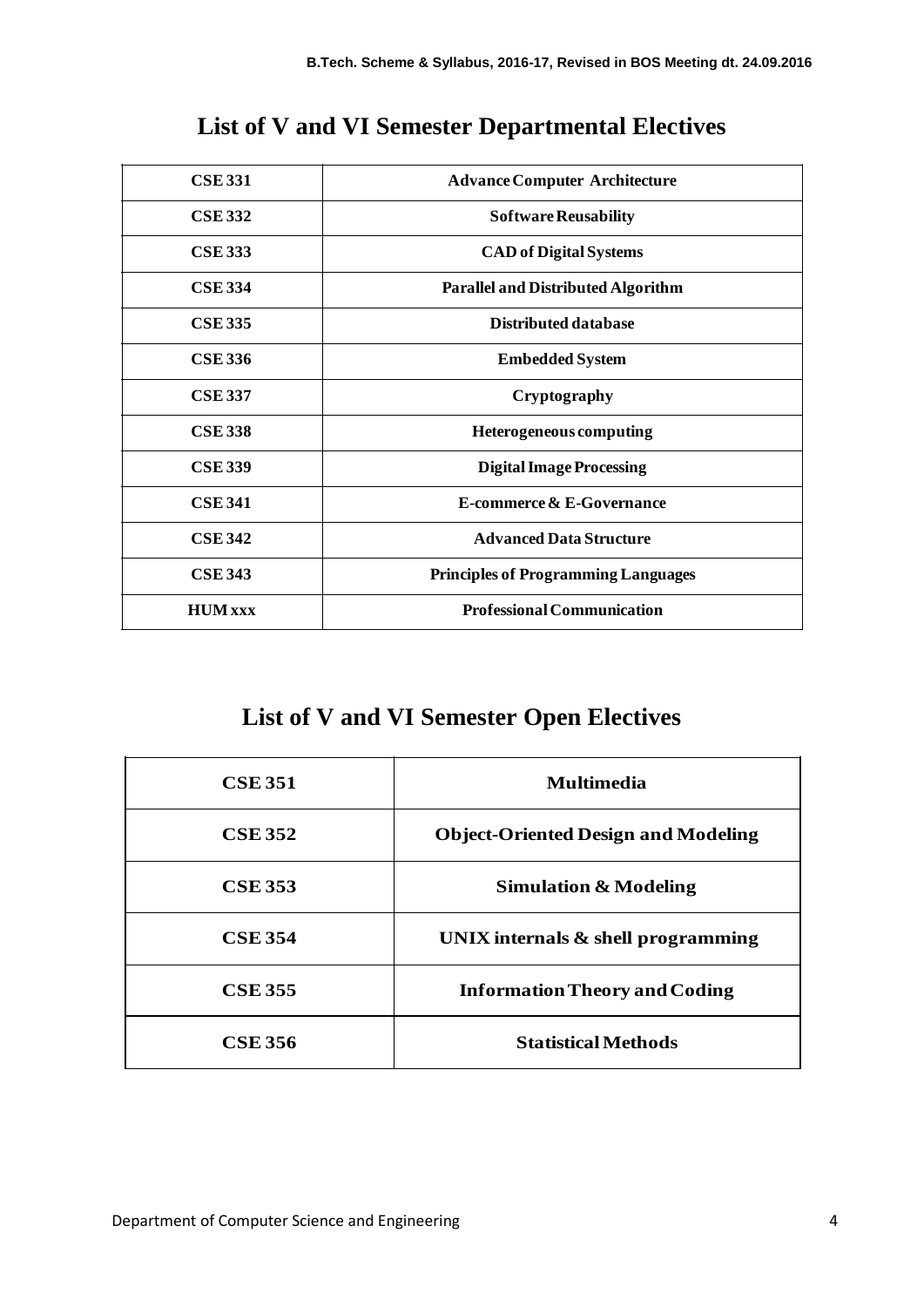| Course<br><b>Number</b> | <b>Subject</b>                         | <b>Scheme of Studies</b><br>Periods per week |   |              | <b>Credits</b>         |
|-------------------------|----------------------------------------|----------------------------------------------|---|--------------|------------------------|
|                         |                                        | L                                            | T | P            |                        |
| <b>CSE 411</b>          | <b>TCP/IP &amp; Web Technology</b>     | 3                                            | 1 |              | 3                      |
|                         | Departmental Elective 5                | 3                                            | 1 |              | 3                      |
|                         | Departmental Elective 6                | 3                                            | 1 |              | 3                      |
|                         | <b>Open Elective 3</b>                 | 3                                            | 1 | ٠            | 3                      |
|                         | <b>Open Elective 4</b>                 | 3                                            | 1 |              | 3                      |
| <b>CSE 412</b>          | Lab TCP/IP & Web Technology            |                                              |   | $\mathbf{2}$ | $\mathbf{1}$           |
| <b>CSE 413</b>          | <b>Major Project</b>                   |                                              |   |              | $\mathbf{2}$           |
| <b>CSE 414</b>          | <b>Internship/Industrial Training.</b> |                                              |   |              | 1                      |
| <b>CSE 415</b>          | <b>Seminar</b>                         |                                              |   | $\mathbf{2}$ | 1                      |
|                         |                                        |                                              |   |              | <b>Total Credit 20</b> |

## **VII Semester**

## **VIII Semester**

| Course<br><b>Number</b> | <b>Subject</b>             | <b>Scheme of Studies</b><br>Periods per week |              |   | <b>Credits</b>          |
|-------------------------|----------------------------|----------------------------------------------|--------------|---|-------------------------|
|                         |                            | L                                            | T            | P |                         |
| <b>CSE421</b>           | <b>Network Security</b>    | $\overline{\mathbf{3}}$                      | $\mathbf{1}$ |   | 3                       |
|                         | Departmental Elective-7    | $\mathbf{3}$                                 | 1            |   | $\overline{\mathbf{3}}$ |
|                         | Departmental Elective-8    | $\mathbf{3}$                                 | $\mathbf{1}$ |   | 3                       |
|                         | <b>Open Elective 5</b>     | 3                                            | $\mathbf{1}$ |   | 3                       |
|                         | <b>Open Elective 6</b>     | $\overline{\mathbf{3}}$                      | $\mathbf{1}$ |   | 3                       |
| <b>CSE 422</b>          | Major project              |                                              |              |   | $\overline{2}$          |
| <b>CSE 423</b>          | <b>General Proficiency</b> |                                              |              |   | $\overline{2}$          |
| <b>CSE 424</b>          | <b>Seminar</b>             |                                              |              | 2 | $\mathbf{1}$            |
|                         |                            |                                              |              |   | <b>Total Credit 20</b>  |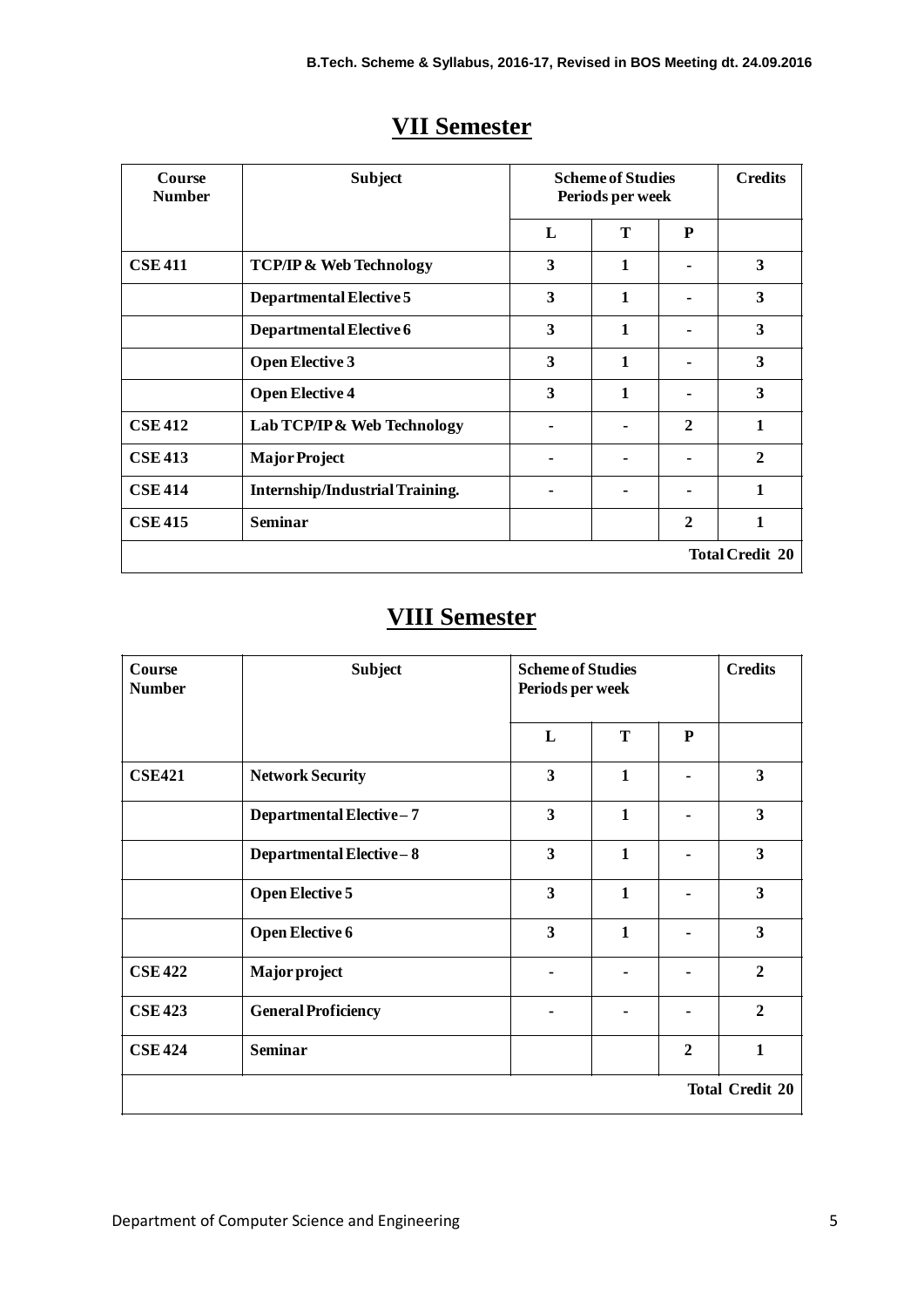## **List of VII and VIII Semester Departmental Electives**

| <b>CSE 431</b> | <b>Software Testing</b>            |
|----------------|------------------------------------|
| <b>CSE 432</b> | <b>Cloud Computing</b>             |
| <b>CSE 433</b> | <b>Distributed Computing</b>       |
| <b>CSE 434</b> | <b>Pattern Recognition</b>         |
| <b>CSE 435</b> | <b>Computer Vision</b>             |
| <b>CSE 436</b> | <b>Randomized Algorithm</b>        |
| <b>CSE 437</b> | <b>Natural Language Processing</b> |
| <b>CSE 438</b> | Mobile computing                   |
| <b>CSE 439</b> | <b>Quantum computing</b>           |
| <b>CSE 441</b> | <b>Sensor Network</b>              |
| <b>CSE 442</b> | <b>Web search and Mining</b>       |
| <b>CSE 443</b> | <b>Big Data Analytics</b>          |

# **List of VII and VIII Semester Open Electives**

| <b>CSE 451</b> | <b>Graph Theory</b>                        |  |
|----------------|--------------------------------------------|--|
| <b>CSE 452</b> | <b>Optimization Techniques</b>             |  |
| <b>CSE 453</b> | <b>Cyber crime and information warfare</b> |  |
| <b>CSE 454</b> | <b>Wireless Networks</b>                   |  |
| <b>CSE 455</b> | <b>Neural Networks</b>                     |  |
| <b>CSE 456</b> | <b>Ethical hacking</b>                     |  |
| <b>CSE 457</b> | <b>Biometrics</b>                          |  |
| <b>CSE 458</b> | <b>Machine Learning</b>                    |  |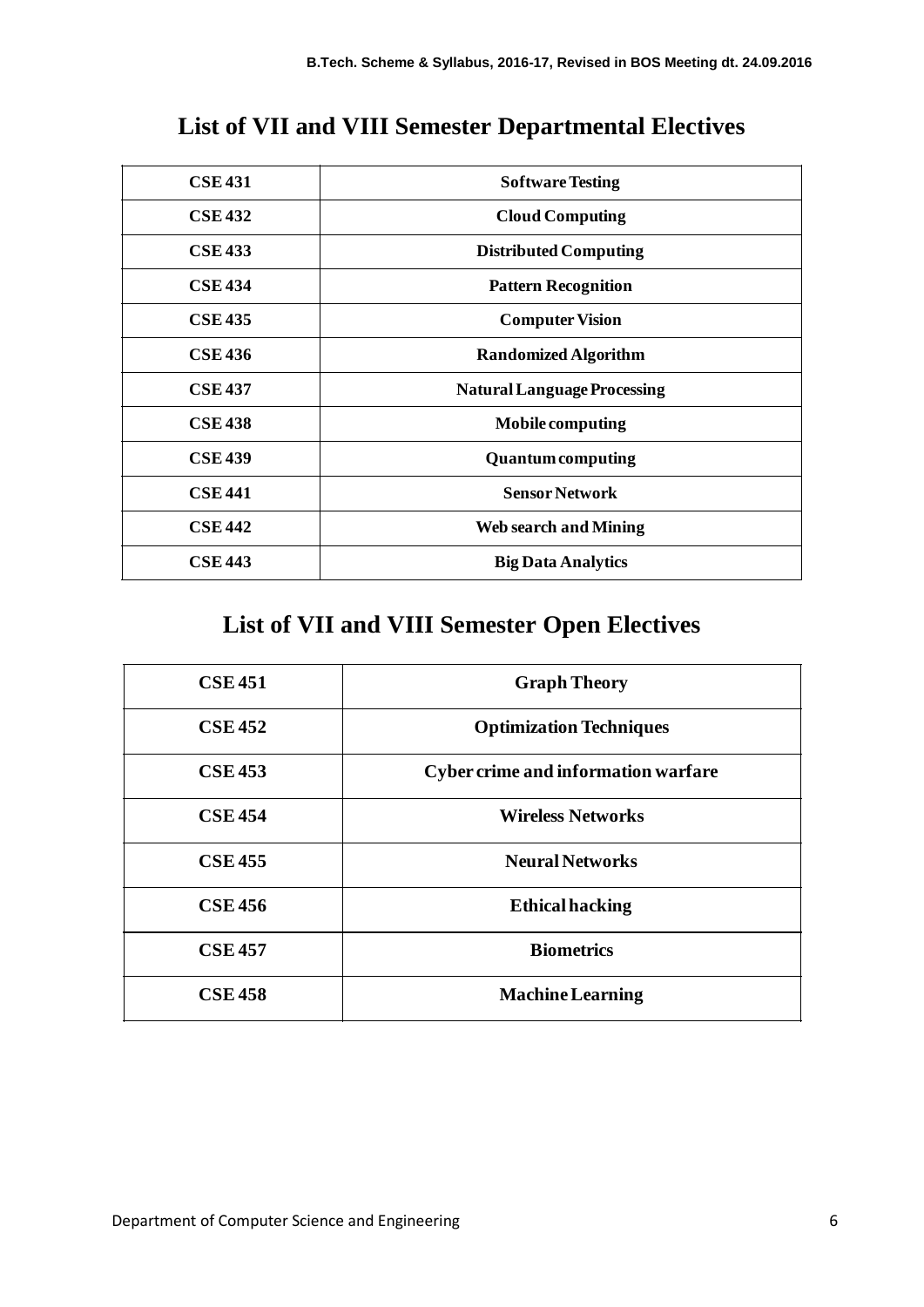## **SYLLABUS**

## **I & II SEMESTER**

## **CS 115-COMPUTER PROGRAMMING**

Concepts, definitions, taxonomy and history of computer programming, operating systems and program execution, Unix system, Input/output devices, Storage devices, Flow chart and algorithm development, Computer program. C programming, Statements, Arrays and functions

## **References:**

- 1. Programming with C Gottfried
- 2. C programming Ritchie & Kernighan
- 3. UNIX programming Kernighan & Pike

## **III SEMESTER**

## **CSE-211 DISCRETE STRUCTURES**

Set Theory, Principle of inclusion and exclusion, Proposition and first order logic, Mathematical Induction, Relations, partial ordering and total ordering. Posets, Lattices , Algebraic system and group theory, Hass Diagrams, Functions, Logic, Graph Theory, Discrete Probability, Boolean algebra, Group Theory, Discrete Numeric functions, Generating functions, Recurrence Relations, linear recurrence relations with constant coefficients, homogeneous solutions, particular solutions, total solution, Propositional Calculus, predicate logic, Introduction, formal language , grammars and finite state machine.

## **References:**

- 1. Element of Discrete Mathematics By C. L. Liu
- 2. Discrete Mathematical Structures: Theory and Application By D.S. MALIK and M.K. Sen,

Thomson Publications

- 3. Discrete Mathematical Structures with applications to computer science, by Trembly J. P.&Manohar .P
- 4. Discrete Mathematics for Computer Scientists and Mathematicians by Mott J. L. Kandel A. and Baker T. P
- 5. Graph Theory Frank Harary

## **CSE-212 DATA STRUCTURE**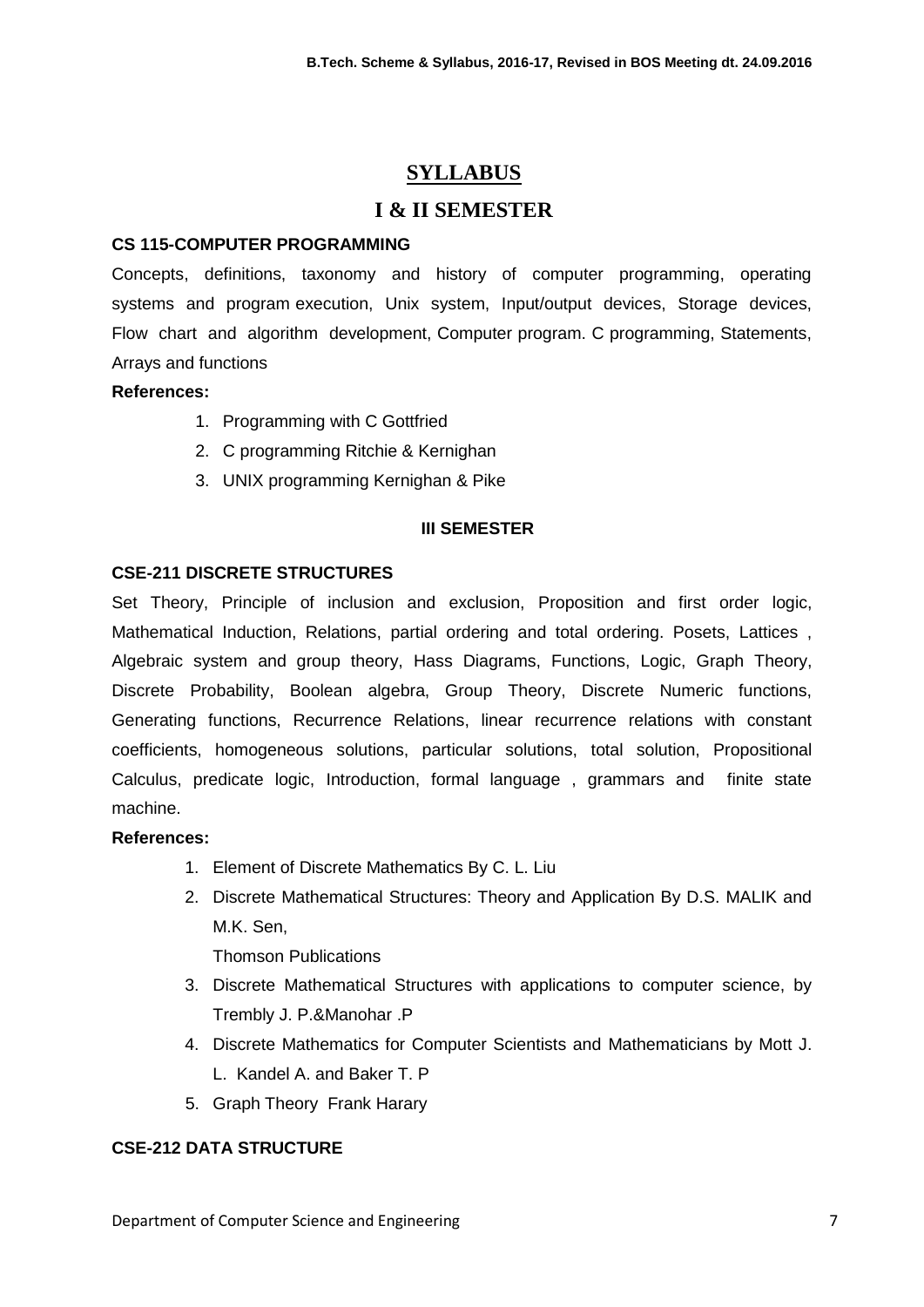Introduction to Data Structures, Algorithm Evaluation, Arrays, Multi-dimensional Arrays, Sparse Matrices, Structure, Pointers, Stacks: representation of stacks and basic operations, applications of Stacks, Prefix, Postfix and Infix notations and conversion, Recursion, Tail Recursion, Towers of Hanoi. Queues: Types of Queue and its application. Linked lists: Types of Linked list, implementation of Stack and Queue using Linked list, Polynomial representation and Arithmetic. Trees: binary tree, n-ary Tree, Tree Traversal, AVL Trees, Threaded trees, Binary Search trees, Graphs: Representation, Traversing. Sets: Representation of sets and operations of sets. Searching: Sequential Search, Binary Search, and Hashing. Sorting: External and Internal Sort, Selection Sort, Bubble Sort, Insertion Sort, Radix Sort, and Bucket Sort.

#### **References:**

- 1. Data Structure Using C Tanenbaum
- 2. Fundamentals of Data Structures Horowitz and Sahni
- 3. Data Structures, Schaum's Seri
- 4. Classic Data Structures Samantha

## **CSE-213 DIGITAL ELECTRONICS**

Number system, radix conversion, Binary codes, Boolean algebra, Logic gates, simplification of Boolean expressions, minimization techniques. Combinational circuit: Full and half adder, Full and half subtractor, Parallel adder and subtractor, BCD adder, Excess 3 adder, Magnitude comparator, Look-ahead carry generator, Multiplexer and De-multiplexer, Encoder and Decoder. Flip-Flop: RS, clocked RS, T, D, JK, race-around problem, master – slave JK, Sequential circuits: State diagrams, Designing of sequential circuit, Minimization of sequential circuit, Synchronous and Asynchronous system, Synchronous Counter Designing, Asynchronous counter, Registers, Shift registers, Serial and parallel registers, Johnson and rings counter.

## **References:**

- 1. Digital Electronics Morris Mano
- 2. Digital Circuits & Design [Arivazhagan S Salivahanan](http://www.google.co.in/search?tbo=p&tbm=bks&q=inauthor:%22Arivazhagan+S+Salivahanan%22)

## **CSE-214 DIGITAL COMMUNICATION**

Characterization of communication signals: Bit rate Baud rate, Sampling, Nyquist bit rate, Shannon Theorem, Bandwidth, Throughput. PCM, Delta Modulation, Serial & parallel transmission, Amplitude modulation, frequency modulation and phase modulation, ASK, BPSK, QPSK, FSK, QAM, Modems. Multiplexing, Spread spectrum modulation: Pseudo noise sequences, DS & FH spread spectrum. Synchronous and asynchronous transmission, Line coding scheme, Error detection and correction.

## **References:**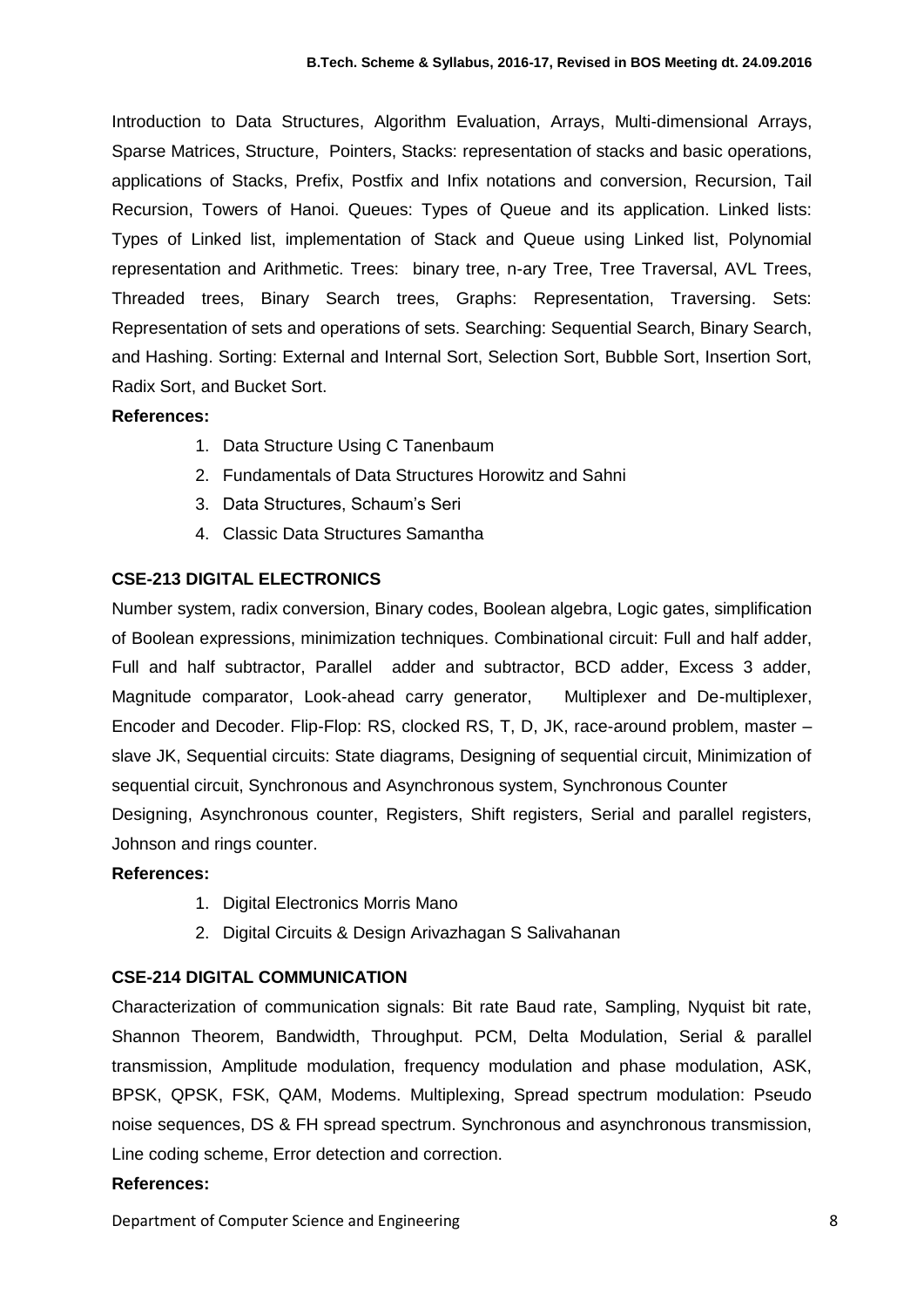- 1. Data Communication and Networking B A Forouzan
- 2. Digital Communications Simon Haykin,
- 3. Principles of Communication Systems Herbert Taub& D L Schilling
- 4. Data & Computer Communication William Stallings

### **CSE-215 COMPUTER GRAPHICS**

Introduction to raster & random graphics fundamentals, Display devices & comparison Point plotting, line drawing & circle drawing & their algorithm like DDA & Bressenhams, Video Basics- Graphics input/ output devices techniques, Mouse, tablets, stylus, light pen, valuators, digitizers, and plotter Devices independent graphics systems, positioning constraints, rubber band technique, dragging, inking& Painting, Data Structure of Computer Graphics, 2-D Transformation, Clipping, Windowing, View port, 3-D transformation, clipping, viewing transformations, projection, curve generation methods. Graphics packages, segmented files,

Geometric models, Picture Structure. Raster graphics, Character Displaying, Natural images Solid Area. Scan Conversion, Raster display hardware, Filling areas, aliasing & antialiasing Hidden surface elimination, Shading, Application to Simple Engineering Problem. **References:**

- 1. Principles of Interactive Computer Graphics William M. Newman
- 2. Computer Graphics D. Hern and M.P. Baker.
- 3. Computer Graphics Multimedia and Animation Malay k Pakhira. PHI

#### **CSE-216 NUMERICAL METHODS AND LINEAR ALGEBRA**

Numerical solutions of non-linear algebraic equations by Bisection, Regula-falsi, Secant, Newton-Raphson Methods and Newton-Raphson Method with Multiple Roots.

Numerical solutions of systems of simultaneous linear algebraic equations by Gauss elimination method, Gauss Jorden method, Crout's triangularization method, Jacobi's iterative method and Gauss Seidel iterative method.

Finite difference and interpolation, Numerical differentiation, Numerical integration: trapezoidal rule, Simpson's rules 1/3 & 3/8 and Weddle's rule.

Numerical solution of differential equation: Picard's method, Taylor's series method, Euler's method, Modified Euler's method, Runge's Method and Runge-Kutta's Method.

Matrix: Algebra of matrices, Elementary Row and Column operations, determinants, Rank and nullity, systems (Homogeneous and Non-homogeneous) of linear equations, Eigen values and Eigen vectors, Cayley-Hamilton theorem.

Vector Space: Vector spaces, Subspaces, Linear combinations and subspaces spanned by a set of vectors, Linear dependence and Linear independence.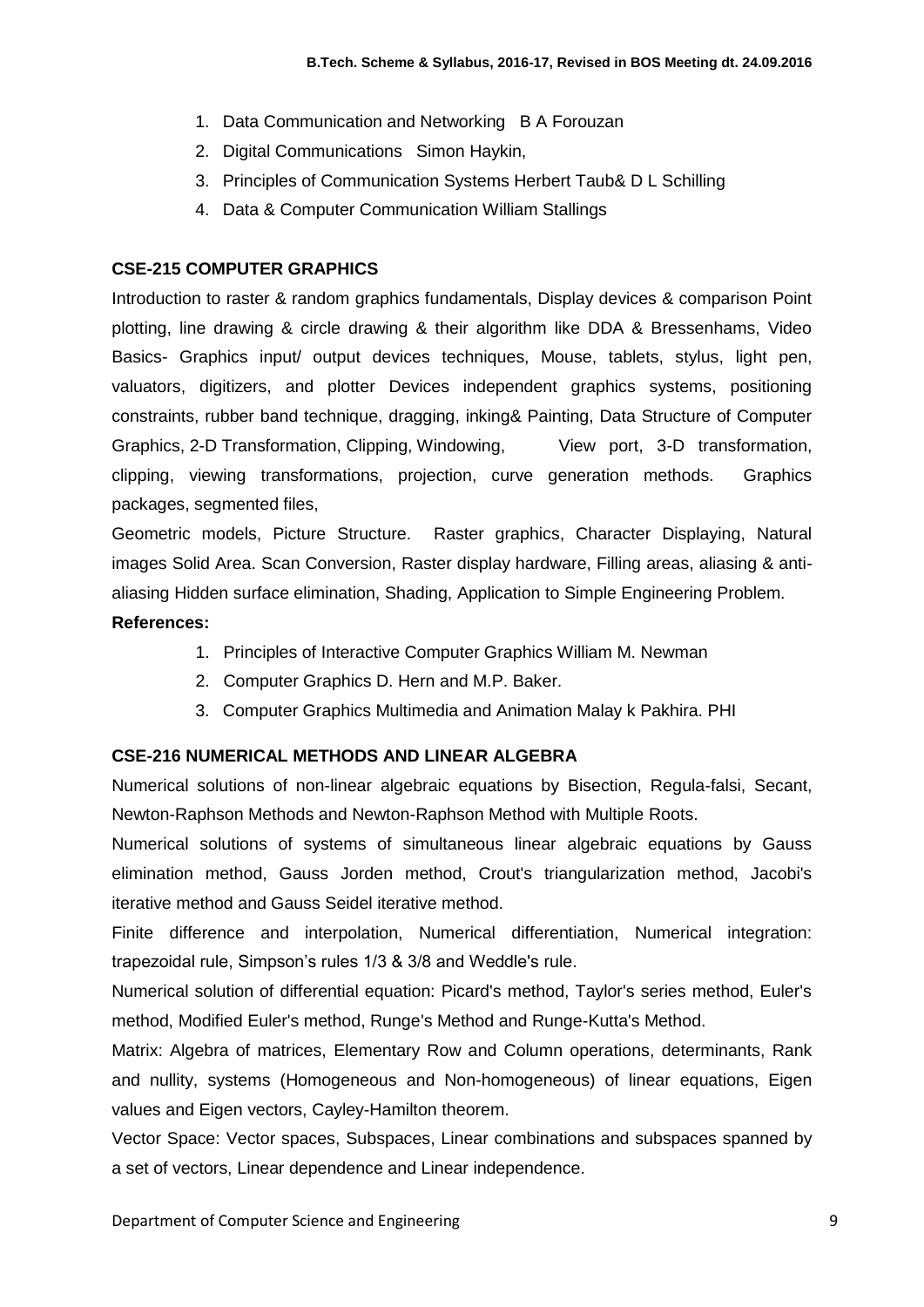## **Reference:**

1. Higher Engineering Mathematics by Dr. B. S. Grewal.

| <b>Subject Name</b>          | Out comes                                                                                                                     |
|------------------------------|-------------------------------------------------------------------------------------------------------------------------------|
| <b>Discrete Structures</b>   | (i) Learn about computer mathematics.                                                                                         |
| Data Structures              | (i) Concept and importance of data structures                                                                                 |
|                              | (ii) Learn to implement various types of data<br>structure.                                                                   |
|                              | (iii) Learn how To determine algorithm correctness<br>and its efficiency                                                      |
| <b>Digital Electronics</b>   | digital<br>logics<br>their<br>about<br>(i)<br>Learn<br>and<br>implementation.                                                 |
| <b>Digital Communication</b> | (i) Learn about the basic concepts of how digital<br>data is transferred across various types of data<br>communication links. |
| <b>Computer Graphics</b>     | (i) Learn about the development of computer<br>graphics technologies                                                          |
|                              | (ii) Learn about the various operations which can be<br>applied on computer graphics.                                         |

## **IV SEMESTER SYLLABUS**

## **CSE-221 PROBABILITY AND QUEUEING THEORY**

Permutations, combinations, counting, summation, generating function, recurrence relations, asymptotic. Sample space and events- Probability- The axioms of probability- Some Elementary theorems- Conditional probability- Baye's theorem- Random variable- Discrete and continuous- Distribution- Distribution function, Distribution, Binomial and poison distribution Normal distribution- related properties.

Queuing theory- Classification, stationary process, markov process, Binomial process, Poisson process, Birth and death process, Markov chain.

## **References:**

- 1. Probability and Statistics with reliability, Queuing and Computer Science Trivedi K.S.
- 2. Reliability Engineering Balagurusamy .E

Department of Computer Science and Engineering 10 and 10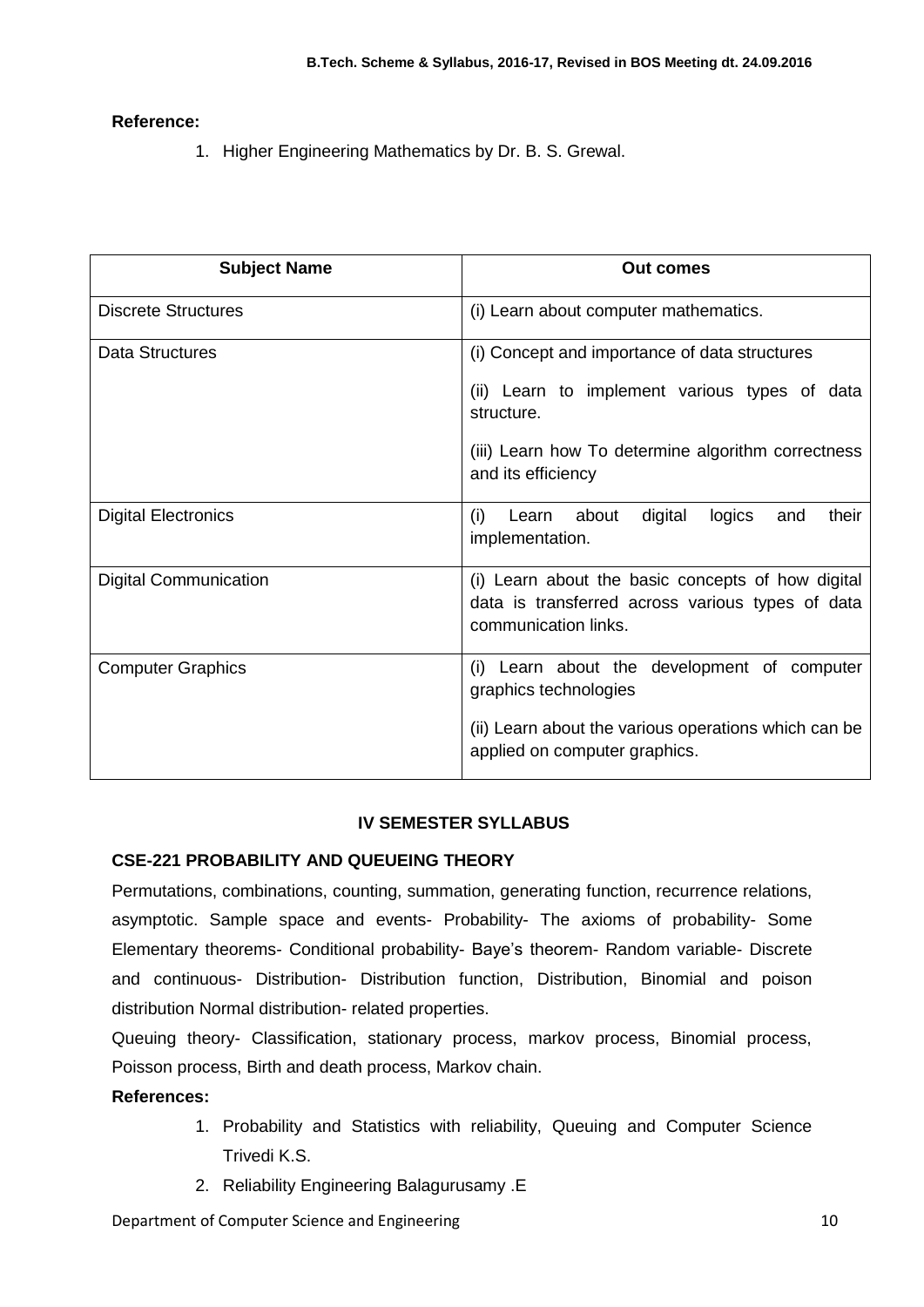- 3. Fundamental of Queuing Theory Gross D,and Harris C.M.
- 4. Probability Statistics and Queuing Theory Allen, A.O.

## **CSE-222 COMPUTER ARCHITECTURE**

Central processor organizations: basic building blocks, bus organized computer memory, address structure, register transfer languages, instruction formats, expanding op-codes and addressing modes. Control unit organization: hardwired control & micro-programmed control organization, control memory, address sequencing micro-instruction formats, micro-program sequencer, micro-programming. Arithmetic processor design: addition and subtraction algorithm, multiplication algorithm, division algorithm, processor configuration, and floating point arithmetic. Input-Output organization: Asynchronous Data Transfer, Asynchronous Communication Interface, Modes of Transfer: Interrupt-Initiated, Direct Memory Access (DMA). Memory Organization: Main Memory, Auxiliary Memory, Associative Memory: Hardware Organization, Cache Memory: Mapping Schemes, Virtual Memory: Address Space and Memory Space, Address Mapping. Structure of multiprocessors, Introduction to parallel processing, Flynn's classification, pipeline processing, pipeline hazards.

## **References:**

- 1. Computer Organization and architecture William Stallings
- 2. Computer Architecture Morris Mano,
- 3. Computer Organisation & Architecture T.K. Ghosh,

## **CSE-223 THEORY OF COMPUTATION**

Finite State Systems, Basic Definitions Non-Deterministic finite automata (NDFA), Deterministic finite automata (DFA), Equivalence of DFA and NDFA Finite automata with Emoves, Regular Expressions, Equivalence of finite automata and Regular Expressions, Regular expression conversion and vice versa, Myhill-Nerode Theorem and minimization of finite Automata. Concept of basic Machine, Properties and limitations of FSM. Moore and mealy Machines, Equivalence of Moore and Mealy machines, Properties of Regular Sets: The Pumping Lemma for Regular Sets, Closure properties of regular sets. Context free grammar and ambiguity, reduced forms, Removal of useless symbols and unit production, Chomsky Normal Form (CNF), Griebach Normal Form (GNF). Introduction to Pushdown Machines, Application of Pushdown Machines, context free grammar to PDA and vice versa, Closure properties of CFL. Deterministic and Non-Deterministic Turing Machines, Design of T.M, Halting problem of T.M., PCP Problem. Chomsky hierarchies of grammars, Context sensitive grammar, unrestricted grammars, Context sensitive languages, Relation between languages of classes. Computability: Basic concepts, Primitive Recursive Functions.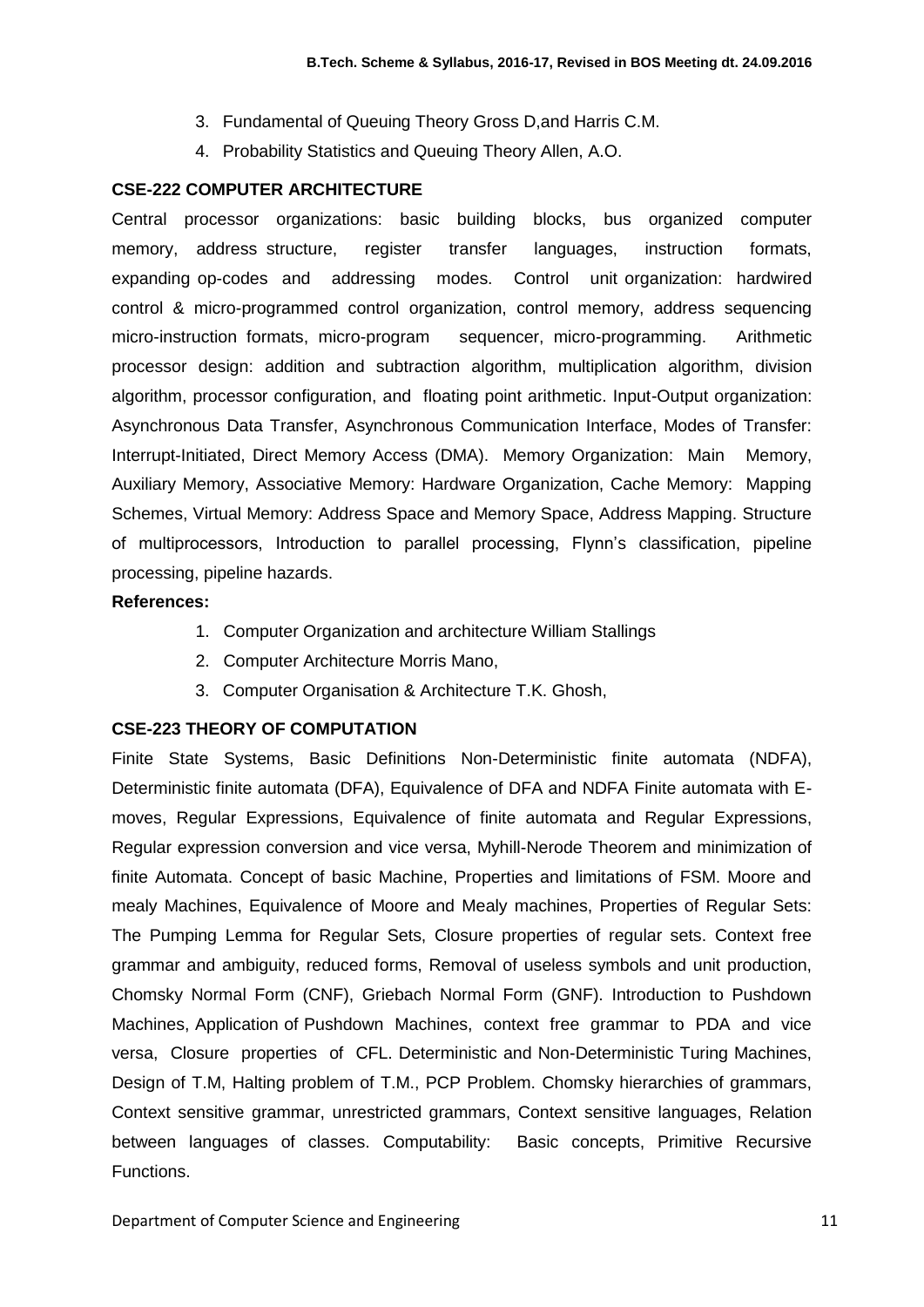### **References:**

- 1. Introduction to automata theory, language & computations Hopcroaft & O.D. Ullman, R Mothwani,
- 2. Theory of Computer Sc.(Automata, Languages and computation): K.L.P. Mishra & N. Chandrasekaran,
- 3. Introduction to formal Languages & Automata Peter Linz,
- 4. Fundamentals of the Theory of Computation- Principles and Practice Ramond Greenlaw and H. James Hoover
- 5. Introduction to the Theory of Computation [Michael Sipser](http://www.google.co.in/search?tbo=p&tbm=bks&q=inauthor:%22Michael+Sipser%22)

## **CSE-224 DATABASEMANAGEMENT SYSTEMS**

Fundamentals of DBMS, different data models. Relational database systems. ER modelling, Enhanced ER Model, ER to Relational Mapping. Relational Database Design, integrity constraints, functional dependency constraints, assertions, triggers, Normalization in relational approach. Relational algebra and calculus. SQL, overview of query processing and cost estimation, Query Optimization, Transaction processing and concurrency control. Data storage and indexing, B-Trees and B+ Trees, Overview of advanced databases.

## **References:**

- 1. Fundamentals of Database Systems Elmasri & Navathe
- 2. Database System Concepts Silberschatz, Korth & Sudershan .
- 3. An Introduction to Database Systems C. J. Date

#### **CSE-225 ANALYSIS AND DESIGN OF ALGORITHMS**

Fundamentals of algorithm, asymptotic complexity, recursive algorithms, recurrence relation, heap, priority queue and heap sort. Algorithm Design Techniques their control abstractions and related problems: Divide and conquer, Greedy strategy, Dynamic programming, Backtracking, Branch and bound, least cost search. Introduction to lower-bound theory, Search Trees: BST, AVL, B and B+ trees. Introduction to NP-Complete and NP Hard problems.

#### **References:**

- 1. Computer Algorithms Horowitz and Sahani.
- 2. Introduction to Algorithms Cormen and Rivest
- 3. An Introduction to Algorithms Thomas H Cormen,Ronald L. Rivest

#### **CSE-226 SOFTWARE ENGINEERING**

Introduction to software engineering, software process & process models, Software metrics and measurements, software project management, software project planning, scheduling and tracking, cost estimation methods. Requirements analysis: Principles, complexity,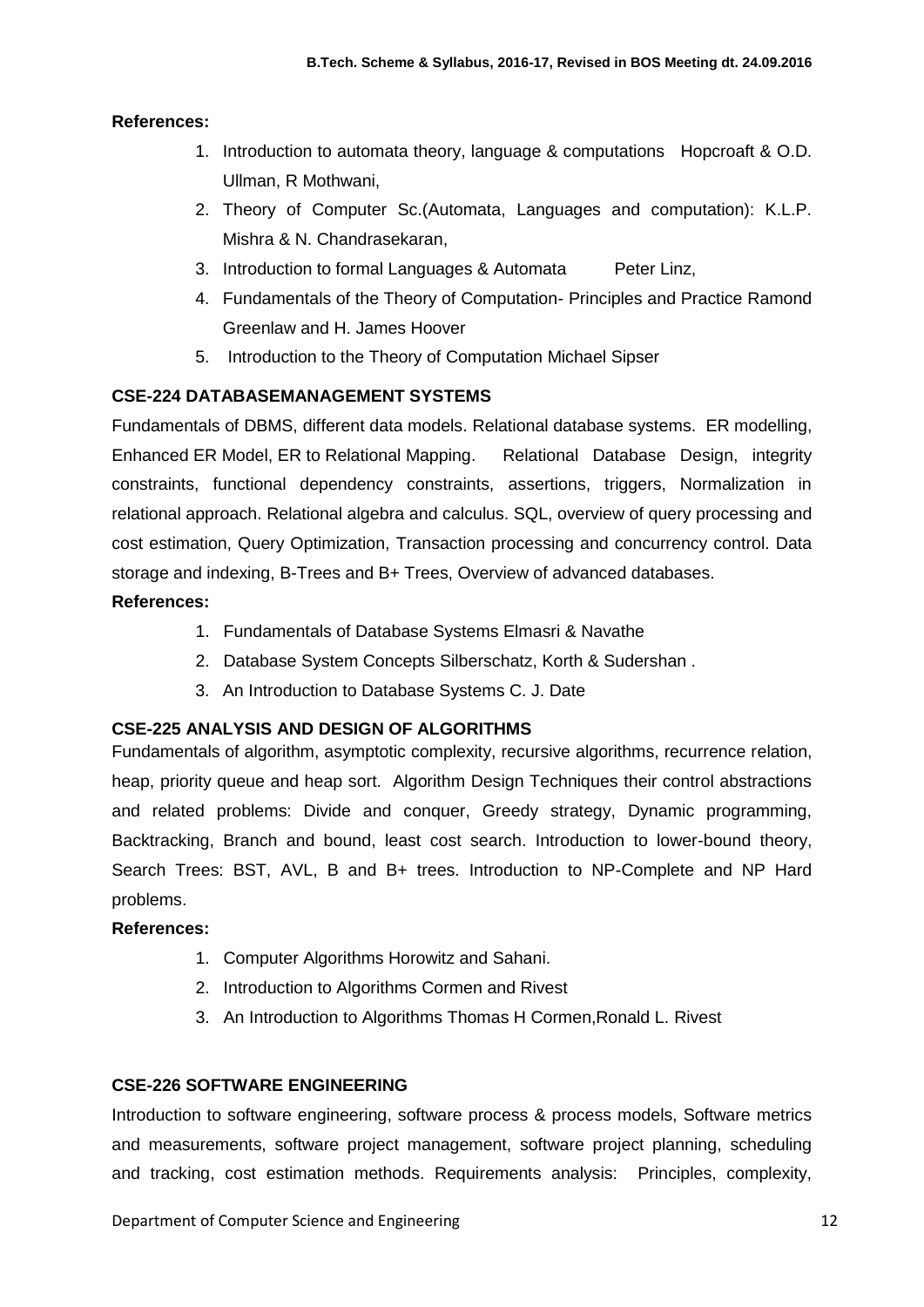methods, structured analysis, SRS Documentation. Design principles: abstraction, refinement, modularity, control hierarchy, structured partitioning, design types and methods. Software coding: coding style, coding efficiency, capability maturity model (CMM), Software quality assurance, Software testing: Software testing techniques, choice and classification of test data, verification & validation methods. Software maintenance, configuration management, system documentation, software reusability.

## **References:**

- 1. An Integrated Approach to Software Engineering PankajJalote,
- 2. Software Engineering: A Practitioner's Approach R S. Pressman.

| <b>Subject Name</b>                   | Out comes                                                                                                                                                        |
|---------------------------------------|------------------------------------------------------------------------------------------------------------------------------------------------------------------|
| <b>Probability and Queuing Theory</b> | (i) Learn about basic theory of probability<br>and queuing theory.                                                                                               |
| <b>Computer Architecture</b>          | (i) Learn about architecture of computer.<br>(ii) Learn how computer works.                                                                                      |
| Theory of computation                 | (i)<br>Learn about theoretical concepts of<br>computer science.<br>(ii) Learn about language hierarchy and their<br>computational machines.                      |
| Database Management system            | (i) Learn about the concept of data,<br>databases<br>database<br>and<br>management<br>systems.<br>(ii) Learn about how to handle databases.                      |
| Analysis and Design of Algorithms     | (i)<br>different<br>algorithm<br>design<br>Learn<br>techniques and study related problems.<br>(ii) How to determine algorithm correctness<br>and its efficiency. |

## **V SEMESTER SYLLABUS**

## **CSE-311 COMPILER DESIGN**

Compilers and translators, structure of compiler its different phases, Compiler construction tools. Lexical analyzer, Specification and recognition of tokens, input buffering.

Syntax analyzer, top down and bottom up parsing. Syntax directed definition, syntax directed translation scheme, intermediate codes: syntax tree, post fixed expressions,three address code, quadruples and triples. Code optimization, DAG, Code generation,Symbol table implementation, Error handling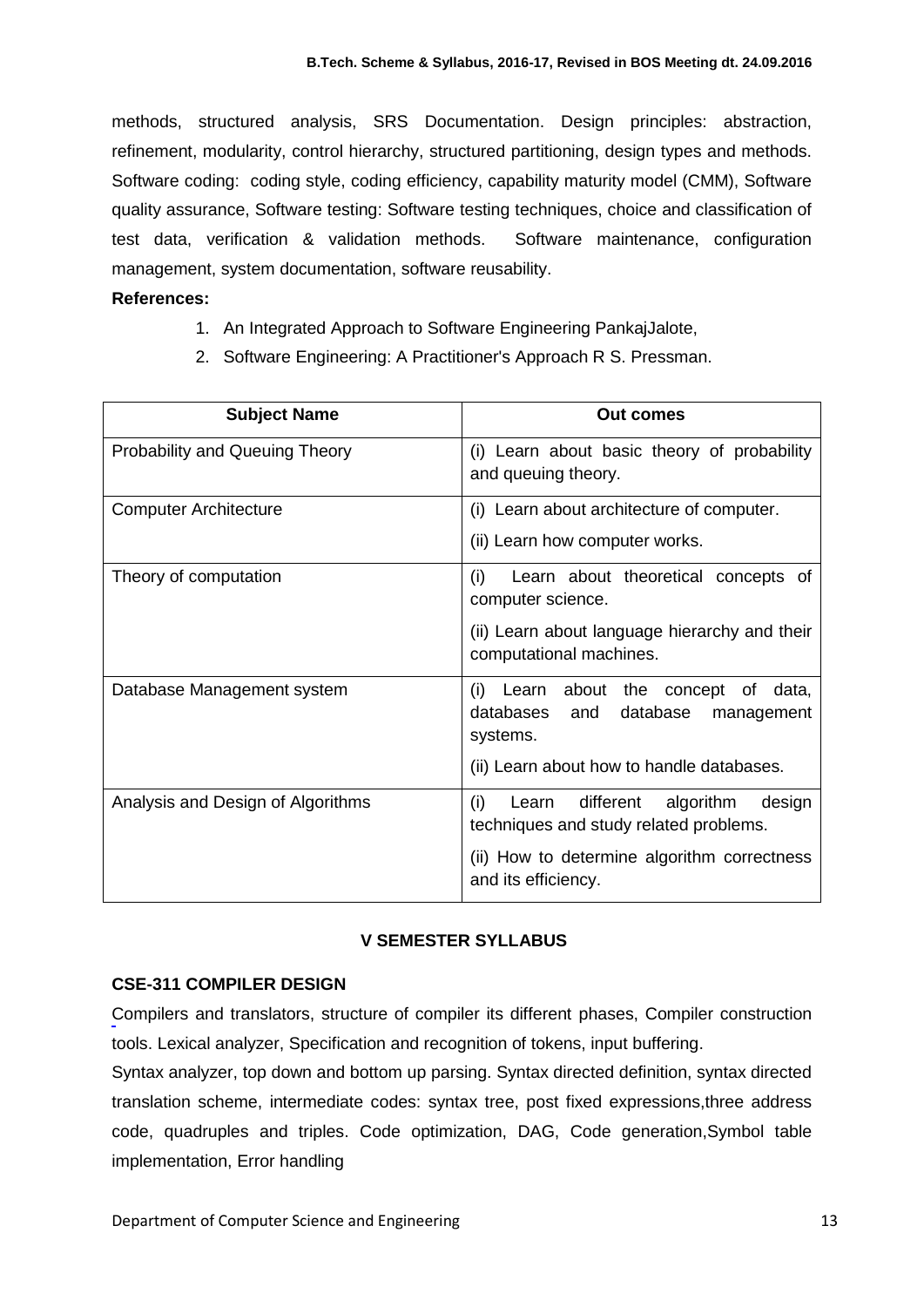## **References:**

- 1. Compilers Principle, Techniques & Tools Alfread V. AHO, RaviSethi& J.D. Ullman
- 2. Theory and practice of compiler writing Tremblay & Sorenson

## **CSE-312 OPERATING SYSTEMS**

Operating system functions and characteristics, design issues, Process abstraction, process management, system calls, threads, process hierarchy, CPU scheduling, comparative study of scheduling algorithms Process synchronization and inter-process communication, message passing mechanisms, Process synchronization constructs Deadlock Characterization, prevention and avoidance, deadlock detection and recovery. Memory management techniques, overlays, dynamic linking, virtual memory concept. Disk structure, Disk scheduling, File System, file access and allocation methods, directory system, file protection mechanisms, implementation issues, Device Management: Hardware organization, device scheduling policies, device drivers. Case Studies: Windows, UNIX, Linux.

## **References:**

- 1. Operating system Silberschatz and Galvin
- 2. Operating system Deital
- 3. Operating system Andrew S. Tanenbaum
- 4. Operating Systems Gary Nutt &Nabendu Chaki

## **CSE-313 MICROPROCESSORS**

Introduction of Microprocessor, Evolution of Microprocessor, Types of Microprocessor, History of Computers, Memory, Memory organization, Classification of Memory.

8085: Pin Diagram of Microprocessor 8085, Architecture of 8085 and Operations of its Component.

8086: Pin Diagram of Microprocessor 8086-88, Architecture of 8086, Difference between 8085 and 8086, Programming Model, Real mode memory addressing, Introduction to protected mode memory addressing memory paging, Interrupts: hardware and software interrupts.

Addressing modes: Data, program, Stack, memory-addressing modes

Assembly language programming: Instruction set of 8086, Memory Segmentation, Stack and sub routine.

Interfacing: 8251(Universal Synchronous/Asynchronous Receiver/Transmitter), 8253 & 8254 (Programmable Interval Timer), 8255 (Programmable Peripheral Interface), 8259(Programmable Interrupt Controller), 8257(Direct Memory Access), 8279 (keyboard & display, controller).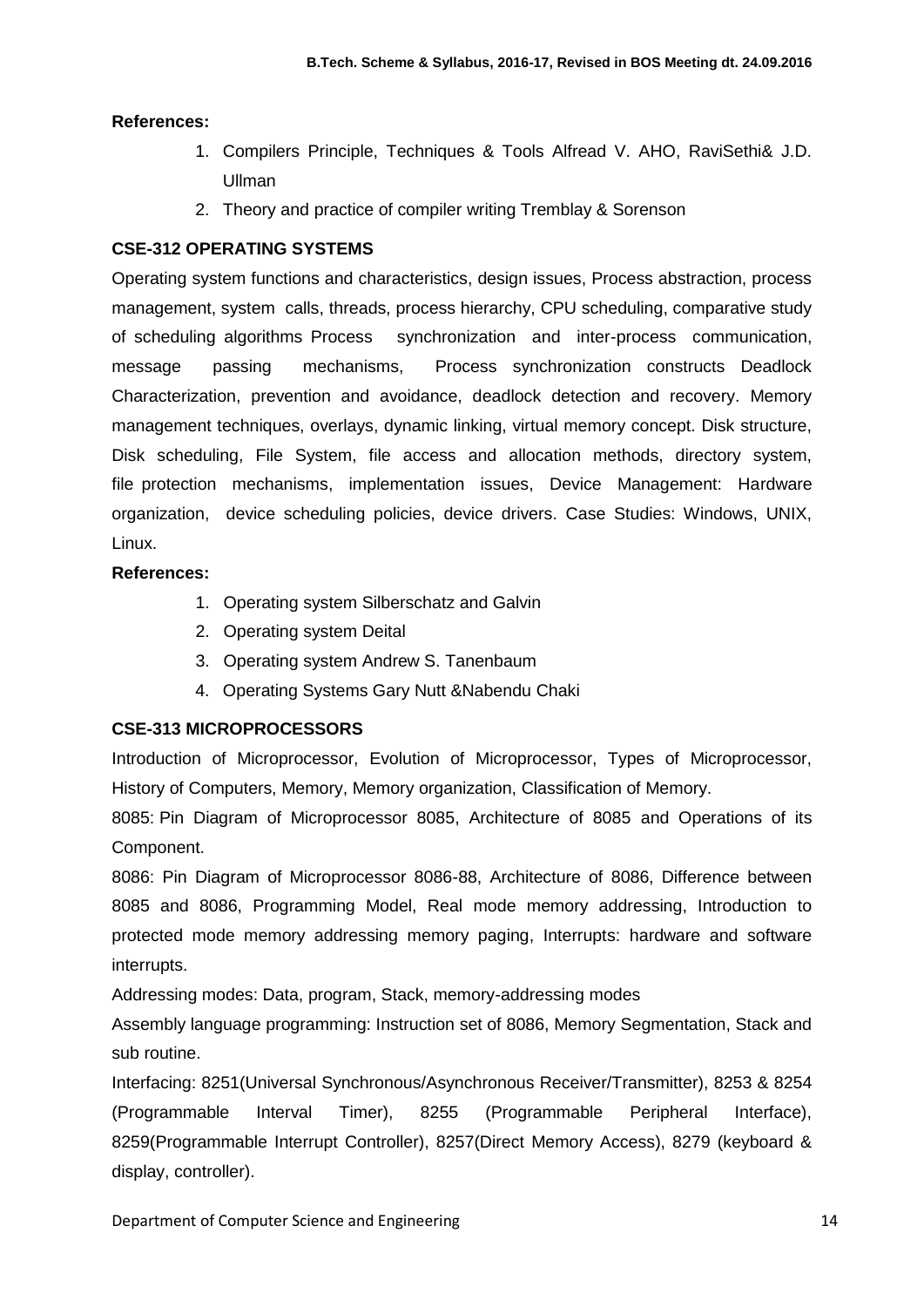8051: Introduction to microcontroller 8051, Pin Diagram, Architecture, Memory Organization, Counters and Timers, SFRs (Special Function Registers), Microcontroller Interrupts and Power Consumption Control

## **Reference:**

1. Advanced Microprocessors and Peripherals by Ray and Bhurchandi

## **VI SEMESTER SYLLABUS**

## **CSE-321 COMPUTER NETWORK**

Introduction to TCP/IP and OSI reference model, polling techniques, multiplexing, and concentration, transmission media used in physical layer. MAC protocols ALOHA, CSMA/CA, CSMA/CD Ethernet, token bus, token ring, (IEEE 802.3, IEEE 802.4, IEEE 802.5) DLL protocols, error correction and detection codes, flow control protocols performance evaluation with error or without error, protocol specification and verification, framing, HDLC. Switching techniques, Routing and congestion in network layer, routing and congestion control algorithms. Connection management in transport layer, protocols of transport layer, TCP , UDP etc., world wide web (www), electronic mail(E-mail), Study of high speed fibre optic networks, FDDI.

## **References:**

- 1. Computer Network Tannenbaum.
- 2. Computer Network W. Stalling.
- 3. Data network Dimitris and Galliger.
- 4. Computer Networking: A Top down Approach [James F. Kurose,](http://www.google.co.in/search?tbo=p&tbm=bks&q=inauthor:%22James+F.+Kurose%22) [Keith W.](http://www.google.co.in/search?tbo=p&tbm=bks&q=inauthor:%22Keith+W.+Ross%22)  [Ross](http://www.google.co.in/search?tbo=p&tbm=bks&q=inauthor:%22Keith+W.+Ross%22)

## **CSE-322 DATA WAREHOUSING AND MINING**

Data Warehouse Introduction, Concept Hierarchy Generation Data Warehouse and OLAP Technology - A Multidimensional Data Model Stars, Snow flake and Fact Constellations Schemas for Multidimensional Databases, OLAP operations, Data Warehouse Architecture. Introduction to data mining - kinds of data, relational databases, traditional databases, advanced database systems. Data Mining functionalities and patterns generated. Data Pre-processing: - Data Cleaning, Data Integration and Transformation, Data Reduction Data Discretization, Associations and Correlations- The Apriori Algorithm, Finding Frequent Item sets Using Candidate Generation Mining, Frequent Item sets without Candidate Generation Mining, Frequent Item sets Using Vertical Data Format Classification-Classification by Decision Tree Induction, Bayesian Classification Rule-Based Classification, Associative Classification Prediction- Linear Regression and Non linear Regression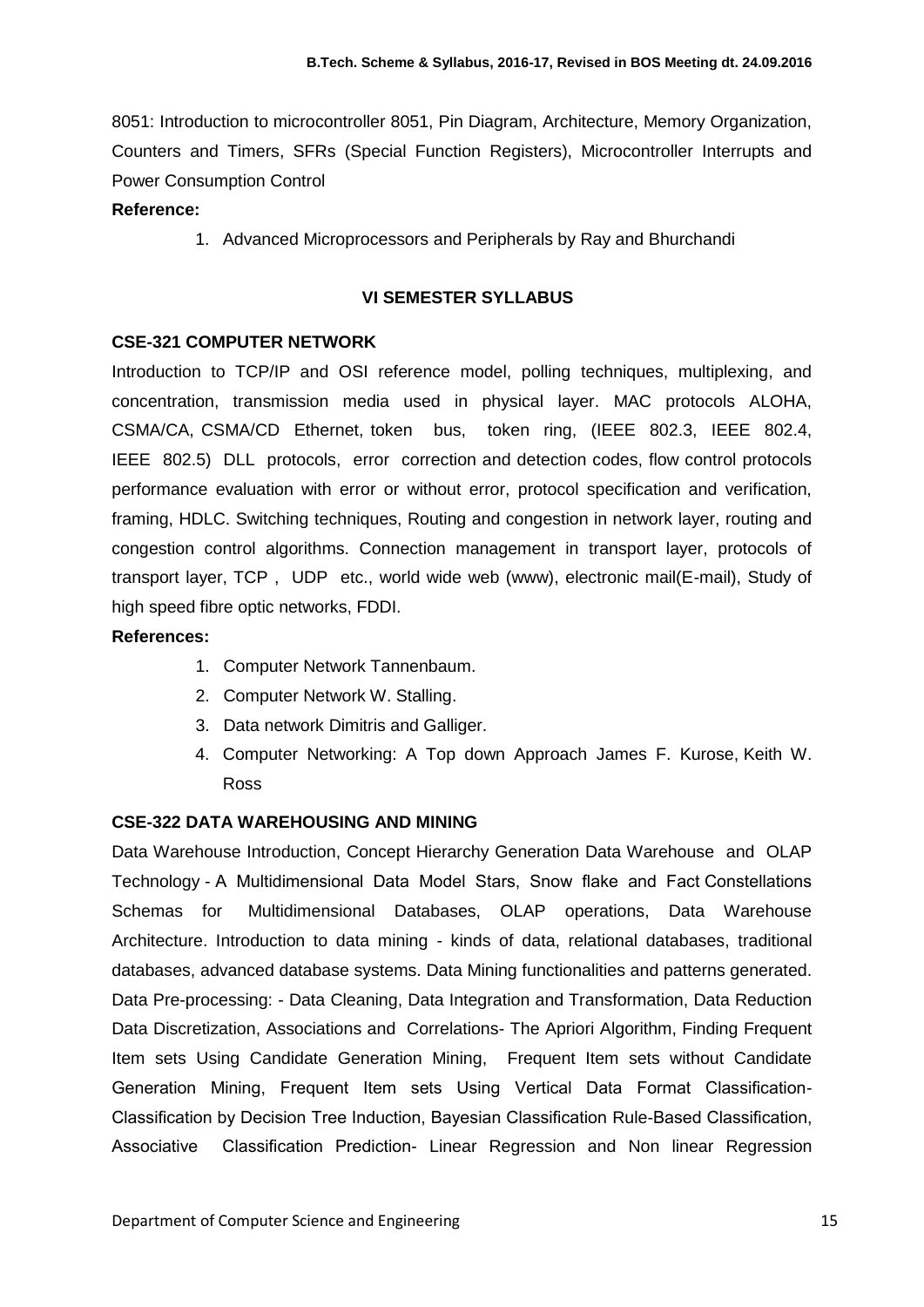Clustering- Partitioning and hierarchical Methods Mining Social Network, spatial databases, multidimensional databases, text databases and World Wide Web.

## **References:**

- 1. Data Mining: Concepts and Techniques Jiawei Han, Micheline Kamber and Jian Pei,
- 2. Data Mining Introduction and Advance Topic Margaret H. Dunham and S. **Sridhar**
- 3. Next Generation of Data Mining Rajeev Motwani and Vipin Kumar
- 4. Data Ware Housing: Architecture & Implementation Michael W. Hawkins
- 5. Data Warehousing: Concepts, Techniques, Products & Applications C.S.R. Prabhu

## **CSE-322 DATA WAREHOUSING AND MINING**

Introduction to data mining - kinds of data, relational databases, traditional databases, advanced database systems. Data Mining functionalities and patterns generated.

Data Preprocessing: - Data Cleaning, Data Integration and Transformation, Data Reduction Data Discretization. Concept Hierarchy Generation Data Warehouse and OLAP Technology-A Multidimensional Data Model Stars, Snow flake and Fact Constellations Schemas for Multidimensional Databases, OLAP operations, Data Warehouse Architecture

Associations and Correlations- the Apriori Algorithm, Finding Frequent Item sets Using Candidate Generation Mining, Frequent Item sets without Candidate Generation Mining, and Frequent Item sets Using Vertical Data Format

Classification- Classification by Decision Tree Induction, Bayesian Classification Rule-Based Classification, Associative Classification

Prediction- Linear Regression and Non linear Regression

Clustering- Similarity and distance measures, Outliers, Partitioning and hierarchical Methods, Mining Social Network, spatial databases, multidimensional databases, text databases and World Wide Web.

## **References:**

- 1. Data Mining: Concepts and Techniques Jiawei Han, Micheline Kamber and Jian Pei,
- 2. Data Mining Introduction and Advance Topic Margaret H. Dunham and S. **Sridhar**
- 3. Data Warehousing in the real World, Sam Anahory and Dennis Murray

## **CSE-323 ARTIFICIAL INTELLIGENCE**

Meaning and definition of artificial intelligence, Production systems: types, characteristics, study and comparison search techniques: BSF, DSF, hill climbing, best first search, A\*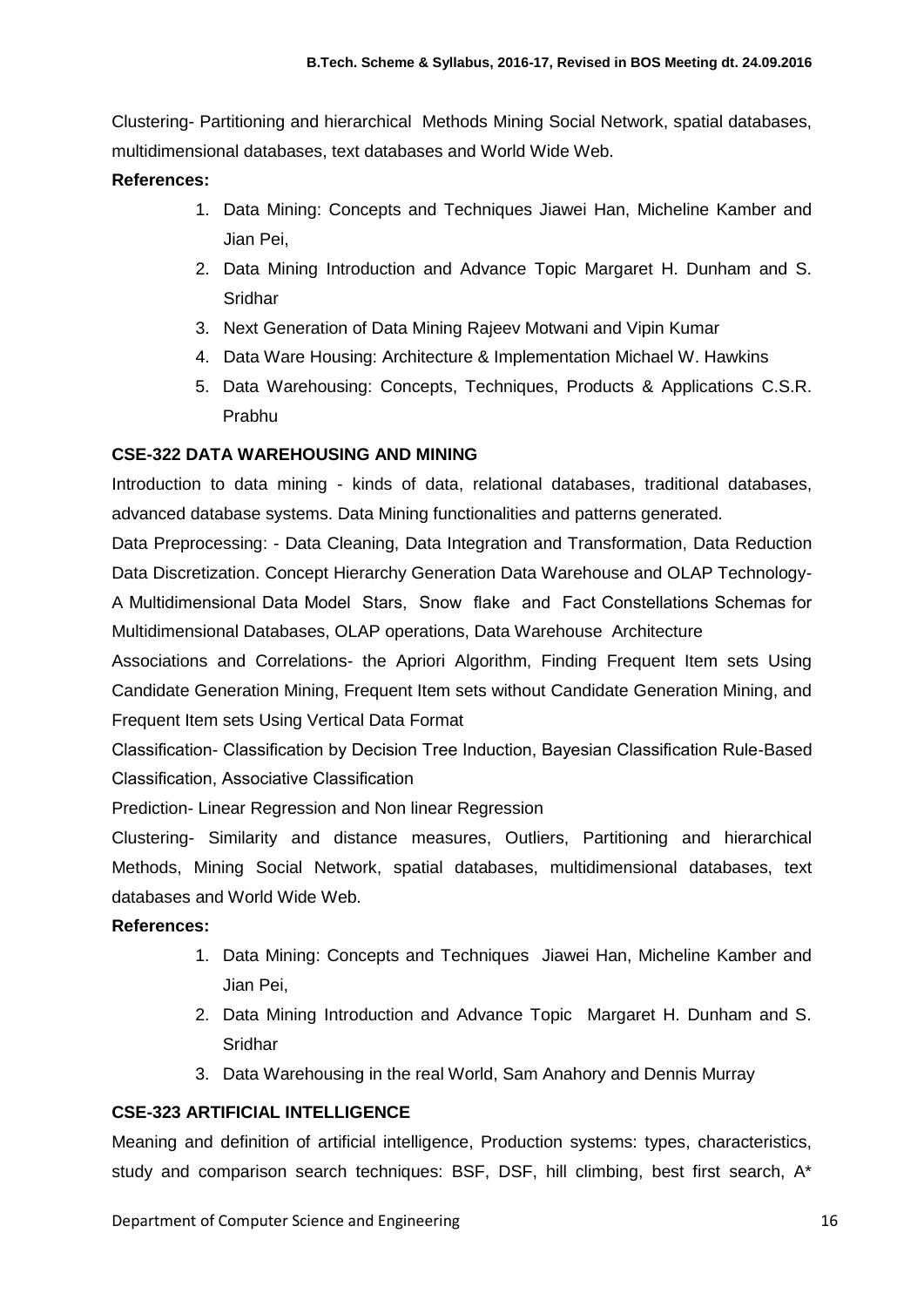algorithm, AO\* algorithm etc, types of control strategies. Knowledge representation: Problems faced, propositional and predicate logic, resolution and refutation, deduction, theorem proving. Reasoning: introduction, reasoning methods, Baye's theorem, Bayesian network, fuzzy logic. Slot and filler structures: semantic networks, frames, conceptual dependency, scripts etc. Game playing and its techniques, planning techniques, study of blocks world problem in robotics, understanding, natural language processing and common sense. Learning and its techniques, neural networks and its applications, expert systems.

### **References:**

- 1. Artificial Intelligence Elaine Rich and Kevin Knight .
- 2. Introduction to Artificial Intelligence Eugene Charniak and Drew McDermott
- 3. Neural Networks, Fuzzy Logic & Genetic Algorithms: Synthesis & Applications S. Rajasekaran, G.A. VijyalakshmiPai
- 4. Artificial Intelligence: A New Synthesis Nils J. Nilsson

## **DEPARTMENTAL ELECTIVES FOR V AND VI SEMESTER**

## **CSE-331 ADVANCE COMPUTER ARCHITECTURE**

Pipeline processor principles and design, Instruction set architecture; Memory addressing; Instruction composition; Instruction-level parallelism; Hazards: dynamic scheduling, branch prediction; Memory hierarchy; Processor case studies; Multiprocessor introduction: Sharedmemory architectures, their synchronization and consistency issues, advanced multicore topics; Transactional Memory; Interconnection networks.

## **References:**

- 1. Computer Architecture and parallel processing Kai Hwang, Briggs
- 2. Advanced Computer Architecture: Parallelism, Scalability, Programmability Kai Hwang,
- 3. Computer Architecture: A Quantitative Approach, J. L. Hennessy and D. A. Patterson
- 4. Parallel Computer Architecture: A Hardware/Software ApproachDavid Culler, J.P. Singh and Anoop Gupta
- 5. Computer Architecture & Organization John P. Hayes

## **CSE-332 SOFTWARE REUSABILITY**

Software Engineering Process, Software Reuse Factors, Reuse driven Software Engineering Business, Overview of software reuse metrics. Architectural Style: Object oriented software engineering Application and component systems, Use Case Components, Object components, Layered architecture. Approaches for software reuse - Patterns, Frameworks and Components. Pattern and Framework Approaches: Design patterns, Analysis patterns,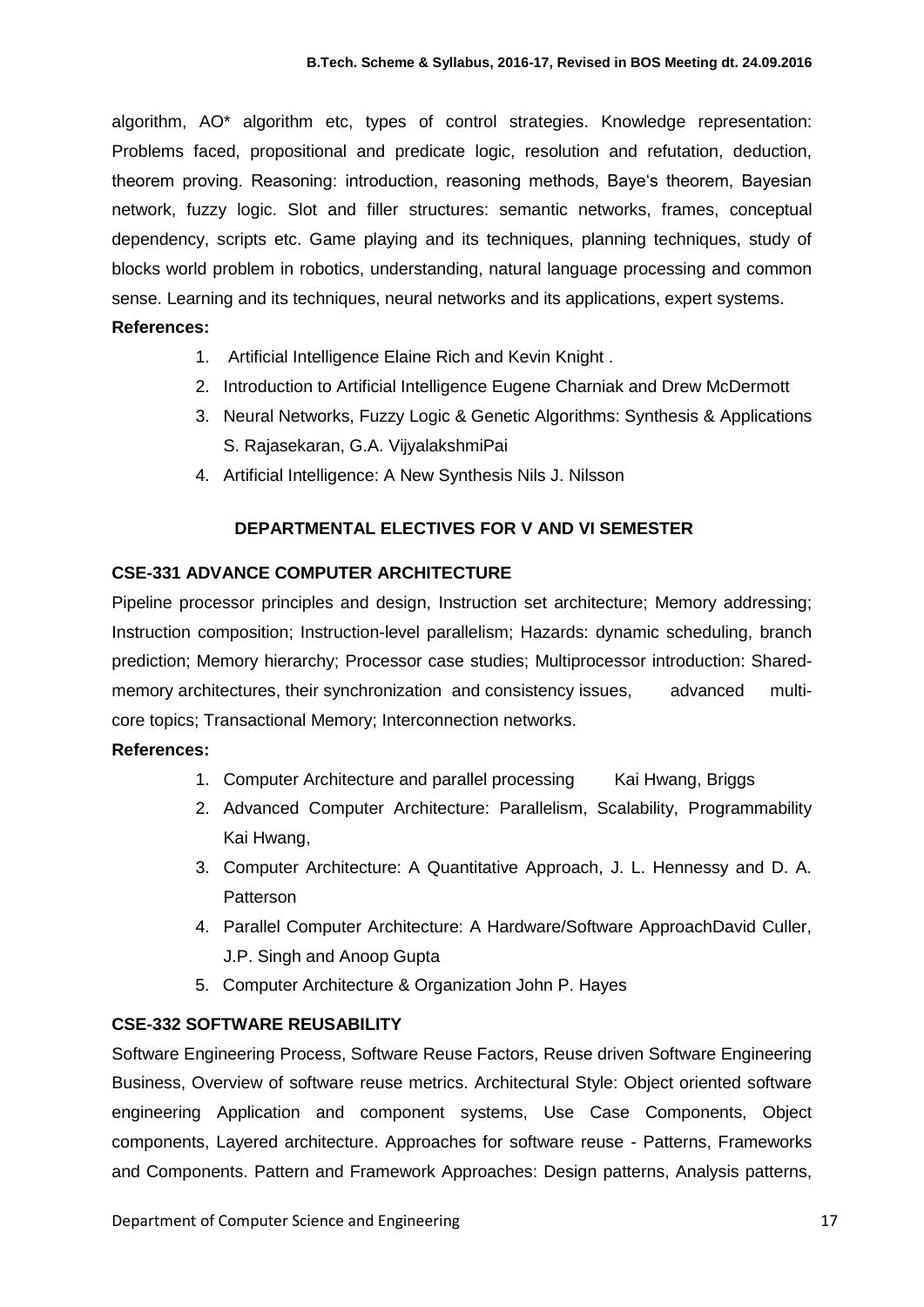Organizational patterns, Anti-patterns. Creational Patterns, Structural Patterns, Behavioral Patterns, Architectural Patterns. Component System Engineering & Application System Engineering: Requirement analysis, Robustness analysis, Designing, Implementing, Testing and Packaging of the Component system. Case Studies.

#### **References:**

- 1. Reusability and Software Construction: C and [CJerry D. Smith.](http://www.amazon.com/Jerry-D.-Smith/e/B001HQ4TAS/ref=sr_ntt_srch_lnk_1?qid=1329198803&sr=1-1)
- 2. [Design Patterns: Elements of Reusable Object-Oriented Software](http://www.amazon.com/Design-Patterns-Elements-Reusable-Object-Oriented/dp/0201633612/ref=sr_1_3?s=books&ie=UTF8&qid=1329198803&sr=1-3) [Richard](http://www.amazon.com/Richard-Helm/e/B000AQ1ZP8/ref=sr_ntt_srch_lnk_3?qid=1329198803&sr=1-3)  [Helm, Erich Gamma, John Vlissides an](http://www.amazon.com/Richard-Helm/e/B000AQ1ZP8/ref=sr_ntt_srch_lnk_3?qid=1329198803&sr=1-3)d [Ralph Johnson.](http://www.amazon.com/Ralph-Johnson/e/B000AQ6RMY/ref=sr_ntt_srch_lnk_3?qid=1329198803&sr=1-3)
- 3. [Reuse-Based Software Engineering: Techniques, Organizations, and](http://www.amazon.com/Reuse-Based-Software-Engineering-Techniques-Organizations/dp/0471398195/ref=sr_1_8?s=books&ie=UTF8&qid=1329198803&sr=1-8)  [Controls](http://www.amazon.com/Reuse-Based-Software-Engineering-Techniques-Organizations/dp/0471398195/ref=sr_1_8?s=books&ie=UTF8&qid=1329198803&sr=1-8) [Hafedh Mili and](http://www.amazon.com/Hafedh-Mili/e/B001H6NNH8/ref=sr_ntt_srch_lnk_8?qid=1329198803&sr=1-8) [Sherif M. Yacoub.](http://www.amazon.com/Sherif-M.-Yacoub/e/B001H6WZKE/ref=sr_ntt_srch_lnk_8?qid=1329198803&sr=1-8)
- 4. Software Reusability [Wilhelm Schafer, Diaz Prieto a](http://www.amazon.com/s/ref=ntt_athr_dp_sr_1?_encoding=UTF8&sort=relevancerank&search-alias=books&ie=UTF8&field-author=Wilhelm%20Schafer)[nd Wilhelm Shafer .](http://www.amazon.com/s/ref=ntt_athr_dp_sr_3?_encoding=UTF8&sort=relevancerank&search-alias=books&ie=UTF8&field-author=Wilhelm%20Shafer)

## **CSE-333 CAD OF DIGITAL SYSTEMS**

Digital Systems And VLSI, Basic Electrical Properties Of CMOS, Data Structure in VLSI design, Fabrication And Devices, Logic Gates, Combinational Logic Networks, Sequential Machines, Subsystem/ Peripheral Design, Validation And Testability, Floor planning and Architecture Design

#### **References:**

- 1. Modern VLSI Design: IP-Based Design Wayne Wolf
- 2. Basics VLSI Design Pucknell and Eshraghian

## **CSE-334 PARALLEL AND DISTRIBUTED ALGORITHMS**

Introduction to parallel algorithm, data parallel and control parallel approach, models of parallel computation, dense matrix algorithm , sorting searching, selection and graph algorithms. Introduction to distributed algorithms, synchronous algorithms network model, leader election algorithm, minimum spanning tree, shortest path, distributed consensus k agreement problem, two phase commit, three phase commit, mutual exclusion algorithms, and applications of distributed algorithm.

#### **References:**

- 1. Parallel algorithms Michael. J. Quinn
- 2. Distributed algorithm Nancy Lynch
- 3. Implicit Parallel Programming in Ph, [Rishiyur S. Nikhil,](http://www.google.co.in/search?tbo=p&tbm=bks&q=inauthor:%22Rishiyur+S.+Nikhil%22) 1947- [Arvind](http://www.google.co.in/search?tbo=p&tbm=bks&q=inauthor:%221947-+Arvind%22)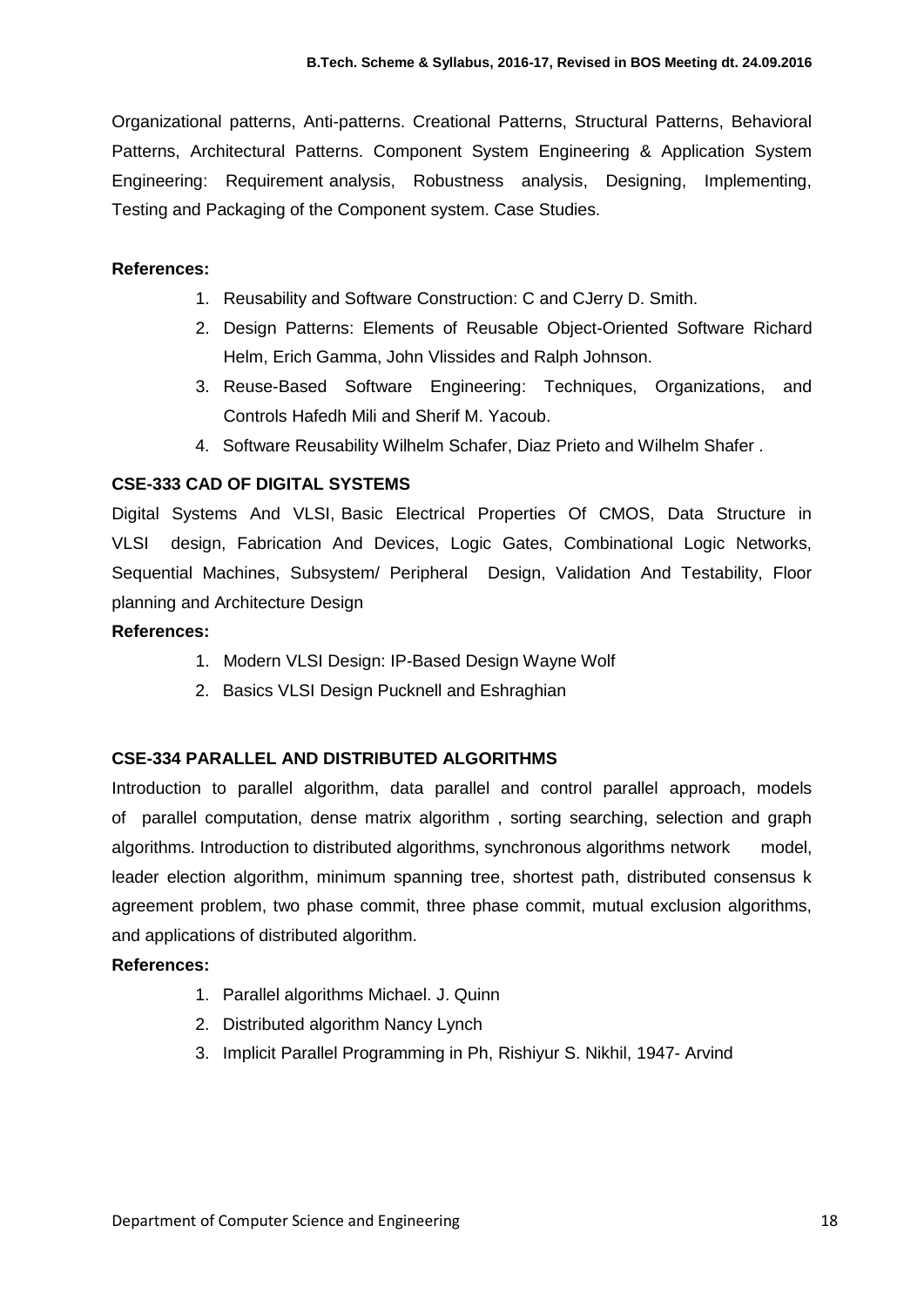#### **CSE-335 DISTRIBUTED DATABASE**

Introduction to Distributed Database Systems, Distributed DBMS Architecture, Distributed Database Design, Semantic Data Control, Overview of Query Processing, Introduction to Transaction Management, Distributed Concurrency Control, Parallel Database Systems, Distributed Object Database Management systems, Database Interoperability

#### **References:**

- 1. Principles of Distributed Database Systems, M. TamerOzsu Patrick Valduriez
- 2. Distributed Databases Principles and Systems, Stefano Ceri and Guiseppe Pelagatti**.**

### **CSE-336 EMBEDDED SYSTEMS**

Introduction, Hardware & electronics fundamentals, Peripherals Program Design and Analysis, Processes and Operating system, Real time Operating system. Memory,

Interfacing Examples of Embedded systems: Digital Camera Examples, Smart card application, embedded database applications, etc. State Machine and Concurrent Process Models, Control Systems Verilog programming, Programming of mobile and Hand-held devices IC Technology Full-Custom (VLSI) IC Technology, Semi-Custom (ASIC) IC Technology, Programmable Logic Device (PLD) IC Technology, FPGA Hardware Software Partitioning, Hardware/Software Co-Simulation, Intellectual Property Cores, Low Power design

#### **References:**

- 1. Embedded system Design, Frank Vahid, Tony Givargis
- 2. Computer as Components, Wayne Wolf
- 3. 8051 Microcontroller & Embedded Systems, Rajiv Kapadia
- 4. The 8051 Microcontroller & Embedded Systems, Mazidi & Mazida

## **CSE-337 CRYPTOGRAPHY**

Introduction to cryptography. Security Attacks, Mechanism and Services. Cryptosystems, Conventional encryption model and techniques, classical encryption techniques- substitution ciphers and transposition ciphers, cryptanalysis, stream and block ciphers. Block ciphers principals, fiestal structure, SPN, DES, triple DES, AES, IDEA encryption and decryption, key distribution. Finite field: Introduction to graph, ring and field, modular arithmetic, Fermat's and Euler's theorem, Euclid's Algorithm, Chinese Remainder theorem, Entropy and huffman's coding, Comparison of symmetric and public-key cryptographic systems, Modern Trend in asymmetric key Cryptography-Elliptic curve based cryptography,Principals of public key crypto systems, RSA algorithm, Diffle-Hellman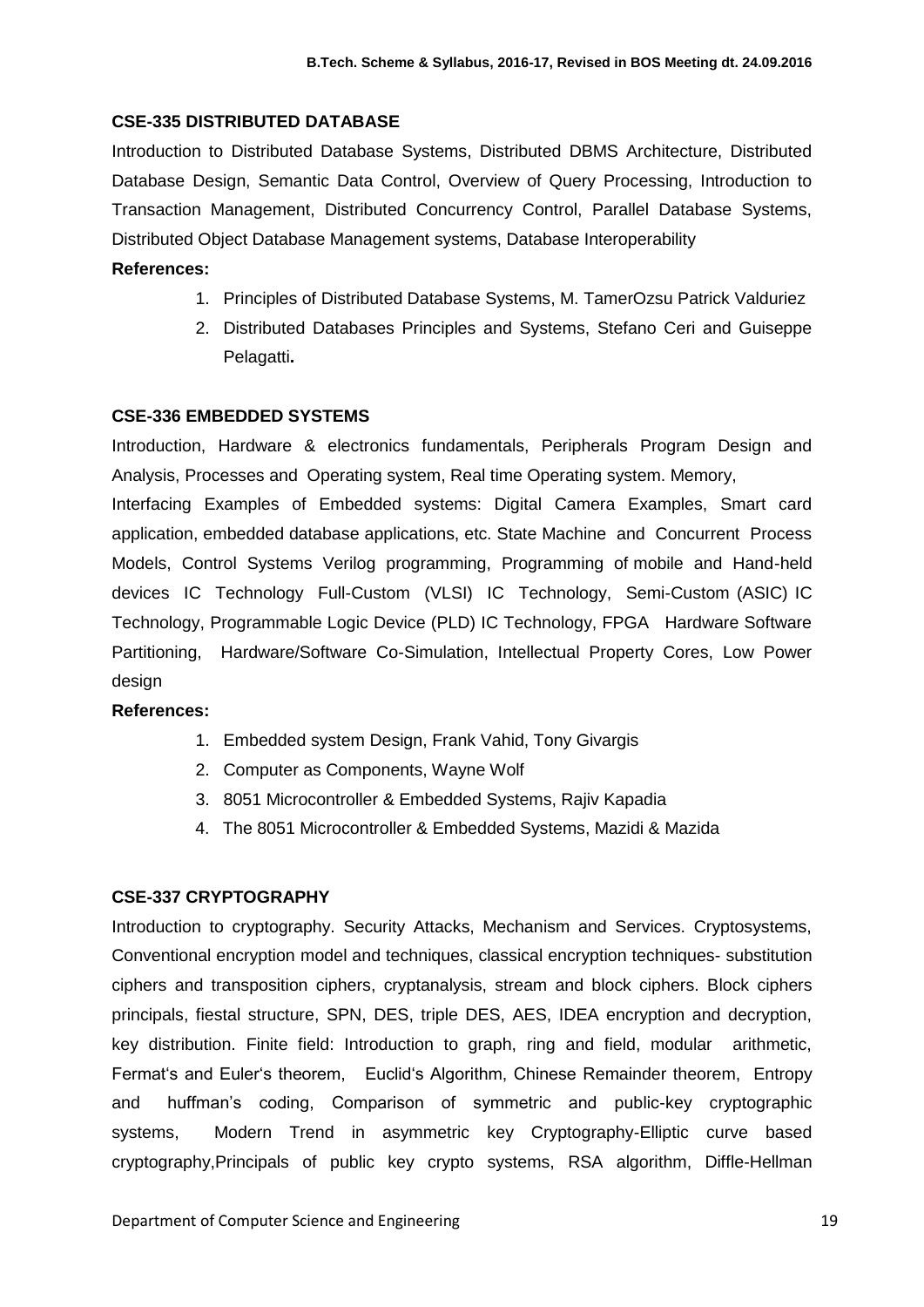key exchange algorithm, Message Authentication and Hash Function: security of hash functions and MACS, MD5 message digest algorithm, secure hash algorithm (SHA). Digital Signatures.

## **References:**

- 1. Cryptography and Network Security: Principles and Practice William Stallings,
- 2. Cryptography Theory and Practice Douglas R. Stinson.
- 3. Applied Cryptography: Protocols, Algorithms Bruice Schneier

## **CSE-338 HETEROGENEOUS COMPUTING**

Heterogeneous computing: Overview, Types of system, Areas of heterogeneity, Shortcomings of Homogeneous System. Heterogeneous computing by multiple CPUs: Grid, Cluster and Other multi-core architectures. Heterogeneous computing using CPU-GPU: Overview of GPUs, Introduction of GPGPU, Architecture, Features, Programming model, Thread Organization, Memory management, GPU-CPU load balancing, Optimization, Floating Point Performance, Multiple GPUs.

Case study: GPGPU based Heterogeneous computing by OpenCL and CUDA.

## **References:**

- 1. State-of-the-art in heterogeneous computing Andre R. Brodtkorb
- 2. Heterogeneous Processing: a Strategy for Augmenting Moore's Law, [Amar](http://www.linuxjournal.com/user/801584)  [Shan,](http://www.linuxjournal.com/user/801584)
- 3. Heterogeneous Computing with Open CL Benedict Gaster

## **CSE-339 DIGITAL IMAGE PROCESSING**

Introduction to Image Processing Systems, Digital Image Fundamentals:- Image model, Relationship between Pixels, Imaging geometry, Camera model, Image Sensing and Acquisition, Sampling and quantization, Image Enhancement and in spatial Domain: Point processing, Neighbourhood Processing, High pass filtering, High boost filtering, zooming. Image Enhancement based on Histogram modelling, Image Enhancement in frequency domain: 1D& 2D Fourier transform, Low pass frequency domain filter, High pass frequency domain filters, Homomorphics filtering, Image Segmentation, Detection of discontinuation by point detection, line detection, edge detection, Edge linking and boundary detection Local analysis, global by graph, theoretic techniques, Thresh-holding, Morphology, Representation and description, Discrete image transform, Image Compression, Wavelet transformation, Image geometry, Image restoration.

## **References:**

- 1. Digital Image Processing Gonzalez & Wood
- 2. Digital Image Processing A.K. Jain .Image Processing Dhananjay K.

Department of Computer Science and Engineering 20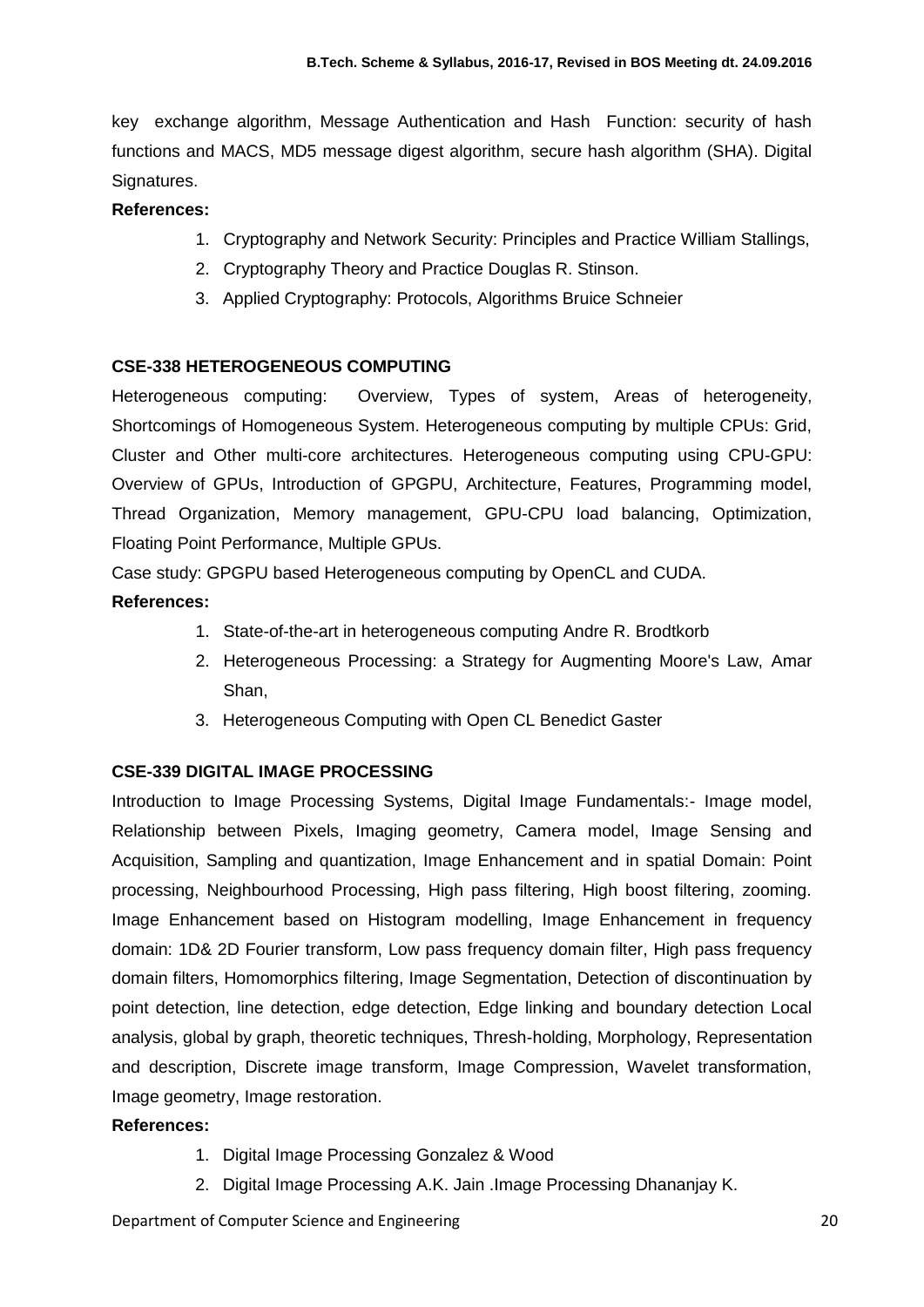#### **CSE341 E-COMMERCE AND E-GOVERNANCE**

Introduction: Electronic Commerce, Technology and Prospects, forces behind E-Commerce, Advantages and Disadvantages, Architectural framework, E-Commerce Strategy, E-Commerce emerging Issues and implementation issues, E- Commerce Law, Govt. policies and Agenda. Electronic Payment Systems: Credit cards, debit cards, smart cards, e-credit accounts, e-money, Marketing on the web, marketing strategies, advertising on the web, customer service and support, introduction to m-commerce. E-payment security. E-Government, theoretical background of e-governance, issues in e-governance applications, evolution of e-governance, its scope and content, benefits and reasons for the introduction of e- governance, e-governance models- broadcasting, critical flow, comparative analysis, mobilization and lobbying ,interactive services/G2C2G. E-readiness, e-government readiness, E- Framework, step & issues, application of data warehousing and data mining in e-government, Case studies: NICNET-role of nationwide networking in e- governance, e-seva. E-Government systems security: Challenges and approach to e-government security, security concern in e-commerce, security for server computers, communication channel security, security for client computers.

#### **References:**

1. Electronic Commerce: A Managerial Perspective Efraim Turban, Jae Lee

#### **CSE-342 ADVANCE DATA STRUCTURE**

Amortized complexity, Introduction to external sorting, Selection trees & k-way merging, Run generation, Optimal merging of runs, Buffering, Double-ended priority queues. Interval heaps, Leftist trees, Binomial heaps, Fibonacci heaps, Dictionaries, Optimal Binary Search Trees, AVL trees, Red-black trees, B-trees, B+ and B\*-trees, Splay trees, Splay Trees, Binary Tries, Compressed Binary Tries, Suffix Trees, Bloom Filters, Interval Trees, Priority Search Trees, Skip lists, Treaps.

#### **References:**

1. Fundamentals of data structures in C++, by E. Horowitz, S. Sahni, and D. Mehta, Second Edition, Silicon Press, 2007

#### **CSE-343 PRINCIPLES OF PROGRAMMING LANGUAGE**

Preliminary concepts of programming language, Issues in Language Translation: Syntax, Semantics, Stages, analysis and synthesis, Data types, Expressions and Statements, Subprograms and Blocks, Abstract Data types, Exception handling, Logic Programming Language, Functional Programming Languages, Object-oriented programming.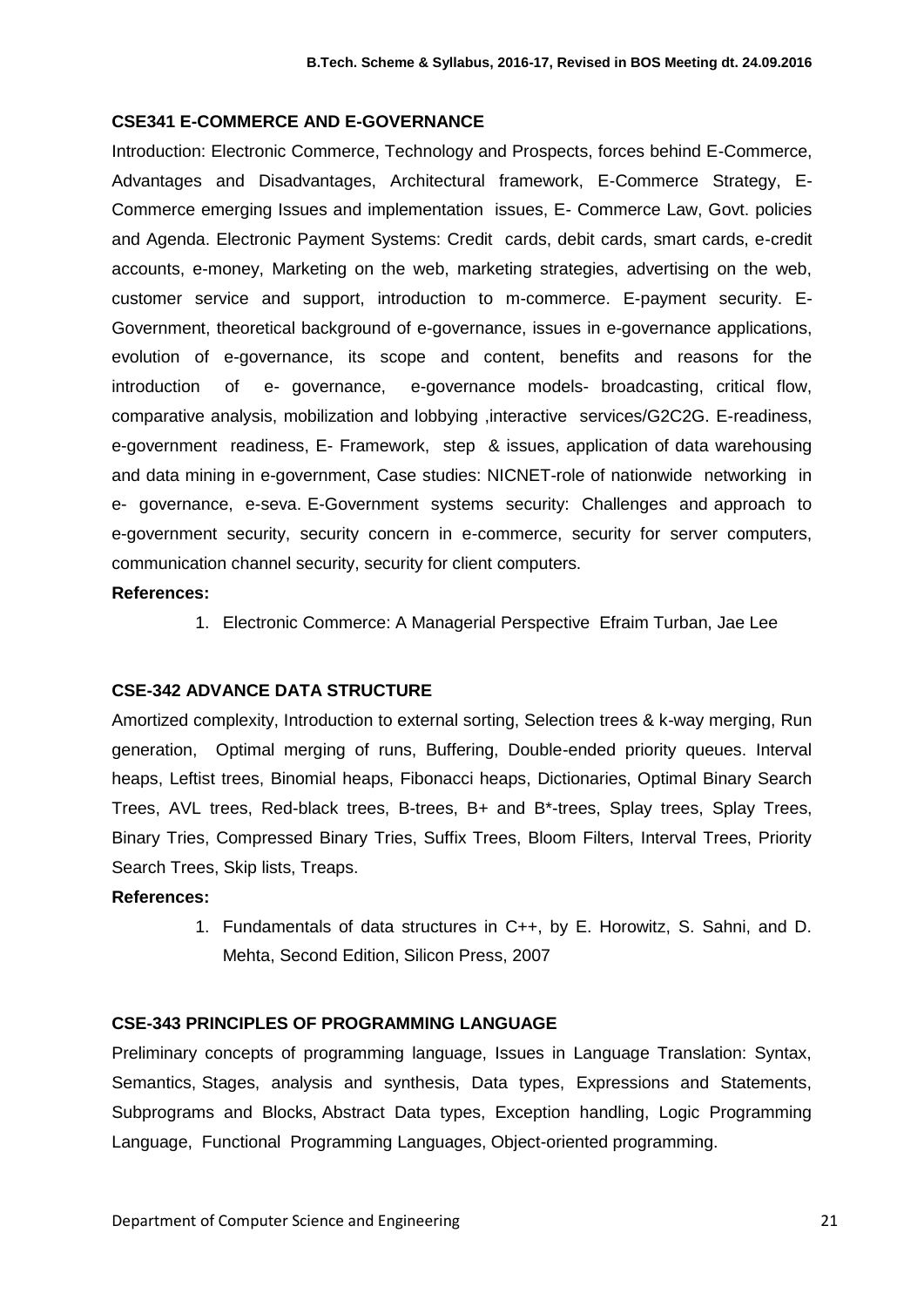Semantic gap, Language evaluation criteria, Introduction to 4G Languages, Implementations of modern programming languages-Java, C#. Concurrency: Subprogram level concurrency, semaphores, monitors, message passing.

## **References:**

- 1. Concepts of Programming Language Robert .W. Sebesta
- 2. Programming Languages Louden
- 3. Programming languages Ghezzi
- 4. Programming Languages Design and Implementation Pratt and Zelkowitz,

| <b>Subject Name</b>                  | Outcomes                                                                                                                                         |
|--------------------------------------|--------------------------------------------------------------------------------------------------------------------------------------------------|
| Artificial intelligence              | intelligence<br>(i) How to map human<br>in.<br>computer system processes.<br>(ii) How to represent knowledge.<br>(iii) Design of experts system. |
| <b>Advance Computer Architecture</b> | (i) How high processing and<br>multi core<br>machine works.<br>(ii) Designing of multi core processing unit.                                     |
| <b>CAD of Digital Systems</b>        | (i) Learn about how to design very large<br>scale processing unit.<br>(ii) Hardware programming.                                                 |
| Distributed database                 | (i) How to manage large databases<br>on<br>distributed machines.<br>(ii) How to make fast access of large data.                                  |
| Cryptograph                          | (i) How to secure information.<br>(ii) How to authenticate users.                                                                                |
| <b>Digital Image Processing</b>      | (i) How to handle and process different types<br>of images in computers.                                                                         |
| <b>Software Reusability</b>          | (i) Learn the methods of Design and<br>implementation of software components so<br>that they can be reused.                                      |
| Parallel and Distributed Algorithm   | (i) How to design parallel algorithm from<br>serial.                                                                                             |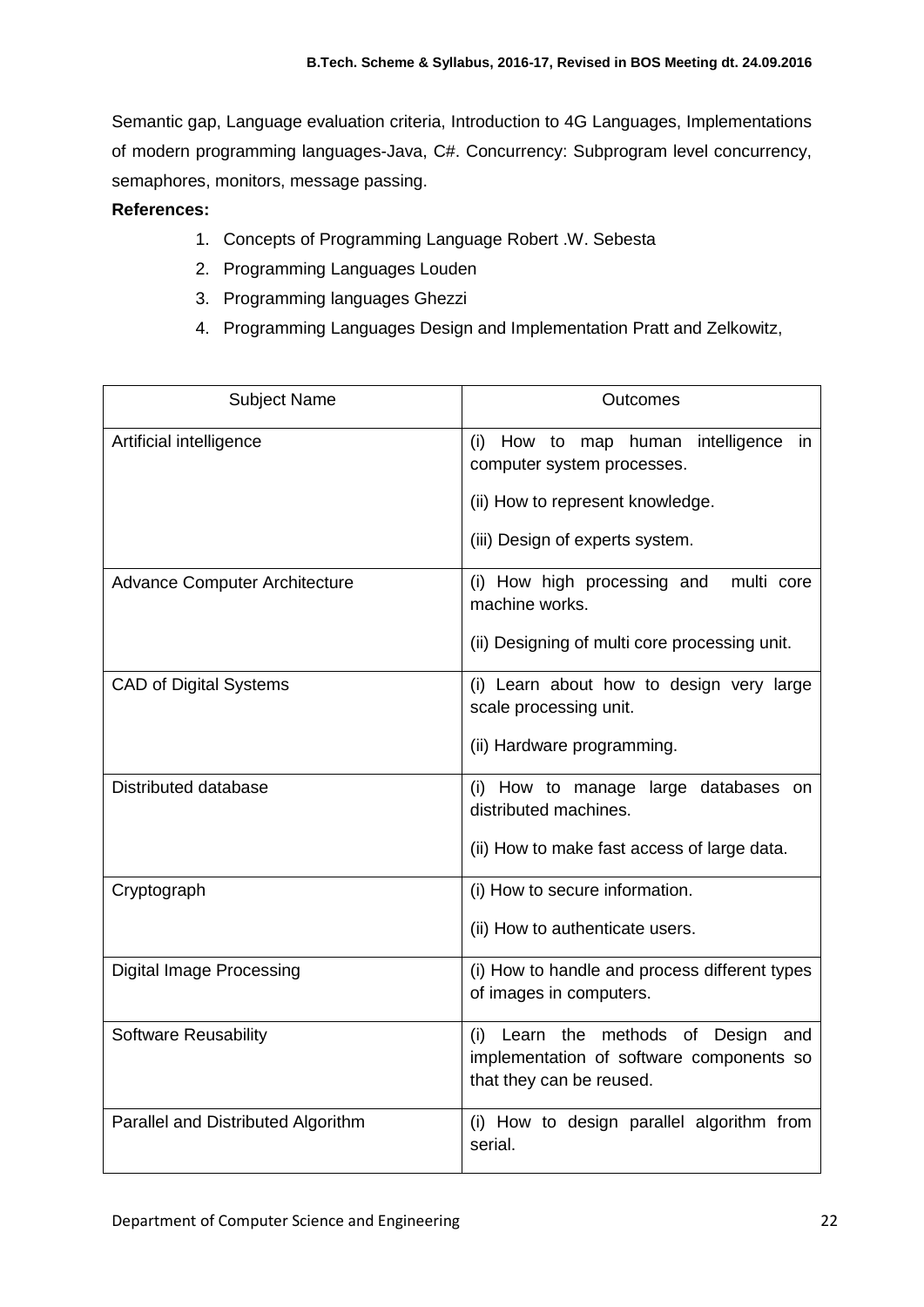|                                     | (ii) How to process parallel algorithm of<br>distributed environment.                                                                                                                                                                  |
|-------------------------------------|----------------------------------------------------------------------------------------------------------------------------------------------------------------------------------------------------------------------------------------|
| <b>Embedded System</b>              | (i) Ability to create hardware for any software<br>for real time processing.                                                                                                                                                           |
| Heterogeneous computing             | (i) Learn about how to process any code on<br>different types of processing units present on<br>single machine.                                                                                                                        |
| E-commerce & E- governance          | (i) Learn about various electronic -commerce<br>methods and their security issues.<br>(ii) Learn about various e-governance<br>policies.                                                                                               |
| Principles of programming languages | (i) To improve ability to develop effective<br>algorithms, Improve use of<br>existing<br>programming languages,<br>increase<br>vocabulary of useful programming<br>constructs, To make easier to design a new<br>programming language. |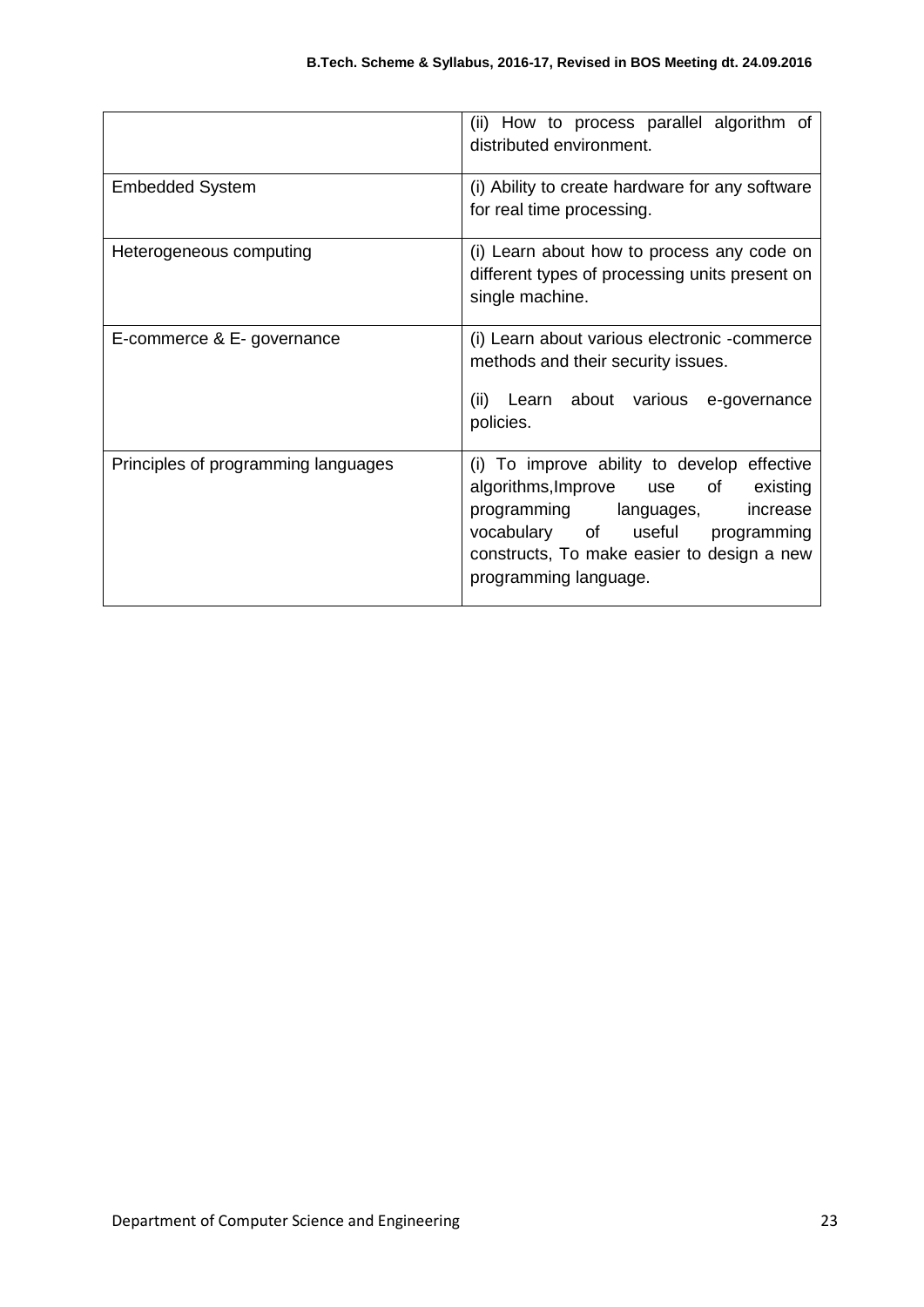### **OPEN ELECTIVES FOR V AND VI SEMESTER**

#### **CSE-351 MULTIMEDIA**

Introduction to multimedia, Multimedia system design, data and file format standards, data compression and decompression techniques, lossy and lossless compression. Multimedia input and output technologies, storage and retrieval technologies. Multimedia Communications, multimedia communication protocols (UDP, RTP, RTCP, XTP, TELNET, IP Multicast etc), network performance parameters, streaming. Multimedia Applications and Design issues, hypermedia message, integrated multimedia message standards. Multimedia authoring system and tools user interface design.

## **References:**

- 1. Multimedia system Design Prabhat K Andleigh and KiranThakrar
- 2. Multimedia Communications Fred Halsall

## **CSE-352 OBJECT ORIENTED DESIGN AND MODELING**

Object oriented programming concepts, Object Orientation, OMT Methodology, Object and Class, Link and Association, Generalization, Aggregation, Multiple Inheritance, Packages. Object Meta modeling, Functional Modeling. Analysis: Object Model, Data Dictionary, Dynamic Model, Functional Model, Interaction Modeling-Use case model, Sequence model, and Activity models, System Design, Object Design, Implementation-Implementation using programming language and Database, UML Modeling.

## **References:**

- 1. Object-Oriented Modeling and Design by Michael Blaha / William Premerlani, Prentice Hall
- 2. Object-Oriented Programming in C++ by Robert Lafore
- 3. OMT Insights by Dr. James Rambaugh

## **CSE-353 SIMULATION AND MODELING**

Systems, modelling, general systems theory, concept of simulation, simulation as a decision making tool, types of simulation. Pseudo random numbers, methods of generating random variables, discrete and continuous distributions, testing of random numbers, concepts of Queuing theory. Design of simulation experiments: Problem formulation, data collection and reduction, time flow mechanism, key variables, logic flow chart, starting condition, run size, experimental design consideration, output analysis and interpretation validation. Simulation languages: Comparison and selection of simulation languages, study of these simulation language. Case studies: Development of simulation models using simulation language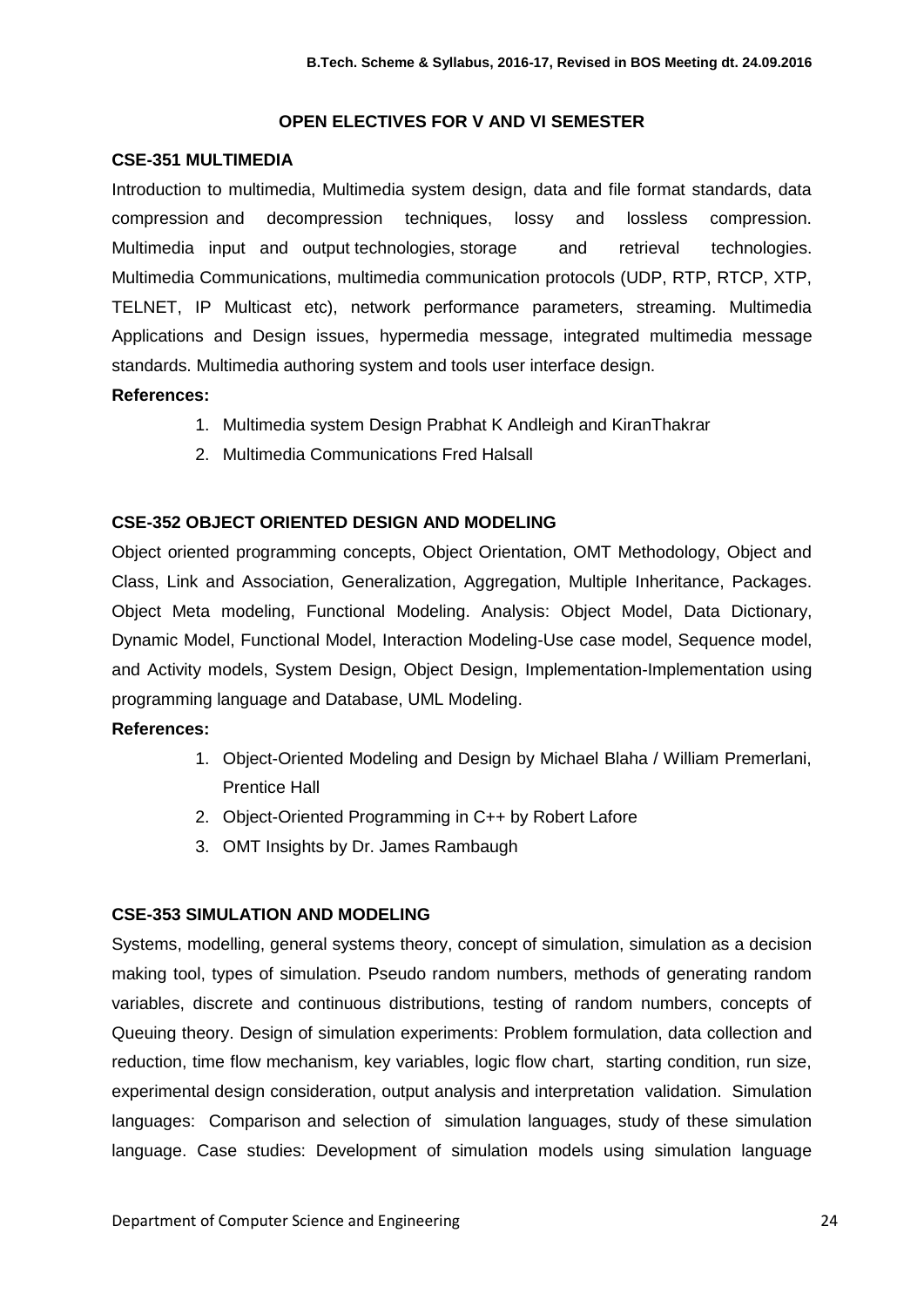studied for systems like queuing systems, Production systems, Inventory systems, maintenance and replacement systems and Investment analysis.

## **References:**

- 1. System Simulation Geoffrey Gordon
- 2. System Simulation with Digital Computer Narsingh Deo

## **CSE-354 UNIX INTERNALS AND SHELL PROGRAMMING**

Evolution of Unix OS, Architecture of the UNIX OS, Heavy kernel and micro kernel architecture,the buffer cache, internal representation of files (inode, accessing blocks, releasing blocks, structure of regular files, conversion of a path name to an inode, inode assignment to a new file, allocation of disk block) Comparisons of UNIX file system with other file systems. System calls for the file systems, OPEN, READ, WRITE, and CLOSE, PIPES, the pipe system call , opening a named pipes, reading and writing pipes, closing pipes, DUP, mounting and amounting file system, LINK ,UNLINK, SYSTEM call for TIME and CLOCK. The structure of processes, process states and transitions, layout of system memory, the context of a process, saving the context of the process, manipulation of the process address space.Light weight process (Threads) kernel level thread, user level threadProcess control, process creation, signals, process termination, awaiting process termination, the user id of a process, changing the size of the process, the system BOOT and INIT process. Shell programming, study of different type of shell like C shell, Bourne shell etc. shell script, shell command, looping and making choices, for Loop, while and until, passing arguments to scripts, programming in different shells. Inter process communication, process tracing, network communication, sockets multiprocessor system, problem of multiprocessor systems, solution with master a slave processor, solution with semaphores, study of distributed UNIX system.

## **References:**

1. The Design of UNIX Operating System Maurice J Bach.

## **CSE-355 INFORMATION THEORY AND CODING**

Information and entropy information measures, Shannon's concept of information. Channel coding, channel mutual information capacity (BW) , theorem for discrete memory less channel, information capacity theorem , error detecting and error correcting codes, types of codes : block codes, hamming and Lee metrics, description of linear block codes ,parity check codes ,cyclic code, masking techniques. Compression : loss less and lossy, Huffman codes, LZW algorithm, Binary image compression schemes, run length encoding, CCITT group 3 1-D compression, CCITT group 3 2D compression, CCITT group 4 2D Compression.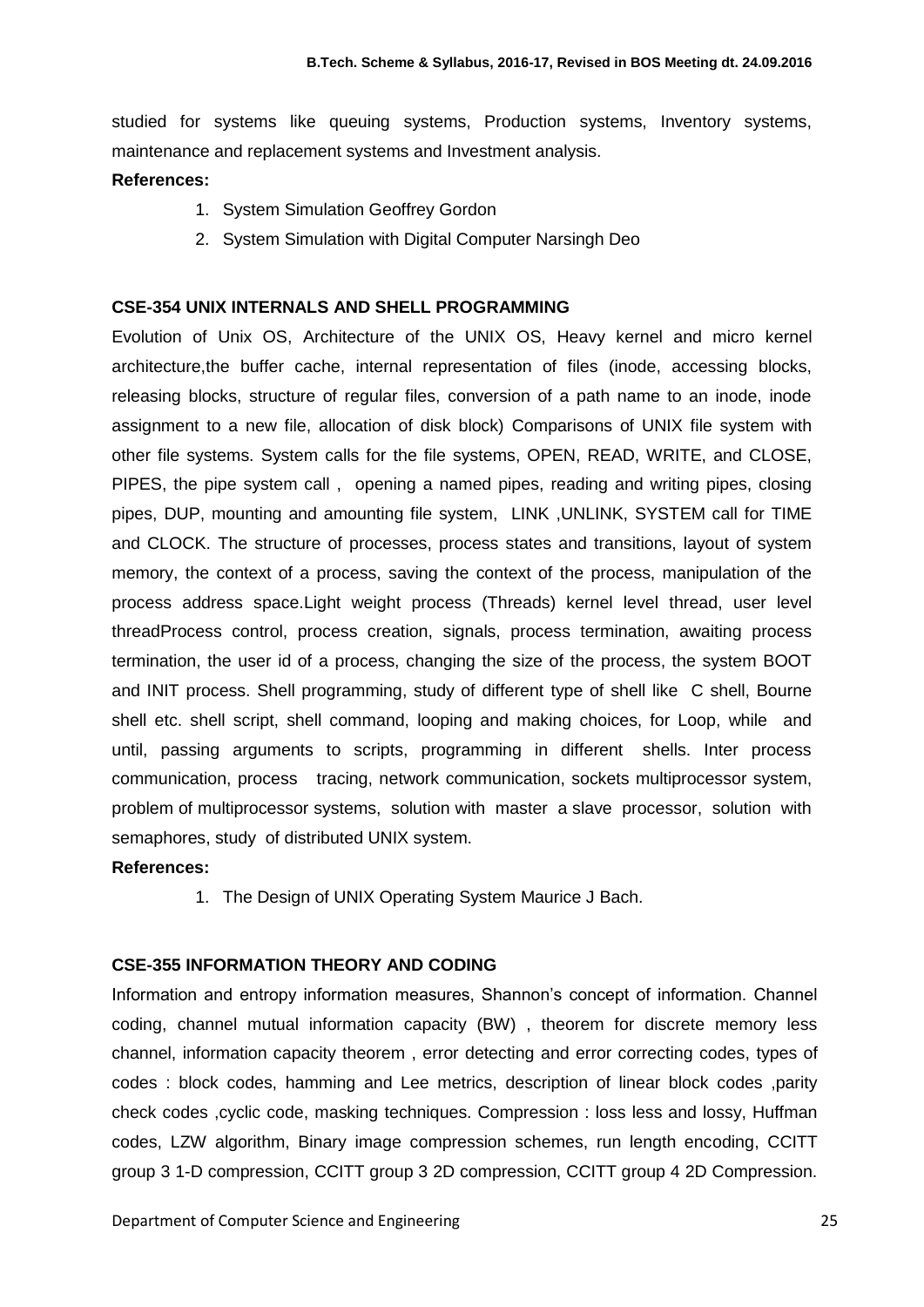Convolution codes, sequential decoding. Video image compression: CITT H 261 Video coding algorithm, audio (speech) compression. Cryptography and cipher. **References:**

## 1. R Bose, "Information Theory, Coding and Crptography", TMH 2007

- 2. Multimedia system Design by Prabhat K Andleigh and KiranThakrar(PHI Publications).
- 3. Multimedia Communications by Fred Halsall(Pearson Publications).

## **CSE-356 STATISTICAL METHODS**

Introduction to Statistics, Meaning of Statistics as a Science, Importance of Statistics. Scope of Statistics, Introduction to Data Analysis, Population and Sample, Types of characteristics , Types of data, Notion of a statistical population, Methods of sampling, Presentation of Data, Data Visualization, Measures of Central Tendency, Measures of Dispersion, Moments, Skewness and Kurtosis, Theory testing ,Optimization, Hypothesis Testing, Bayesian Statistics,7 Subjective Probabilities, Heuristic analysis, Histograms:, Regression, Correlation, Error, Relational Databases, Cleaning Data:

## **References:**

- 1. Goon Gupta and Das Gupta: Fundamentals of Statistics, Vol. 1, The World Press Pvt. Ltd., Kolkata.
- 2. Dawn Griffiths: Modern Head First Statistics, O Reilly Publication
- 3. Snedecor and Cochran: Statistical Methods, Oxford and IBH Publishers
- 4. Mukhopadhyay, P.: Mathematical Statistics (1996), New Central Book Agency, Calcutta, Introduction to Mathematical Statistics, Ed. 4 (1989), MacMillan Publishing Co. New York.

| <b>Subject Name</b>                | Outcomes                                                                                                                      |
|------------------------------------|-------------------------------------------------------------------------------------------------------------------------------|
| Multimedia                         | (i) Learn about various types of multimedia<br>formats and their processing.                                                  |
| Simulation & Modelling             | (i) Learn how to design a model for any real<br>life problem<br>(ii) Mathematical representation of any real<br>life problem. |
| <b>Object-oriented Programming</b> | (i) Learn different types of object oriented<br>concepts and their implementation.                                            |
| UNIX internals & shell programming | (i) Learn about internal architecture of UNIX<br>operating system.                                                            |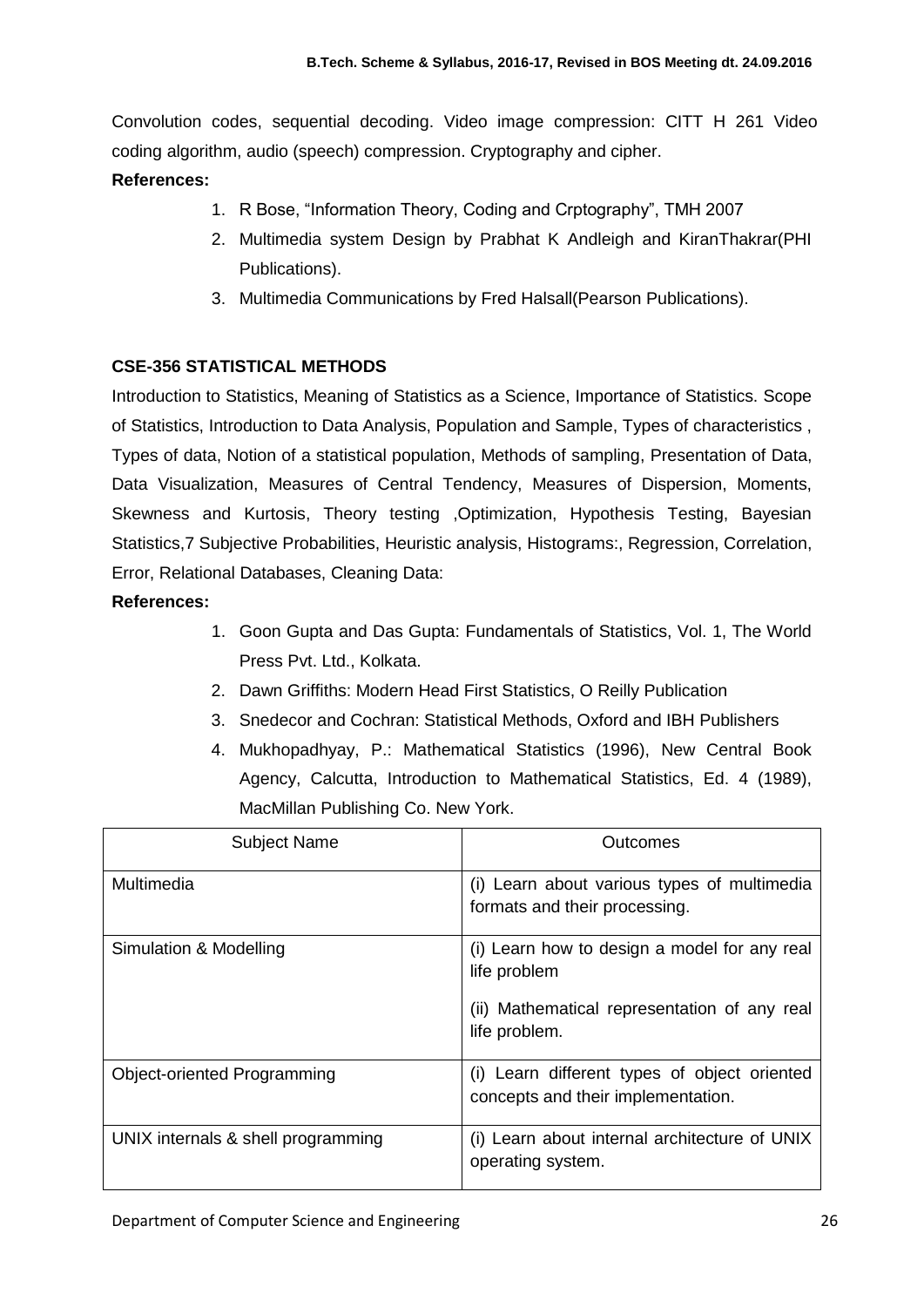| (ii) How to design shell scripts.      |
|----------------------------------------|
| (iii) Learn how to modify kernal code. |

## **VII SEMESTER**

## **CS-411TCP/IP AND WEB TECHNOLOGY**

Introduction to TCP/IP network model,

IP: Internet Protocol- IP header, IP Routing Principal, IP Fragmentation, Checksum, IP options. Subnetting, Subnet masks, Supernetting, CIDR Directly/indirectly connected machines, IP addresses. Ethernet, framing, ARP, ARP Cache, ARP Packet Format, RARP, Serial Links, Bridges, Spanning Tree algorithm, ICMP- ICMP message type, ICMP address mask request and reply, ICMP Query and Error message, determining the path MTU.RARP and ARP.

Transport layer protocols: TCP and UDP: TCP and UDP header, Connection Establishment and Termination, TCP State Transition diagram, Segmentation, Maximum Segment Size. ISN and sequence numbers. TCP data transfer -- sliding windows, slow start, congestion avoidance, fast retransmit, fast recovery.TCP – Timeout and Retransmission. Sockets.

Web Technology: DNS, IGMP, FTP, POP, SMTP, HTTP, HTML, XML Basic concept of client/server computing.

## **References:**

- 1. W Richard Stevens, TCP/IP Illustrated Vol. I: The Protocols, Pearson Education Asia, 2000.
- 2. W Richard Stevens, TCP/IP Illustrated Vol. III: TCP for Transaction, HTTP, NNTP, and the UNIX Domain Protocols, Pearson Education Asia, 2000.

## **VIII SEMESTER**

## **CSE-421 NETWORK SECURITY**

Introduction to Network security: Network security needs. Threats to network security, kind of computer security. security policies, security mechanisms, Attacks, security tools and Basic Cryptography, Transposition/Substitution, Block Cipher Principles, Introduction to Symmetric crypto primitives, Asymmetric crypto primitives, Secret Key Cryptography , Data Encryption Standard (DES), Message Digests, MD5, Message Authentication and Hash Functions, Hash And Mac Algorithms, RIPEMD , HMAC, Principles of Public Key Cryptosystems, Diffie Hellman Key Exchange , Elliptic Curve Cryptography, Cryptanalysis, SHA-1, RSA, Selection of public and private keys. Key distribution centres and certificate authorities, digital signature standards (DSS), proof of digital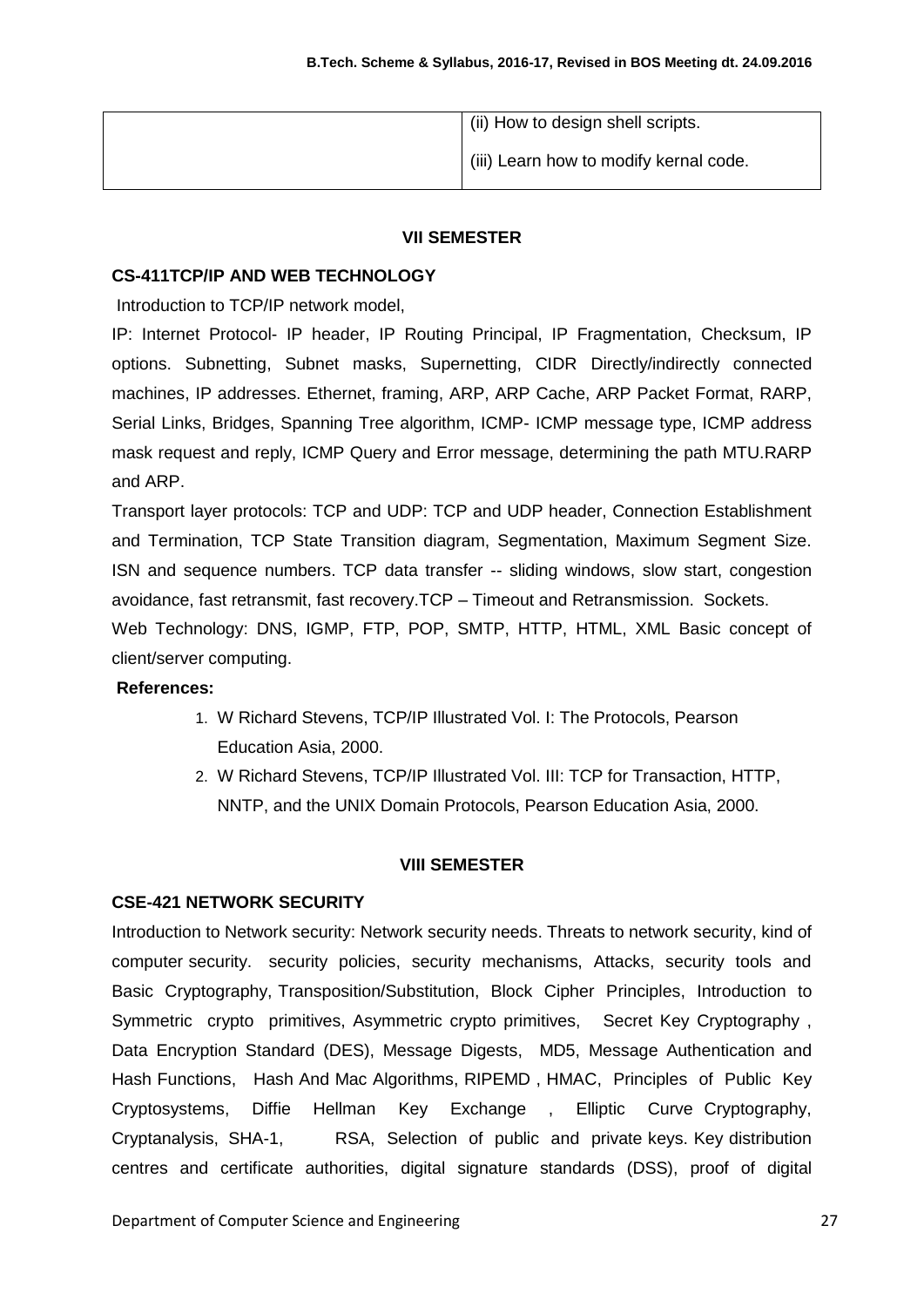signature algorithm. Kerberos, Real-time Communication Security, IPsec, Electronic Mail Security. Firewalls and Web Security, Intruders and Viruses, trusted system, password management. Cyber crime, zero knowledge proof, malware – privacy, honey pot, defence programming, web application vulnerability, DHS , attack , semantic attack, DOS, DDOS, wireless attack.

#### **References:**

- 1. Cryptography and Network Security William Stallings
- 2. Introduction to network security Krawetz, Cengage

| <b>SUBJECT NAME</b>     | <b>OUTCOME</b>                              |
|-------------------------|---------------------------------------------|
| <b>Network Security</b> | (i) How to secure information on Internet.  |
|                         | (ii) How to authenticate users on Internet. |

## **DEPARTMENTAL ELECTIVES FOR VII AND VIII SEMESTER**

### **CSE-431 SOFTWARE TESTING**

Software Testing Principles, Quality, Testing flow process. Defect Classification: Origin of Defects, Classes, Repository and Design, Developer/Tester Support for Developing a Defect Repository. Test Case Design Strategies: Black Box Approach , Random Testing, Equivalence Class Partitioning, Boundary Value Analysis, COTS, White Box approach, Test Adequacy Criteria, Coverage and Control Flow Graphs, Covering Code Logic, Additional White Box Test Design Approaches, Evaluating Test Adequacy Criteria. Unit testing, Integration tests, System testing, Regression testing and Acceptance testing, Test Plan Writing. Testing Tools. Criteria for Test Completion.

## **References:**

- 1. Software Testing in the Real World Improving the Process Edward Kit
- 2. Effective Software Testing Elfriede Dustin
- 3. The Art of Software Testing Glenford J. Mayers
- 4. Foundations of Software Testing [Aditya P. Mathur](http://www.google.co.in/search?tbo=p&tbm=bks&q=inauthor:%22Aditya+P.+Mathur%22)

## **CSE-432 CLOUD COMPUTING**

Cloud Computing: Introduction, Working of cloud computing, benefits; Understanding Cloud Computing: Developing cloud computing services, Discovering cloud services; Cloud Computing for Everyone: Centralizing email communications, Cloud computing for community; Cloud Computing for the Corporation: Managing Schedules, Managing Projects; Using Cloud Services: Collaborating on Calendars, Schedules, and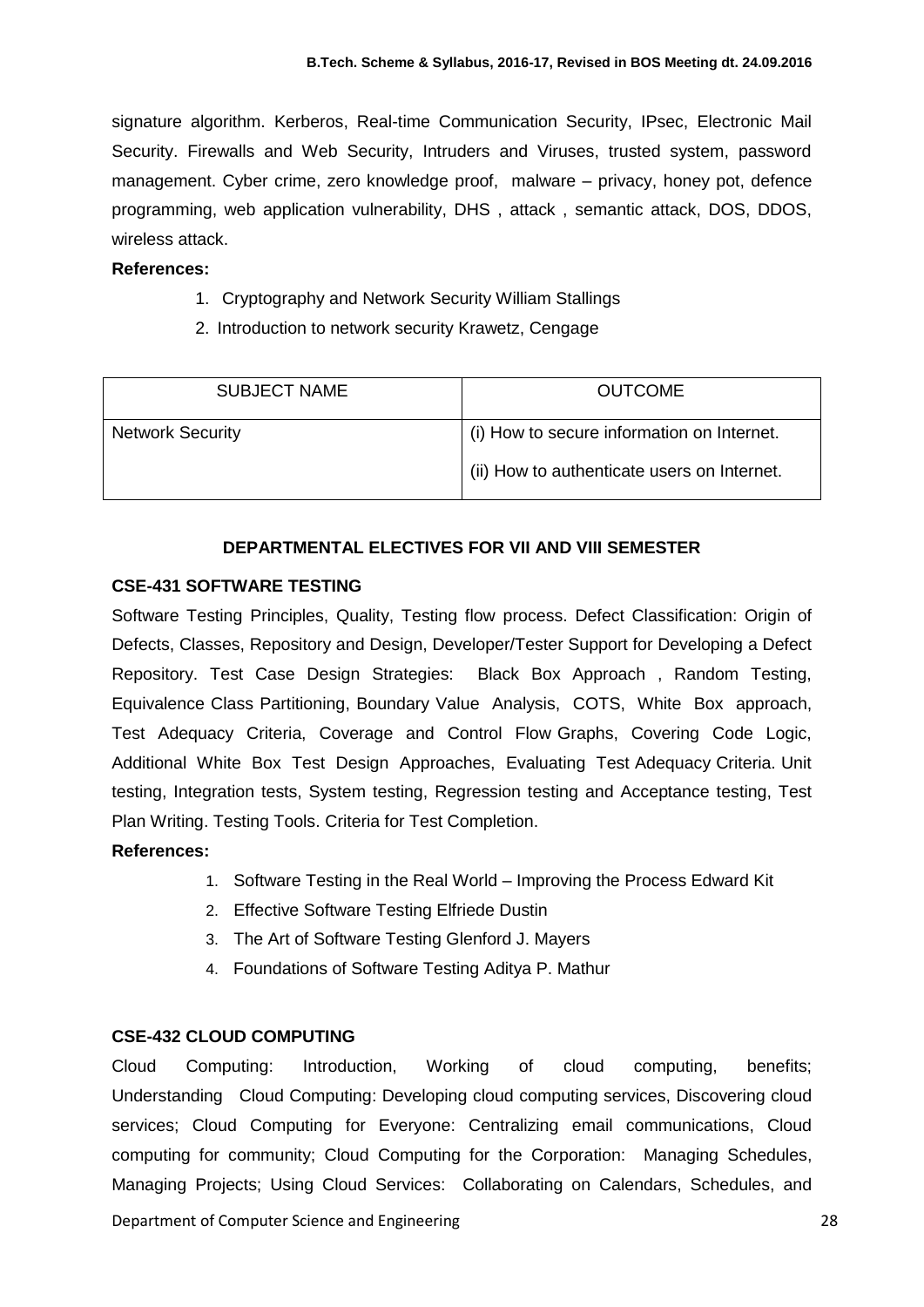Task Management, Collaborating on Project Management Outside the Cloud: Other Ways to Collaborate Online: Collaborating via Web-Based Communication Tools, Collaborating via Social Networks and Groupware.

## **References:**

- 1. Cloud Computing Michael Miller,
- 2. Implementing and Developing Cloud Computing Applications David E.,Y. Sarna,

## **CSE-433 DISTRIBUTED COMPUTING**

Distributed Computing: Introduction, Types, and Various system models. Communication and Processes: RPC, RMI and others, Client and Server threads. Clock Synchronization: Types of clock and their synchronization, Introduction to distributed mutual exclusion, Election of a process, Consensus and related problems; Consistency: Various types of consistency, Consistency protocols, Fault tolerance: Introduction to fault tolerance, Process resilience; Protection and security in distributed systems: Various types of security techniques, Cryptography; Examples of distributed systems: Distributed file systems, Distributed shared memory and others.

## **References:**

- 1. Distributed Systems Principles and paradigms Andrew S. Tanenbaum and Maarten
- 2. Distributed systems, concepts and design, George Colouris, Jean Dollimore and Tim Kindberg.

## **CSE-434 PATTERN RECOGNITION**

Introduction to Pattern Recognition, Regular Pattern, Irregular Pattern, Approaches to Pattern Recognition, Parametric, Non-Parametric Approaches. Parzen window method for density estimation, Feature selection, Search methods, Pattern Recognition Applications., Discriminant functions, Decision surfaces, Classification algorithms: Naive Bayes, Random Tree, Random Forest, Multiple Polynomial Regression, Classification using SVM. Classifier Ensembles, , Linear Regression, Introduction to hidden Markov models (HMMs), Discrete HMMs and Evaluation problem, Forward method for evaluation problem, Backward method for evaluation problem, Parameter estimation for HMMs, Continuous density HMMs (CDHMMs),Types of Clustering, K-Mean Clustering, Isodata Clustering, Clustering Metrics, Clustering applications, Fuzzy K-Mean, Clustering tendency, Semi Supervised learning. Fuzzy variants of classification and clustering algorithms, Neural networks fundamentals, Genetic Algorithms, Neural and Genetic based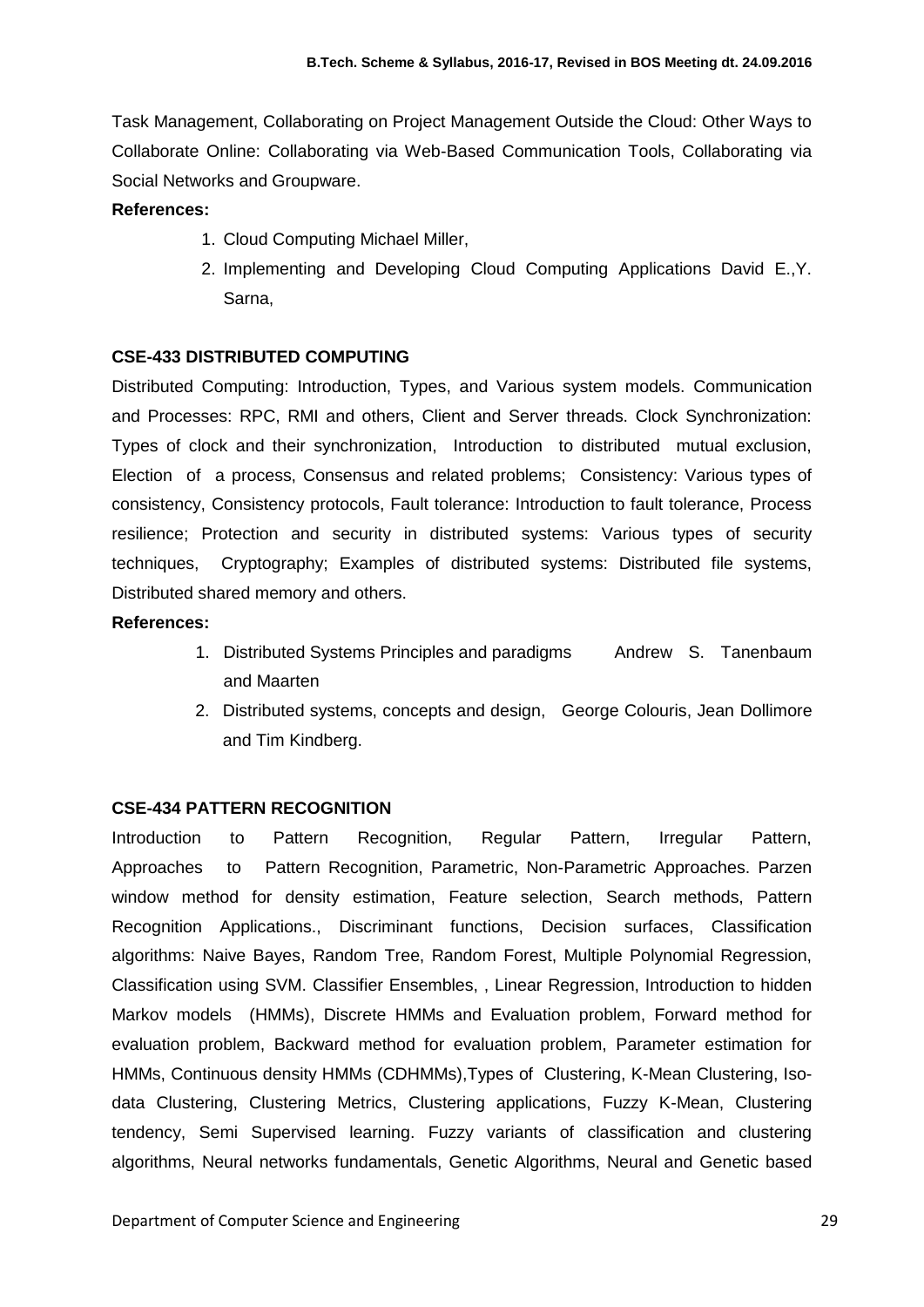approaches for Pattern recognition, Self organizing maps, Advantages/Disadvantages of Neural based approaches for Pattern Recognition.

## **References:**

- 1. Pattern recognition and image processing Earl Gose
- 2. Pattern classification Duda, Hart, stork.

### **CSE-435 COMPUTER VISION**

Introduction to computer vision, computer imaging system, Image formation and sensing CVIP tools, Image representation. Elements of Visual Perception, Light and the Electromagnetic Spectrum, Image Sensing and Acquisition, Image Sampling and Quantization. Image Enhancement in the Spatial Domain, Image Enhancement in the Frequency Domain, Homomorphic Filtering. Image Restoration, Colour Image Processing, Segmentation, Thresholding, The Use of Motion in Segmentation, Image Compression, Error-Free Compression, Lossy Compression, Image Compression, Standards, Wavelets and Multiresolution Processing, Multiresolution Expansions, Wavelet Transforms.Chain code, Tracking and Motion model, Reflectance map, Photometric stereo. **References:**

- 1. Computer Vision Young, Tzay Y.
- 2. Computer vision [Dana H. Ballard](http://www.amazon.com/s/ref=ntt_athr_dp_sr_1?_encoding=UTF8&sort=relevancerank&search-alias=books&ie=UTF8&field-author=Dana%20H.%20Ballard)

## **CSE-436 RANDOMIZED ALGORITHMS**

Introduction to randomized algorithms. Game Theoretic Techniques. Probabilistic Method, MarkovChains and Random Walks. Randomized Data Structures: Treaps, skip lists, Hash tables. Geometric algorithms and linear programming, Graph algorithms, Approximate Counting, Online Algorithms.

## **References:**

1. Randomized Algorithm Motwani and Raghavan

## **CSE-437 NATURAL LANGUAGE PROCESSING**

Introduction, Stages of NLP, Sequence Labeling and Noisy Channel, Argmax Based Computation, Noisy Channel Application to NLP, N-grams, Part-of-Speech Tagging, Hidden Markov and Maximum Entropy Models, Formal Grammars of English, Syntactic Parsing, Statistical Parsing, Information Extraction, NLP and IR Relationship, Question Answering and Summarization, Machine Translation.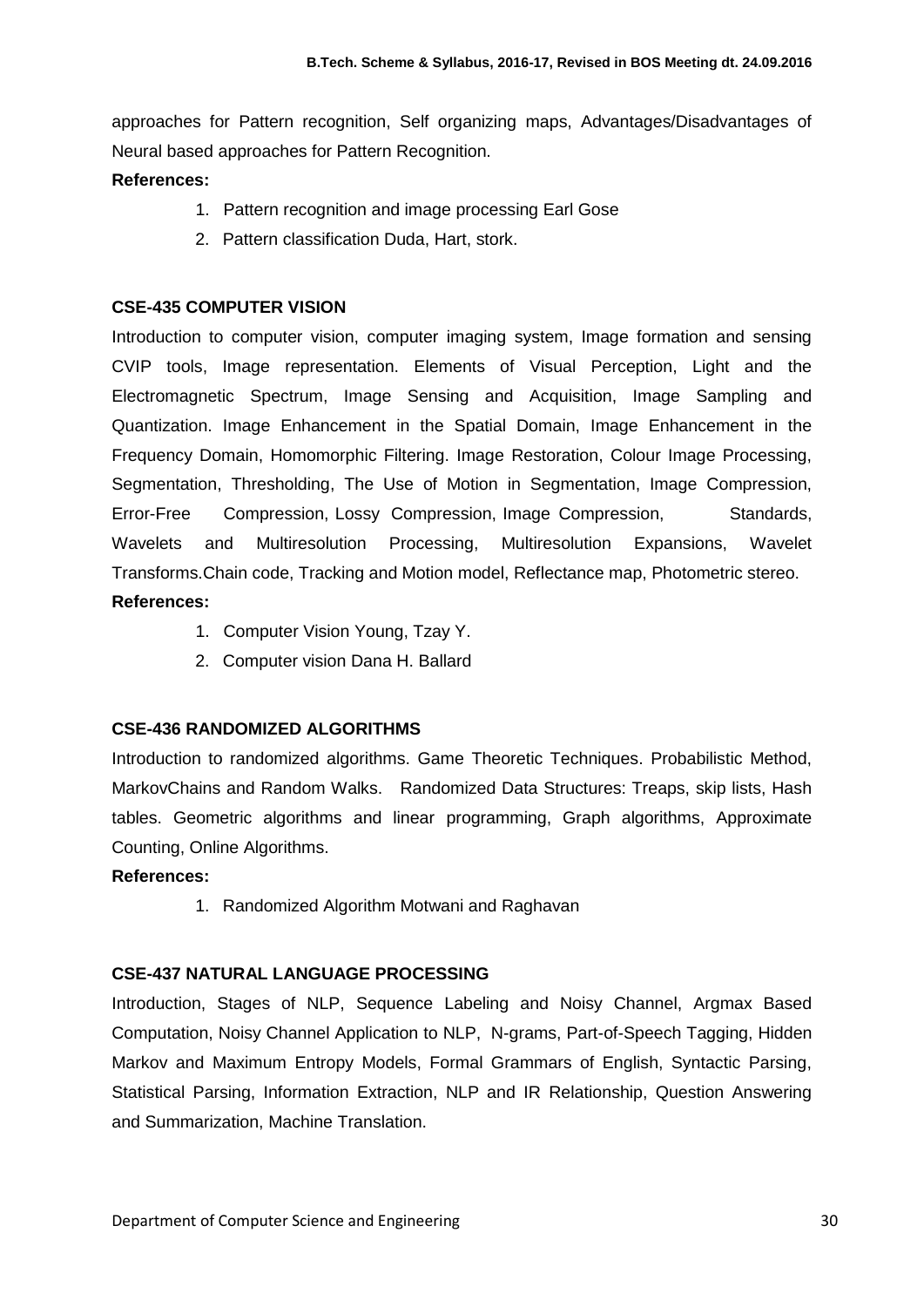## **References:**

- 1. Speech and Language Processing: An Introduction to Natural Language Processing, Computational Linguistics, and Speech Recognition D. Jurafsky and J. Martin
- 2. Foundations of Statistical Natural Language Processing C. Manning and H. **Schutze**

## **CSE-438 MOBILE COMPUTING**

Introduction to Mobile Communications and Computing, novel applications, GSM: Mobile services, System architecture, and new data services. (Wireless) Medium Access Control :Motivation for a specialized MAC, DMA, FDMA, TDMA, CDMA. Mobile Network Layer: Mobile IP, IP packet delivery, Dynamic Host Configuration Protocol (DHCP). Mobile Transport Layer : Traditional TCP, Indirect TCP, Snooping TCP, Mobile TCP, Fast retransmit/fast recovery, Transmission/time-out freezing, Selective retransmission, Transaction oriented TCP. Database Issues: client server computing with adaptation, transactional models, and quality of service issues. Mobile Ad hoc Networks (MANETs): Properties of a MANET, spectrum of MANET applications, routing and various routing algorithms, security in MANETs. Protocols and Tools: Wireless Application Protocol-WAP. Bluetooth and J2ME.

## **References:**

- 1. Mobile Communications Jochen Schiller
- 2. Handbook of Wireless Networks and Mobile Computing Stojmenovic and **Cacute**
- 3. Fundamentals of Mobile and Pervasive Computing Adelstein, Frank, Gupta, Sandeep KS, Richard III, Golden, Schwiebert, Loren

## **CSE-439 QUANTUM COMPUTING**

Quantum Computing: Overview of traditional computing and Quantum computing, Church-Turing thesis, Circuit model of computation, Quantum physics and Computation, Dual vectors, Operators; Qubits and Quantum modle of computation: State of a quantum system, Time evolution of a closed system, Composite systems, States and general quantum operations, Quantum gates, Universal sets of quantum gates; Quantum Algorithms: Superdense coding, quantum teleportation, probabilistic versus quantum algorithms, phase kick-bac, the Deutsch algorithm, Quantum phase estimation and Quantum Fourier Transform , Shor's algorithm for order finding ,Quantum search algorithm; Quantum computational complexity and error: Computational complexity, Black-box model, Lower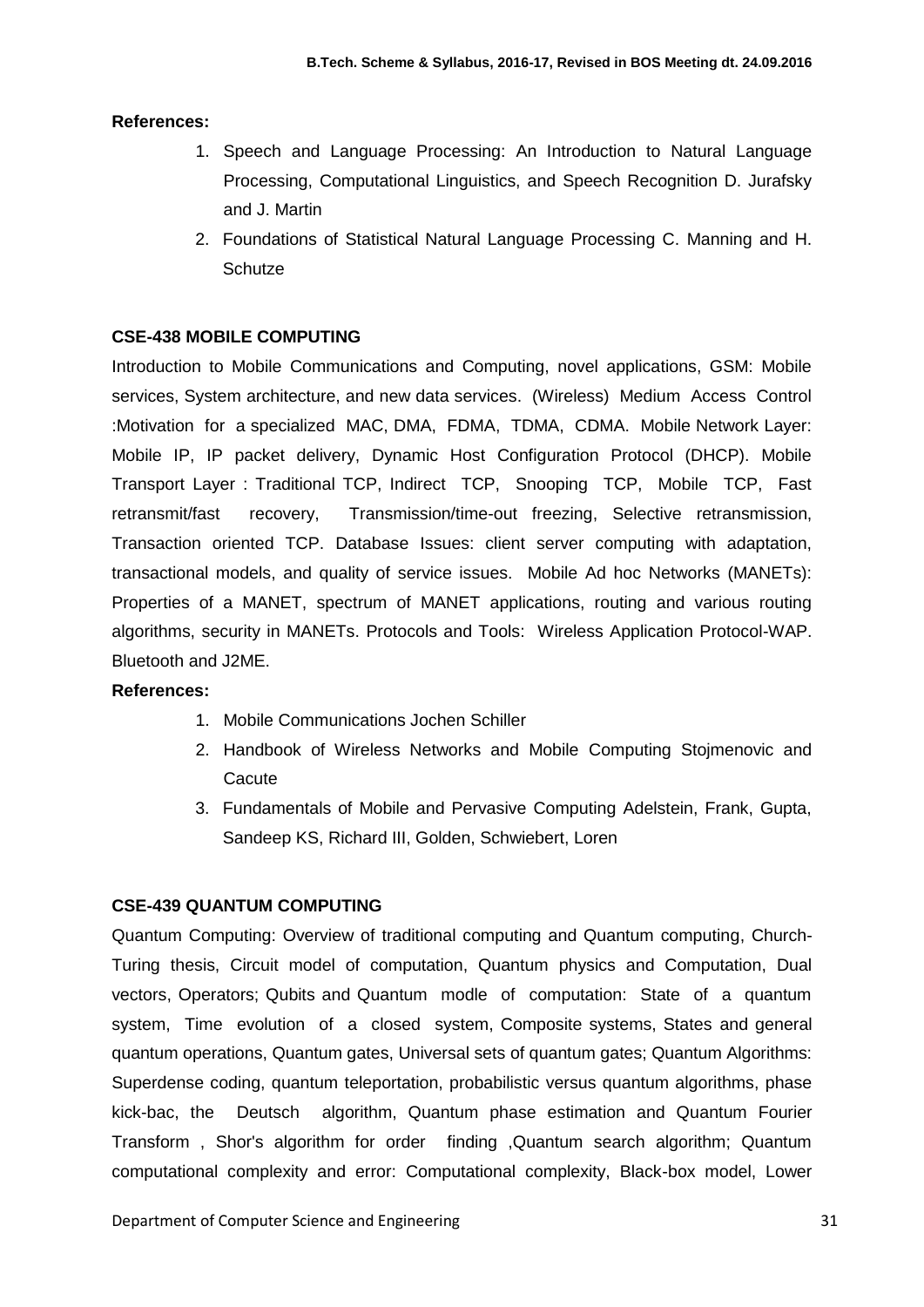bounds for searching, General black-box lower bounds, Classical error correction , Fault tolerance, Quantum error correction.

## **References:**

- 1. Quantum Computing V. Sahni,
- 2. An introduction to Quantum Computing P. Kaye, R. Laflamme, and M. Mosca,

## **CSE-441 SENSOR NETWORK**

Introduction of ad-hoc/sensor networks: key definitions, advantages, unique constraints and challenges, applications, and wireless communications/radio characteristics. Media Access Control and routing protocols for Ad-Hoc wireless networks: issues, classification and protocols. Networking Sensors: features, deployment of sensor networks, sensor tasking and control. Sensor Network platforms and tools: Berkley Motes ,Sensor network programming challenges ,Embedded Operating System. Transport layer, QoS issues and security protocols for ad hoc and sensor networks. Simulators for wireless ad hoc and sensor networks. Applications of Ad-Hoc/Sensor Network and Future Directions.

## **References:**

- 1. Ad hoc Wireless Networks C. Siva Ram Murthy & B. S. Manoj
- 2. Wireless Sensor Networks: Information Processing Approach Feng Zhao and Leonidas J. Guibas.

## **CSE-442 WEB SEARCH & MINING**

Introduction, Document representation, Term-document matrix, Query languages and query, Boolean retrieval, Indexing and searching, Scoring, Term weighting, Vector space model, Ranking, Evaluation in information retrieval, Probabilistic information retrieval, Text classification and Naive Bayes, clustering, Matrix decompositions and latent semantic.

## **References:**

1. An introduction to Information Retrieval Christopher D. Manning, Prabhakar Raghavan, and Hinrich Schütze, Cambridge University Press.

## **CSE-443 BIG DATA ANALYTICS**

Introduction to Big Data Analysis: What is big data, History of big data innovation, Big data architecture, Characteristics of big data, Data in warehouse and data in hadoop, Big data importance, Big data application.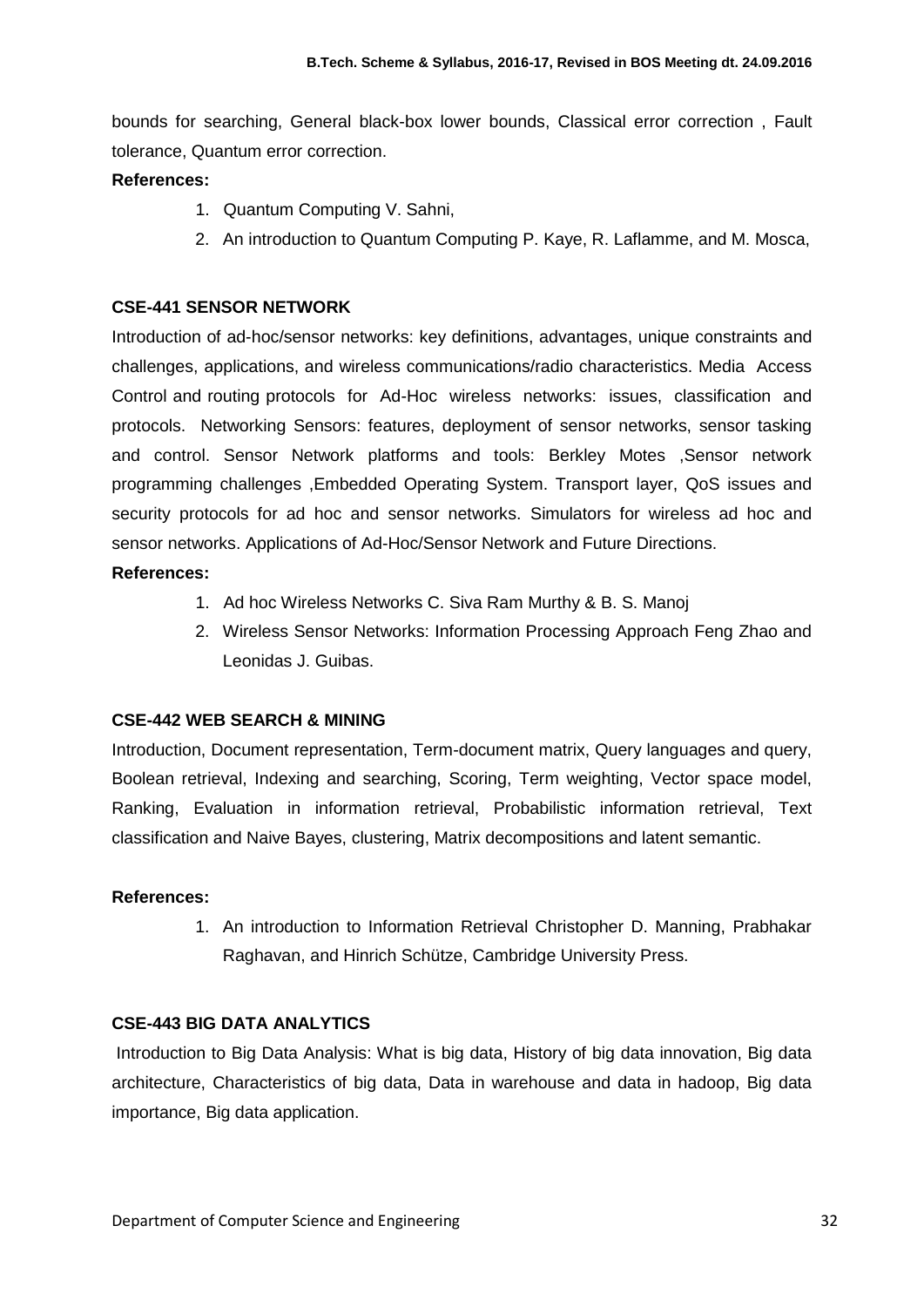Big Data in Cloud: Introduction to cloud, Storage as a services in cloud, Use of big data in cloud, Accessing big data in cloud using mobile device, Big data productive and prescriptive analytics

Big Data Technology and Tools: Hadoop, MapReduce and YARN, HDFS, HBase, Open source technology for big data analytics, Component of hadoop, Application development in hadoop, Getting your data base in hadoop.

Developing Big Data Application: Parallelism, Application development framework, MapReduce programming model, NoSQL data management for big data, Scheme-less model, Graph analytics for big data.

Big Data Privacy and Ethics: Big data privacy, when data should and should not be used, Fraud and big data, Risk and big data, Credit risk management, Big data ethics, Transparency, Privacy and Identity.

## **References:**

- 1. Big Data Analytics: From Strategic Planning to Enterprise Integration with Tools, Techniques, NoSQL, and GraphBy David Loshin
- 2. Understanding Big Data: Analytics for Enterprise Class Hadoop and Streaming Data: Analytics for Enterprise Class Hadoop and Streaming Data By Paul Zikopoulos, Chris Eaton.
- 3. Big Data, Big Analytics: Emerging Business Intelligence and Analytic Trends for Today's Businesses, By Michael Minelli, Michele Chambers, Ambiga Dhira.

| <b>Subject Name</b>     | Outcomes                                                                                                                                                                 |
|-------------------------|--------------------------------------------------------------------------------------------------------------------------------------------------------------------------|
| <b>Software Testing</b> | (i) Learn how to test programming models<br>(ii) Learn how to write different test cases for<br>input/output<br>program to<br>test<br>any<br>compellability.             |
| <b>Cloud Computing</b>  | Learn how to reduce spending<br>(i)<br><b>on</b><br>technology infrastructure<br>(ii) How to get more work done in less time<br>with less people (Streamline processes). |
| Distributed Computing   | (i) Learn about how to design applications<br>which execute on distributed machines.<br>(ii) Learn about how to share resources in<br>distributed environments.          |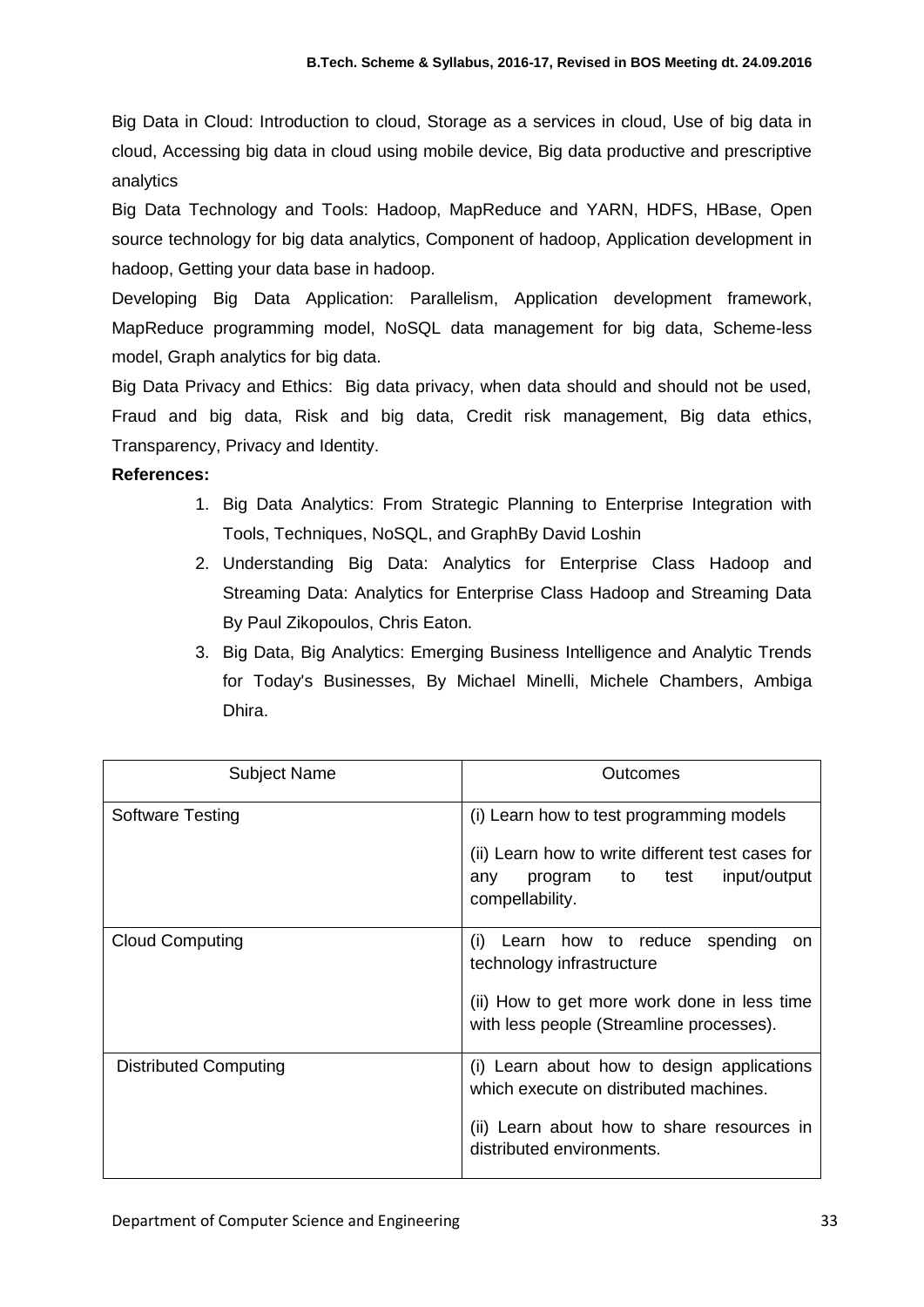| Pattern Recognition         | (i) Learn about methods to identify different<br>types patterns present on a data set.                                                   |
|-----------------------------|------------------------------------------------------------------------------------------------------------------------------------------|
| <b>Computer Vision</b>      | (i) Learn about how to make computer to<br>understand its environment by getting human<br>like vision capabilities.                      |
| Randomized Algorithm        | (i) Learn how to employ a degree of<br>randomness as part of its logic.                                                                  |
|                             | (ii) Learn How to distinguish between<br>algorithms that use the random input to<br>reduce the expected running time or memory<br>usage. |
| Natural Language Processing | (i) Learn about processing of<br>natural<br>languages on computer system                                                                 |
|                             | (ii) learn about how to make computer to<br>understand<br>human problems and their<br>solution                                           |
| Mobile computing            | (i) Learn about different types of mobile<br>communication                                                                               |
| Quantum computing           | (i) learn How a quantum computer will be<br>able to perform any task that a classical<br>computer can.                                   |
| <b>Sensor Network</b>       | (i) Learn about different types of network<br>which can be handled by sensors.                                                           |
|                             | (ii) Learn about processing of various<br>protocol and their implementation in Sensor<br>networks.                                       |
| Web search and Mining       | (i) Learn about how to process data present<br>on World Wide Web.                                                                        |
|                             | (ii) Learn about various types of information<br>retrieval tool and their working.                                                       |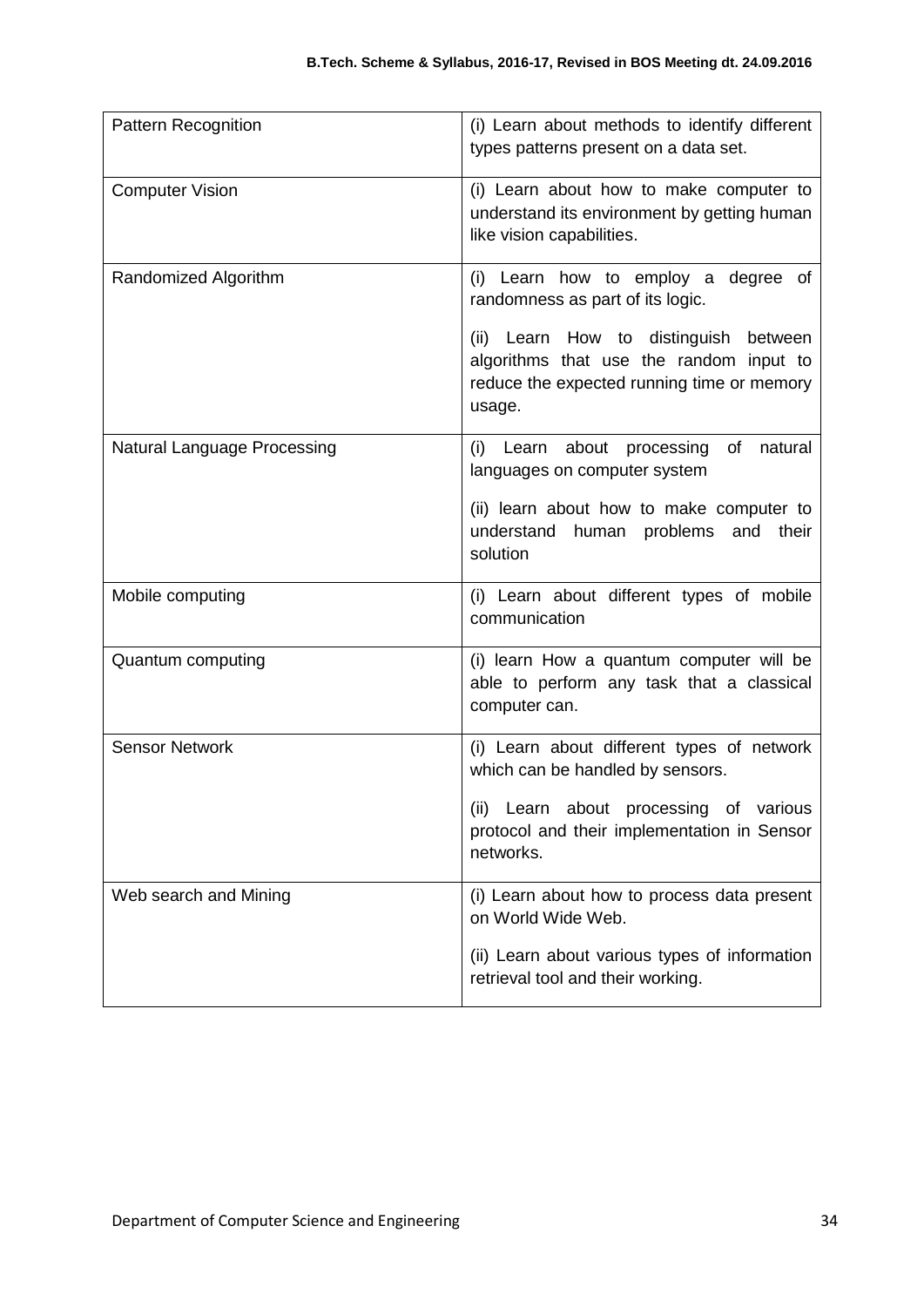#### **OPEN ELECTIVES FOR VII AND VIII SEMESTER**

#### **CSE-451 GRAPH THEORY**

Definition of a graph and directed graph, simple graph. Degree of a vertex, regular graph, bipartite graphs, sub graphs, complete graph, complement of a graph, operations of graphs, isomorphism and homomorphism between two graphs, directed graphs and relations. Walks, paths and circuits, connectedness of a graph, Disconnected graphs and their components, Konigsberg 7-bridge problem, around the world problem, Euler graphs, Hamiltonian paths and circuits, Existence theorem for Eulerian and Hamiltonian graphs. Trees and their properties, distance and centre in a tree and in a graph, rooted and binary trees, spanning trees and forest, fundamental circuits, cut sets, connectivity and separability,1- isomorphism, 2-isomorphism, breadth first and depth first search. Incidence matrix and its sub matrices, Reduced incidence matrix, circuit matrix, fundamental circuit matrix, cut set matrix, fundamental cut set matrix, path matrix, adjacency matrix of a graph and of digraph. Planar graphs, Euler's formula, Kuratowski's graphs, detections of planarity, geometric dual, combinatorial dual. Chromatic number, independent set of vertices, maximal independent set, chromatic partitioning, dominating set, minimal dominating set, chromatic polynomial, colouring and four colour problem, coverings, matching in a graph. Network flows, Ford-Fulkerson algorithm for maximum flow, Dijkstra algorithm for shortest path between two vertices, Kruskal and Prim's algorithms for minimum spanning tree.

#### **References:**

- 1. Graph Theory with Applications to engineering and computer science Deo Narsingh.
- 2. A first Look at Graph Theory Clark John and Holton D.A.,
- 3. Graphs and Applications: An Introductory Approach Aldous and Wilson,
- 4. Graph Theory Reinhard Diestel,

## **CSE-452 OPTIMIZATION TECHNIQUES**

Engineering application of Optimization, Formulation of design problems as mathematical programming problems, General Structure of Optimization Algorithms ,Constraints, The Feasible Region, Branches of Mathematical Programming ,Gradient Information, The Taylor Series, Types of extrema, Necessary and Sufficient Conditions for Local Minima and Maxima, Classification of Stationary Points , Convex and Concave Functions, Optimization of Convex Functions, General Properties of Algorithms ,An Algorithm as a Point-to-Point Mapping, An Algorithm as a Point-to-Set Mapping Closed Algorithms , Descent Functions, Global Convergence, Rates of Convergence. Unconstrained Optimization: One dimensional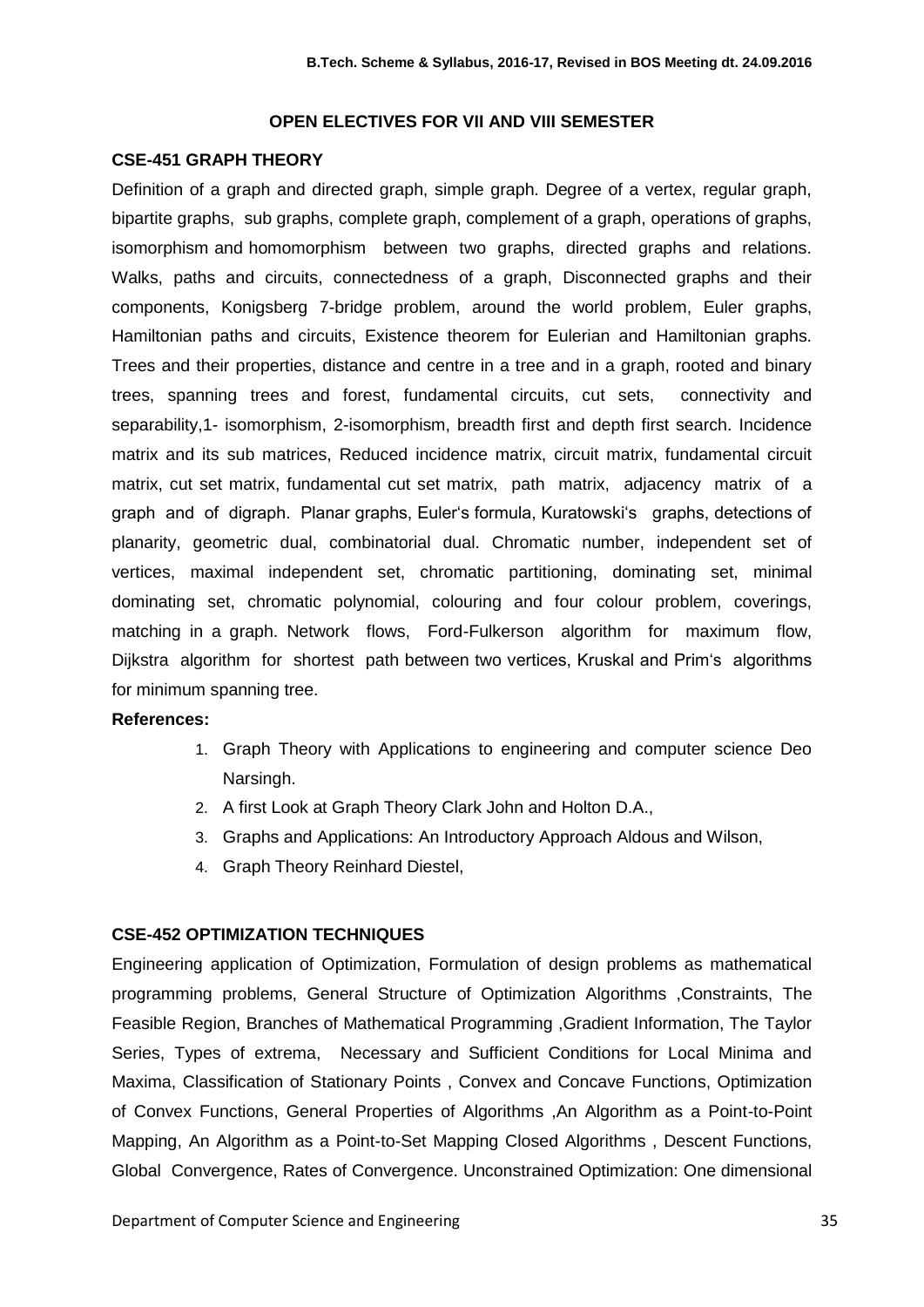optimization techniques: Dichotomous Search, Fibonacci Search ,Golden-Section Search, Quadratic Interpolation Method ,Cubic Interpolation, The Algorithm of Davies, Swann, and Campey, Inexact Line Searches , Multidimensional Gradient Methods ,Steepest-Descent Method, Newton Method Gauss- Newton Method, Conjugate-Direction Methods: Conjugate Directions, Basic Conjugate-Directions Method, Conjugate-Gradient Method, Minimization of Non-quadratic Functions, Fletcher-Reeves Method, Powell's Method, Partan Method. Quasi-Newton Methods: The Basic Quasi-Newton Approach, Generation of Matrix Sk ,Rank-One Method, Davidon-Fletcher-Powell Method, Broyden-Fletcher- Goldfarb-Shanno Method, Hoshino Method, The Broyden Family, The Huang Family, Practical Quasi- Newton Algorithm, Applications of Unconstrained Optimization, Nonlinear Least Squares Problem and Algorithms. Linear Programming: Graphical method, Simplex method, Duality in linear programming (LP),Sensitivity analysis, Interior-Point Methods, Primal-Dual Solutions and Central Path, Primal Affine- Scaling Method, Primal Newton Barrier Method, Primal-Dual Interior-Point Methods. Nonlinear Constrained Optimization: Constrained Optimization, Constraints, Classification of Constrained Optimization Problems, Simple Transformation Methods ,Lagrange Multipliers , First-Order Necessary Conditions, Second-Order Conditions, Convexity , Duality Quadratic And Convex Programming: Convex QP Problems with Equality Constraints, Active-Set Methods for Strictly Convex QP Problems , Interior- Point Methods for Convex QP Problems, Cutting-Plane Methods for CP Problems, Ellipsoid Methods. Minimax Methods: Minimax Algorithms, Improved Minimax Algorithms,

#### **References:**

- 1. Practical Optimization Algorithms and Engineering Applications Andreas Antoniou
- 2. An Introduction to Optimization Edwin K., P. Chong & Stanislaw h. Zak

### **CSE-453 CYBER CRIME AND INFORMATION WARFARE**

Introduction of cyber crime, challenges of cyber crime, categorizing cyber crime, cyber terrorism, virtual crimes, perception of cyber criminals: hackers, insurgents and extremist group, interception of data, surveillance and protection, criminal copy right infringement, cyber stalking, hiding crimes in cyber space and methods of concealment. Anonymity and markets, privacy and security at risk in the global information society, privacy in cyber space, war fare concept, information as an intelligence weapon, attack and retaliation attack and defense. An I-WAR risk analysis model, implication of I –WAR for information managers, perceptual intelligence and I-WAR, handling cyber terrorism and information warfare, Jurisdiction.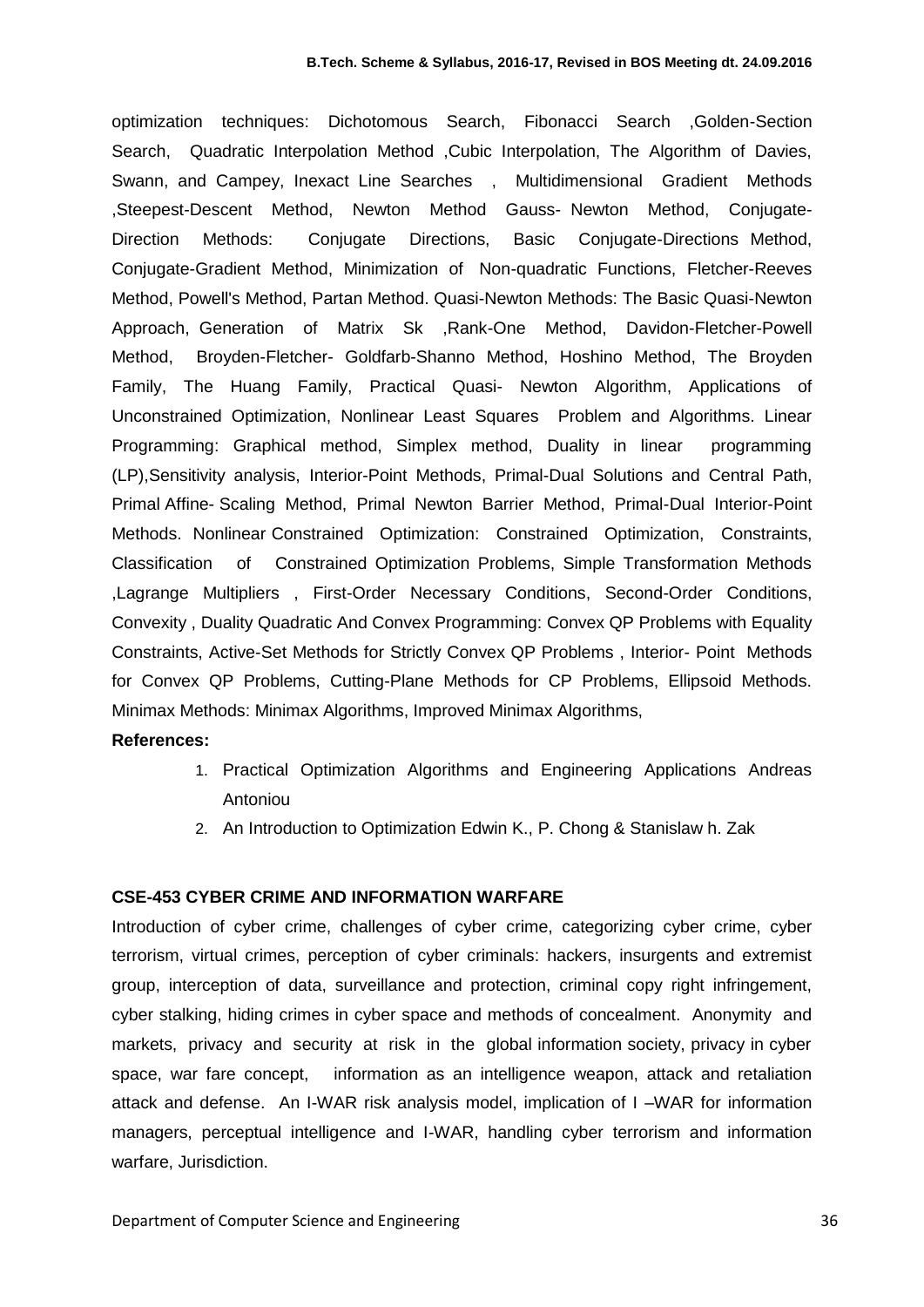## **References:**

- 1. Principle of cyber-crime Jonathan Clough
- 2. Information warfare: Corporate attack and defence in digital world William Hutchinson, Mathew Warren

## **CSE-454 WIRELESS NETWORKS**

Introduction to wireless communication, and future trends, Wireless Generations and Standards, Wireless Physical Layer Concepts, fundamentals of antennas, Cellular Concept and Cellular System Fundamentals. Spread Spectrum Modulation Techniques, Coding and Error Control, Multiple Access Technique for Wireless Communications, OFDM. Wireless LAN Technologies, Wireless IEEE Standards, Mobile Network Layer (Mobile IP). Mobile Transport Layer (Mobile TCP), Mobile Data network (GPRS), WAP Model and architecture, Introduction to Ad hoc networks, Sensor networks, Bluetooth networks and Wireless Mesh networks.

## **References:**

- 1. Wireless communication Principles and Practice, T. S. Rappaport
- 2. Mobile Communications Schiller
- 3. Principles of Wireless Networks: A Unified Approach Pahalvan, K. and Krishnamurthy,
- 4. Wireless Communications and Networking William Stallings

## **CS-455 NEURAL NETWORKS**

Introduction to neural networks, working of a biological and an artificial neuron, neural network architectures, single and multi-layer neural networks, perceptron, linear seperability, perceptron training algorithm, back propagation algorithm.

Adeline, madalines, adaptive multi-layer networks, prediction networks, radial basis functions, polynomial networks and regularization.

Difference between supervised and unsupervised learning, winner takes all networks, counter-propagation networks, adoptive resonance theory, neocognitron, Hopfield networks, Bolzmann's training.

Various types of optimization methods like gradient descent simulated annealing etc, bidirectional associative memory networks.

Introduction to fuzzy logic, neuro-fuzzy systems, applications of neural networks.

## **References:**

1. Elements of artificial neural networks by Kishan Mehrotra, Chilukuri K. Mohan and Sanjay Ranka.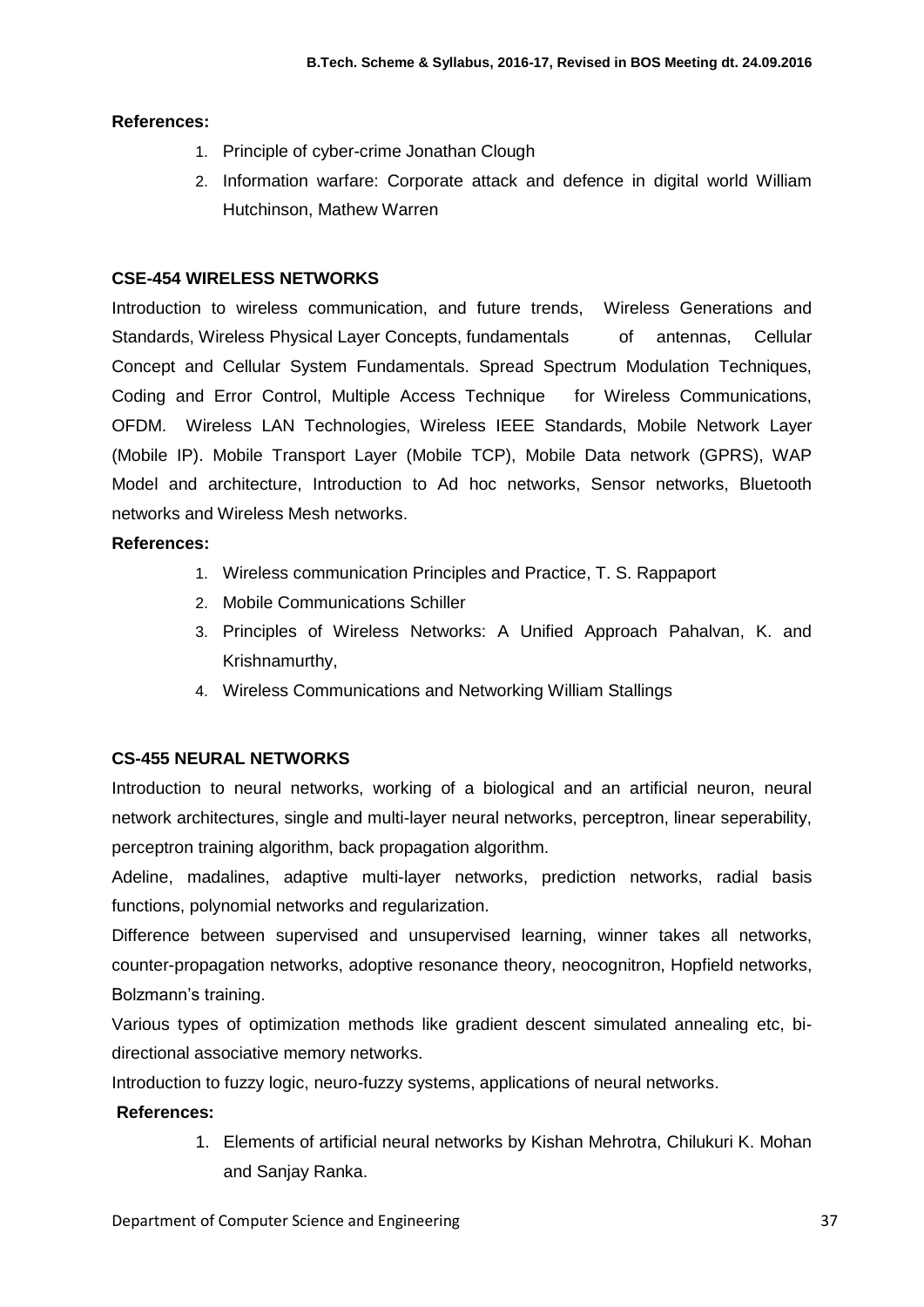- 2. Neural networks and fuzzy systems by Bart Kosko, Prentice Hall of India.
- 3. Fundamentals of artificial neural networks by Mohammad H. Hassoun, Prentice Hall of India.

#### **CSE-456 EHTICAL HACKING**

Ethical hacking Overview, TCP/IP Concepts Review, network and computer Attacks, Network enumeration and Foot printing- DNS query, Whois query, OS finger printing, Banner grabbing Programming for security professionals- Web application vulnerabilities, Buffer overflow attack, Session hijacking, Code injection attacks- Cross Site Scripting attack, SQL injection attack

Password hacking, windows hacking, network hacking, anonymity and email hacking. Web servers hacking, session hijacking, Surveillance, desktop and server OS Vulnerabilities, Database attacks, hacking wireless networks, cryptography, network protection systems, Trojan and backdoor applications, legal resources, virtualization and Ethical Hacking.

#### **References:**

- 1. Ethical Hacking and Network Defense. Michael T. Simpson, Kent Backman, James Corley
- 2. Hacking Exposed—Network Security Secrets & Solutions, Stuart McClure Joel Scambray, George Kurtz

## **CSE-457 BIOMETRICS**

Introduction and definitions of biometric. Traditional authenticated methods and technologies. Biometric technologies: Fingerprint, Face, Iris, Hand Geometry, Gait Recognition, Ear, Voice, Palmprint, On-Line Signature Verification, 3D Face Recognition, Dental Identification and DNA. The Law and the use of Multibiometrics systems. Statistical measurement of biometric. Biometrics in Government Sector and Commercial Sector. Case Studies of biometric system., Biometric Transaction. Biometric System Vulnerabilities.

## **Reference:**

- 1. Biometrics for network security, Paul Reid, hand book of Pearson
- 2. Handbook of Fingerprint Recognition, D. Maltoni, D. Maio, A. K. Jain, and S. Prabhakar, Springer Verlag.
- 3. BIOMETRICS: Personal Identification in Networked,A. K. Jain, R. Bolle, S. Pankanti (Eds.), Society, Kluwer Academic Publishers, 1999.
- 4. Biometric Systems: Technology, Design and Performance Evaluation, J. Wayman, A.K. Jain, D. Maltoni, and D. Maio (Eds.), Springer.